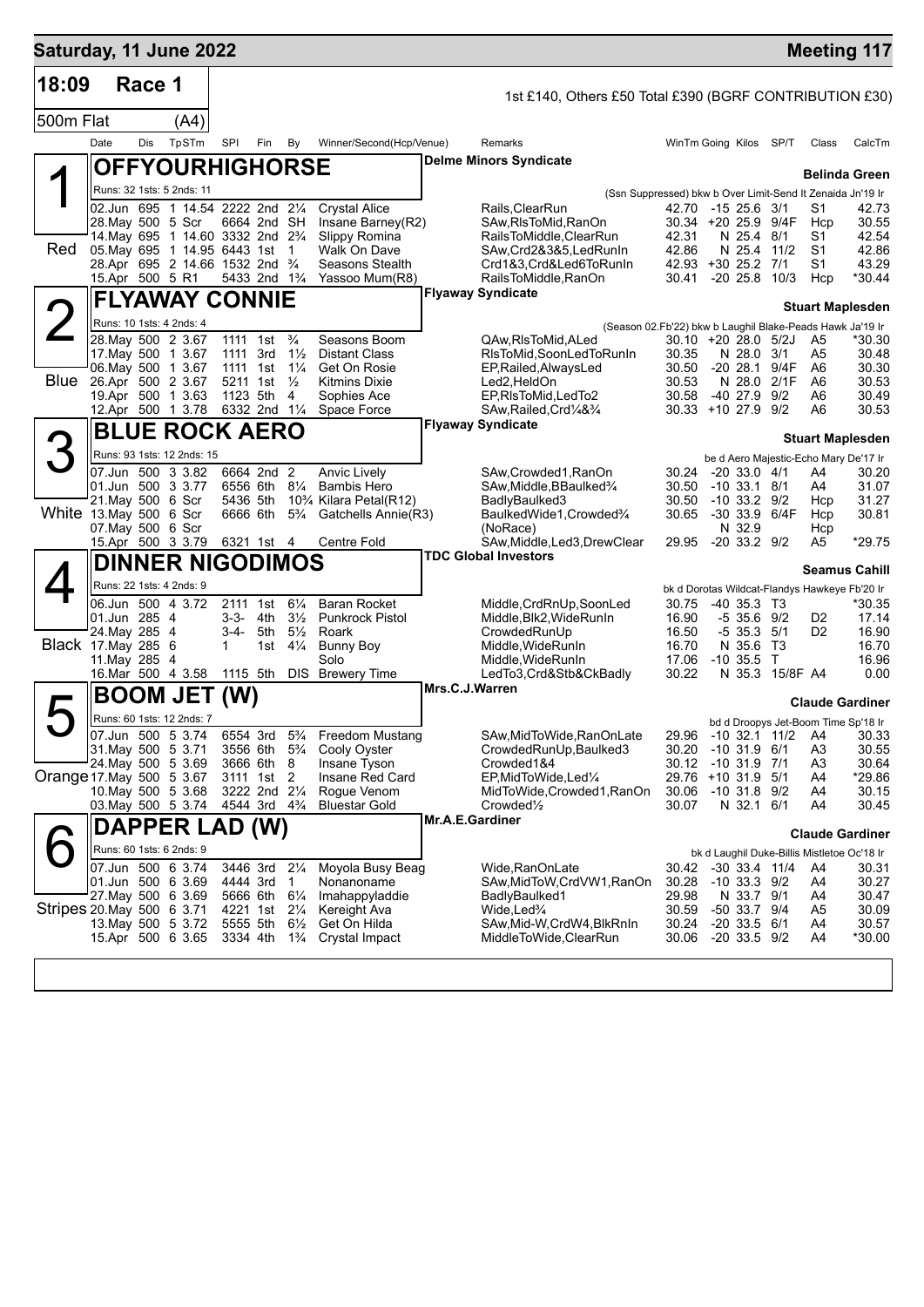| Saturday, 11 June 2022    |      |                              |                                               |                      |                                                                   |                                  |                                                |                |                                                                  |                |                                                                                          |           | <b>Meeting 117</b>       |                      |
|---------------------------|------|------------------------------|-----------------------------------------------|----------------------|-------------------------------------------------------------------|----------------------------------|------------------------------------------------|----------------|------------------------------------------------------------------|----------------|------------------------------------------------------------------------------------------|-----------|--------------------------|----------------------|
| 18:28                     |      | Race 2                       |                                               |                      |                                                                   |                                  |                                                |                |                                                                  |                | <b>THE COLOSSUS CUP</b>                                                                  |           |                          |                      |
|                           |      |                              |                                               |                      |                                                                   |                                  |                                                |                | 1st £135 + Trophy, Others £45 Total £360 (BGRF CONTRIBUTION £30) |                |                                                                                          |           |                          |                      |
| 500m Flat                 |      |                              | (A5)                                          |                      |                                                                   |                                  |                                                |                |                                                                  |                |                                                                                          |           |                          |                      |
|                           | Date | Dis                          | TpSTm                                         | SPI                  | Fin                                                               | By                               | Winner/Second(Hcp/Venue)                       |                | Remarks                                                          |                | WinTm Going Kilos                                                                        | SP/T      | Class                    | CalcTm               |
|                           |      |                              | <b>JOHNNY ROCKER</b>                          |                      |                                                                   |                                  |                                                | Mr.J.Muller    |                                                                  |                |                                                                                          |           | <b>Norah McEllistrim</b> |                      |
|                           |      |                              | Runs: 0 1sts: 0 2nds: 0                       |                      |                                                                   |                                  |                                                |                |                                                                  |                | bd d Kinloch Brae-Mays Fiddlefadle Oc'20 Ir                                              |           |                          |                      |
|                           |      |                              | 30. May 500 1 3.72<br>21. May 500 1 3.84      |                      | 3223 3rd                                                          | 9                                | Solo<br><b>Typhoid Mary</b>                    |                | Railed<br>Railed, ClearRun                                       | 30.36<br>30.25 | $-10,30.1$ T<br>$-40,30.1$ T <sub>3</sub>                                                |           | xWtVr                    | *30.26<br>30.57      |
|                           |      |                              | 16. May 500 1 3.80                            |                      | 3333 3rd $5\frac{1}{2}$                                           |                                  | Luscious Lucy                                  |                | SlowAway, Railed                                                 | 30.19          | $-20, 30.0, T3$                                                                          |           |                          | 30.44                |
| Red                       |      | 18.Apr 285 3<br>25.Mar 525 4 |                                               |                      | 1st $7$                                                           |                                  | Solo<br>Moorstown Robbie(Clnml)                |                | Railed<br>(IrishTrial)                                           | 17.21<br>29.64 | -5 31.5 T<br>N 32.2 T2                                                                   |           | Nvice                    | 17.16<br>29.64       |
|                           |      |                              |                                               |                      |                                                                   |                                  |                                                |                |                                                                  |                |                                                                                          |           |                          |                      |
|                           |      |                              | <b>WHERES SPEEDY</b>                          |                      |                                                                   |                                  |                                                | Mrs.T.J.Cahill |                                                                  |                |                                                                                          |           | <b>Seamus Cahill</b>     |                      |
|                           |      |                              | Runs: 27 1sts: 4 2nds: 3                      |                      |                                                                   |                                  |                                                |                |                                                                  |                | bk d Droopys Buick-La Linea Ja'20 Ir                                                     |           |                          |                      |
|                           |      |                              | 03.Jun 500 2 3.73                             | 4333 4th             |                                                                   | 3                                | Kereight Ava                                   |                | Railed, Crd&CkMid1, Blk2                                         | 30.75          | -30 33.7 15/8F A5                                                                        |           |                          | 30.69                |
|                           |      |                              | 24. May 500 2 3.72<br>12. May 500 1 3.73      | 4322 3rd             | 5433 3rd                                                          | $2\frac{1}{4}$<br>4              | Rough Wildfire<br><b>Slippy Bullet</b>         |                | Railed, Crowded RunUp<br>VerySlowAway,Baulked1                   | 30.21<br>30.07 | -10 33.4 10/3 A5<br>N 33.8 4/1                                                           |           | A5                       | 30.30<br>30.40       |
| Blue                      |      |                              | 06. May 500 2 3.75                            | 3333 4th             |                                                                   | $2\frac{1}{4}$                   | Insane Jagger                                  |                | Railed&CrdRunUp,Crowded1                                         | 30.44          | $-20, 34.1, 7/1$                                                                         |           | A5                       | 30.42                |
|                           |      |                              | 30.Apr 500 1 3.69<br>23.Apr 500 2 3.69        | 2211 1st<br>2333 4th |                                                                   | $1\frac{3}{4}$<br>$3\frac{3}{4}$ | Luminous Lad<br>Insane Ann                     |                | Railed, Crd&Led1/4<br>EP, RIsToMid, Baulked1                     |                | 29.94 +10 34.0 10/11 FA6<br>30.11 +10 34.6 15/8J A6                                      |           |                          | *30.04<br>30.51      |
|                           |      |                              | GALAXYFARFARAWAY                              |                      |                                                                   |                                  |                                                | Mr.S.G.Collins |                                                                  |                |                                                                                          |           | <b>Stuart Maplesden</b>  |                      |
| З                         |      |                              | Runs: 50 1sts: 7 2nds: 5                      |                      |                                                                   |                                  |                                                |                |                                                                  |                | (Season 06.Jn'21) bd b Candlelight King-Cnoc Rosie Fb'19 Ir                              |           |                          |                      |
|                           |      |                              | 04.Jun 500 3 3.66                             | 2555 5th             |                                                                   | $6\frac{3}{4}$                   | <b>Chanceme Pancy</b>                          |                | BadlyBaulked1                                                    | 30.40          | $-30$ 25.1 11/4                                                                          |           | A5                       | 30.64                |
|                           |      |                              | 20. May 500 3 3.76<br>14 May 500 3 3.71       | 4666 6th             | 3544 4th                                                          | 6<br>$6\frac{1}{4}$              | Dapper Lad<br>Pocket Pard                      |                | Middle, Baulked 1<br>BadlyBaulked1                               | 30.59<br>30.23 | $-5025.5$<br>N 25.3 11/4                                                                 | 2/1F      | A5<br>A4                 | 30.58<br>30.73       |
|                           |      |                              | White 04.May 500 3 3.72                       | 4466 6th             |                                                                   | $8\frac{3}{4}$                   | Sharp Bobby                                    |                | Crowded1&2&1/2                                                   | 29.94          | N 25.6                                                                                   | 10/3      | A4                       | 30.63                |
|                           |      |                              | 27.Apr 500 3 3.61<br>16.Apr 500 3 3.68        | 3323 4th             | 1343 2nd Nk                                                       | $3\frac{1}{4}$                   | Moanteen Evie<br>Glengar Podge                 |                | Crowded1&3/4, ChlRunIn<br>Middle, ClearRun                       | 30.24          | N 25.5<br>29.77 +10 26.0 6/1                                                             | 5/1       | A4<br>A3                 | 30.27<br>$*30.13$    |
|                           |      |                              | <b>COMPLETELY CLEO</b>                        |                      |                                                                   |                                  |                                                |                | Mr.R.S.Crabtree, Mr.S.Maplesden                                  |                |                                                                                          |           |                          |                      |
|                           |      |                              | Runs: 15 1sts: 4 2nds: 0                      |                      |                                                                   |                                  |                                                |                | (Season 11.De'21) bk b Farloe Rumble-Glenside Product Jy'20 Ir   |                |                                                                                          |           | <b>Stuart Maplesden</b>  |                      |
|                           |      |                              | 02.Jun 500 2 3.72                             | 2444 4th             |                                                                   | $\overline{7}$                   | Punk Rock Idol                                 |                | Mid&CrdRnUp,BadlyBlk1&2                                          |                | 30.38 -10 26.6 5/2                                                                       |           | A5                       | 30.84                |
|                           |      |                              | 28. May 500 2 3.73<br>21. May 500 2 3.70      |                      | 4554 1st<br>2666 5th                                              | <b>SH</b><br>$3\frac{3}{4}$      | <b>Enchanted Sioux</b><br><b>Crystal Anton</b> |                | Middle, RanOn<br>Crowded&CheckedWide1                            | 30.29          | 30.17 +10 26.3 10/3<br>-10 26.1 4/1                                                      |           | A6<br>A6                 | 30.27<br>30.50       |
|                           |      |                              | Black 17 May 500 2 3.68                       |                      | 2366 6th                                                          | $8\frac{1}{2}$                   | Centre Fold                                    |                | Baulked1/ <sub>4</sub> , Badly Baulked2                          |                | $30.10 + 1026.39/2$                                                                      |           | A6                       | 30.87                |
|                           |      |                              | 10. May 500 2 3.79<br>16.Apr 500 2 3.67       |                      | 5566 3rd<br>2111 1st 51/4                                         | $4\frac{1}{2}$                   | Pennys Studio<br><b>Wonky Wally</b>            |                | Crowded¼&2&¾RanOn<br>EarlyPace,Middle,Led1                       |                | 30.34 -10 26.1 11/10FA6<br>$30.13 + 10.26.4$                                             | 11/8F A10 |                          | 30.59<br>*30.23      |
|                           |      |                              | WATERPARK DOLLY                               |                      |                                                                   |                                  | (W)                                            |                | <b>The Golden Girls Syndicate</b>                                |                |                                                                                          |           |                          |                      |
|                           |      |                              | Runs: 34 1sts: 7 2nds: 7                      |                      |                                                                   |                                  |                                                |                |                                                                  |                |                                                                                          |           | <b>Norah McEllistrim</b> |                      |
|                           |      |                              | 04.Jun 500 5 3.63                             |                      | 1666 6th                                                          | 10                               | <b>Chanceme Pancy</b>                          |                | QAw, Badly Baulked 1                                             |                | (Ssn Suppressed) bk b Hondo Black-Rushmoor Dolly Au'18 Ir<br>30.40 -30 25.6 7/1 A5 30.91 |           |                          |                      |
|                           |      |                              | 30. May 500 5 3.64<br>13.Apr 500 5 3.66       |                      | 3333 3rd 51/4                                                     |                                  | Lexis Lace<br><b>Swithins Tiger</b>            |                | MidToW, Crowded1<br>MiddleToWide,CrowdedWide1                    | 30.18          | $-10$ 25.5 T3                                                                            |           |                          | xLame 30.50<br>30.61 |
| Orange 08.Apr 500 6 3.54  |      |                              |                                               |                      | 3666 6th 9 <sup>3</sup> / <sub>4</sub><br>1111 1st                | $3\frac{1}{4}$                   | <b>Marvellous Molly</b>                        |                | QAw, Wide, Always Led                                            | 29.83<br>30.01 | N 25.6 10/1<br>$-10$ 25.4 $7/1$                                                          |           | A4<br>A5                 | *29.91               |
|                           |      | 15.Feb 285 6                 | 30.Mar 500 6 3.61                             |                      | 1333 2nd 6 <sup>3</sup> / <sub>4</sub><br>1-1- 1st $2\frac{1}{4}$ |                                  | Landenstown King<br><b>Blackmagic Girl</b>     |                | MiddleToWide,ClearRun<br>MidToW, ALed                            | 29.99          | $-10$ 25.6 T3<br>17.00 -15 26.0 T3                                                       |           |                          | 30.43<br>xLame 16.85 |
|                           |      |                              |                                               |                      |                                                                   |                                  |                                                | Mr.N.Friar     |                                                                  |                |                                                                                          |           |                          |                      |
|                           |      |                              | <b>BLUESTAR GOLD (W)</b>                      |                      |                                                                   |                                  |                                                |                |                                                                  |                |                                                                                          |           |                          | <b>Tony Taylor</b>   |
|                           |      |                              | Runs: 55 1sts: 7 2nds: 5<br>07.Jun 500 6 3.71 |                      | 4665 4th                                                          | $3\frac{3}{4}$                   | Glenside Bud                                   |                | Baulked1&3,MidToWide                                             | 30.35          | f d Deanridge Viking-Pennys Papaver Ja'19 Ir<br>-40 35.8 7/1                             |           | A5                       | 30.26                |
|                           |      |                              | 01.Jun 500 6 3.70                             | 4644 3rd             |                                                                   | Nk                               | Insane Red Card etc                            |                | SAw,MidToW,CrdRnUp&1                                             | 30.66          | $-10$ 35.7 $6/1$                                                                         |           | A5                       | 30.59                |
| Stripes 18 May 500 6 3.60 |      |                              | 24 May 500 6 3.68                             | 4555 4th<br>1444 3rd |                                                                   | $2\frac{1}{4}$<br>$6\frac{1}{2}$ | Kerrs Bruno<br>Insane Jagger                   |                | Wide,Crowded1<br>MidToW, Crowded1                                | 30.23<br>29.90 | $-10$ 35.7 25/1<br>N 35.7                                                                | 10/1      | A4<br>A4                 | 30.31<br>30.43       |
|                           |      |                              | 12. May 500 6 3.65                            | 5346 6th             |                                                                   | $8\frac{3}{4}$                   | Jollie Mac                                     |                | BadlyBaulked1, Crowded3To4                                       | 30.74          | N 35.6                                                                                   | 10/1      | A <sub>3</sub>           | 31.45                |
|                           |      |                              | 03 May 500 6 3.59                             |                      | 1111 1st 11/ <sub>4</sub>                                         |                                  | Get On Hilda                                   |                | QAw,MidToW,ALed                                                  | 30.07          | N 35.9 10/3                                                                              |           | A4                       | *30.07               |
|                           |      |                              |                                               |                      |                                                                   |                                  |                                                |                |                                                                  |                |                                                                                          |           | STRAIGHT-4 LEG 1         |                      |
|                           |      |                              |                                               |                      |                                                                   |                                  |                                                |                |                                                                  |                |                                                                                          |           |                          |                      |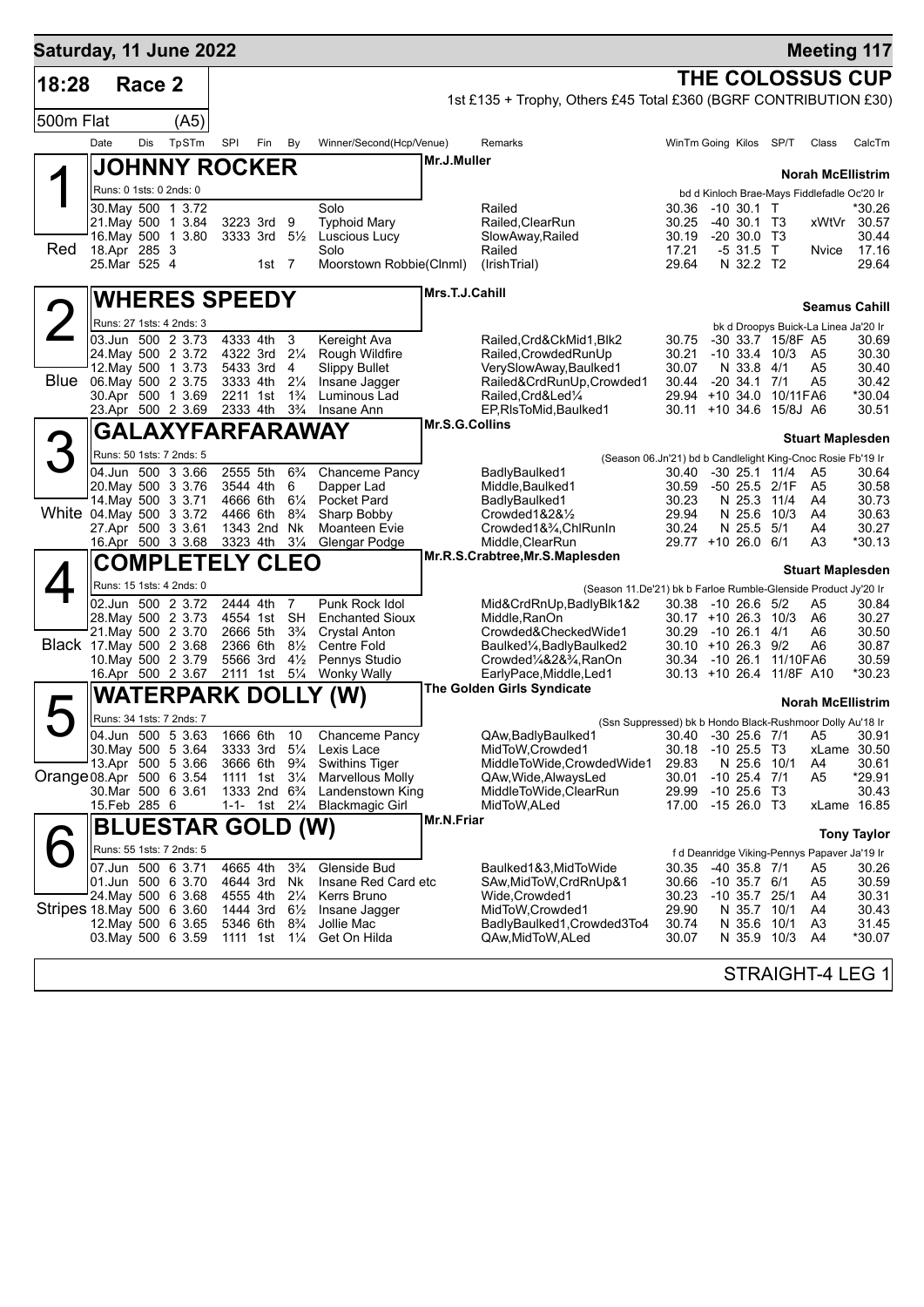| Saturday, 11 June 2022     |                                          |        |                            |          |                                                                                  |                     |                                          |                |                                                                                           |                                          |                                            |                    |                | <b>Meeting 117</b>                                 |
|----------------------------|------------------------------------------|--------|----------------------------|----------|----------------------------------------------------------------------------------|---------------------|------------------------------------------|----------------|-------------------------------------------------------------------------------------------|------------------------------------------|--------------------------------------------|--------------------|----------------|----------------------------------------------------|
| 18:43                      |                                          | Race 3 |                            |          |                                                                                  |                     |                                          |                | PETER THE HAMSTER MEMORIAL CUP                                                            |                                          |                                            |                    |                |                                                    |
|                            |                                          |        |                            |          |                                                                                  |                     |                                          |                | 1st £100 + Trophy, Others £40 Total £300 (BGRF CONTRIBUTION £30)                          |                                          |                                            |                    |                |                                                    |
| 500m Flat                  |                                          |        | (A10)                      |          |                                                                                  |                     |                                          |                |                                                                                           |                                          |                                            |                    |                |                                                    |
|                            | Date                                     | Dis    | TpSTm                      | SPI      | Fin By                                                                           |                     | Winner/Second(Hcp/Venue)                 |                | Remarks                                                                                   | WinTm Going Kilos                        |                                            | SP/T               | Class          | CalcTm                                             |
|                            |                                          |        | <b>PUNKROCKSIOUXSIE</b>    |          |                                                                                  |                     |                                          |                | Mr.M.B.Christelow, Mr.A.E.O'Shaughnessy                                                   |                                          |                                            |                    |                | <b>Stuart Maplesden</b>                            |
|                            | Runs: 9 1sts: 1 2nds: 3                  |        |                            |          |                                                                                  |                     |                                          |                | (Season Unknown) bk b Pat C Sabbath-Highview Lauren Sp'20 Ir                              |                                          |                                            |                    |                |                                                    |
|                            | 04.Jun 500 1 3.79                        |        |                            |          | 4444 2nd 1 <sup>1</sup> / <sub>2</sub>                                           |                     | Misfit Bijou                             |                | Railed, RanOn                                                                             | 30.96 -30 26.1 7/2                       |                                            |                    | A10            | *30.79                                             |
|                            | 28. May 500 1 3.81<br>20. May 500 1 3.84 |        |                            |          | 3555 3rd 1 <sup>3</sup> / <sub>4</sub><br>4555 1st 2 <sup>3</sup> / <sub>4</sub> |                     | Misfit Bijou<br>Farloe Lexi              |                | Baulked&Ck1⁄4<br>Railed, RanOn                                                            | $30.64$ +20 26.5 11/2<br>31.20           | -40 26.5 9/4                               |                    | A10<br>A11     | 30.98<br>30.80                                     |
| Red                        | 14. May 500 1 3.84                       |        |                            |          | 2466 2nd 4 <sup>3</sup> / <sub>4</sub>                                           |                     | Punk Rock Hobbit                         |                | CrowdedRunUp, Railed, RanOn 30.65                                                         |                                          | N 26.4 5/1                                 |                    | A11            | 31.04                                              |
|                            | 06. May 500 1 3.87<br>29.Apr 500 2 3.91  |        |                            |          | 2454 3rd 2 <sup>3</sup> / <sub>4</sub><br>4555 2nd 1½                            |                     | Cushie Jade<br>Maria Luck                |                | Railed, RanOnLate<br>Railed, RanOnLate                                                    | 31.18<br>31.21 -20 26.3 7/2              |                                            | -20 26.4 15/8F A11 | A11            | 31.19<br>31.14                                     |
|                            |                                          |        | <b>OUR DOG JOYCE</b>       |          |                                                                                  |                     |                                          |                | Mr.G.R.Whittington                                                                        |                                          |                                            |                    |                |                                                    |
|                            | Runs: 1 1sts: 0 2nds: 0                  |        |                            |          |                                                                                  |                     |                                          |                |                                                                                           |                                          |                                            |                    |                | <b>Belinda Green</b>                               |
|                            | 03.Jun 500 1 3.75                        |        |                            |          | 4233 4th 21/4                                                                    |                     | Cushie Blako                             |                | (Season 25.Mr'22) bk b Confident Rankin-Shes My Beauty Jy'20 Ir<br>RailsToMiddle,Crowded1 | 31.06 -30 26.5 6/1                       |                                            |                    | A9             | *30.94                                             |
|                            | 23. May 500 1 3.71                       |        |                            |          | 1111 2nd 1                                                                       |                     | Icaal Lucy                               |                | RIsToMid, LedToRunIn, Crd                                                                 | 31.29                                    | -40 26.2 T2                                |                    |                | 30.97                                              |
| <b>Blue</b>                | 16. May 500 1 3.72                       |        |                            |          | 2222 2nd 1/2                                                                     |                     | 1222 2nd 123⁄4 Betsys Bullet             |                | Railed, ClearRun                                                                          | 30.21<br>31.24                           | $-20$ 25.6 T <sub>2</sub><br>$-20$ 25.7 T3 |                    |                | 31.04<br>31.08                                     |
|                            | 09. May 500 1 3.70<br>02. May 285 2      |        |                            |          | 1-1- 1st $6\frac{3}{4}$                                                          |                     | Genie Norma<br>Touchdown Theo            |                | Rls, CrdRnUp&4, Blk1, RanOn<br>Railed, ALed                                               | 17.16                                    | $-5$ 25.4 T2                               |                    | xSsn           | 17.11                                              |
|                            | 19.Mar 500 2 3.71                        |        |                            |          | 1122 1st 1/2                                                                     |                     | Molly Ona Jolly                          |                | RIsToMid, SnLedTo1/2&RunIn                                                                | 30.93 -10 24.4 T3                        |                                            |                    |                | 30.83                                              |
|                            |                                          |        | <b>BROADWAY OURORA</b>     |          |                                                                                  |                     |                                          |                | Mr.S.White, Mr.T.P.White                                                                  |                                          |                                            |                    |                | <b>Richard Rees</b>                                |
| 3                          | Runs: 0 1sts: 0 2nds: 0                  |        |                            |          |                                                                                  |                     |                                          |                |                                                                                           |                                          |                                            |                    |                | (Season Unknown) bk b Quietly-Frainey Nv'20 Ir     |
|                            | 06.Jun 500 2 3.66                        |        |                            |          |                                                                                  |                     | Solo                                     |                | Middle                                                                                    | 31.27                                    | $-4028.6$ T                                |                    |                | *30.87                                             |
|                            | 30. May 500 1 3.71<br>21. May 500 2 3.70 |        |                            |          | 3222 3rd 71/4<br>3333 3rd 15                                                     |                     | <b>Baran Rocket</b><br>Headford Lad      |                | Middle, Crowded4<br>MiddleToRails, Crowded1                                               | 30.87 -10 28.5 T3<br>30.46               | $-40$ 27.7 T3                              |                    |                | 31.35<br>31.27                                     |
| White 04 May 500 2 3.72    |                                          |        |                            |          |                                                                                  |                     | Solo                                     |                | <b>MiddleToRails</b>                                                                      | 31.11                                    | $-20$ 27.3                                 | $\top$             |                | 30.91                                              |
|                            | 17.Apr 476 2 4.18<br>10.Apr 262 4        |        |                            |          | 2222 2nd 16                                                                      |                     | Concore All(Swndn)<br>Solo(Swndn)        |                | Rls, SAw<br>Mid                                                                           | 28.61<br>16.29 +10 27.3 T                | N 27.0 T2                                  |                    | Intro<br>Intro | 29.89<br>16.39                                     |
|                            |                                          |        | <b>REGAL JACKPOT</b>       |          |                                                                                  |                     |                                          |                | Mr.P.J.Littley, Mr.T.Matthews                                                             |                                          |                                            |                    |                |                                                    |
|                            |                                          |        | Runs: 15 1sts: 2 2nds: 5   |          |                                                                                  |                     |                                          |                |                                                                                           |                                          |                                            |                    |                | Derek Knight                                       |
|                            | 04.Jun 500 2 3.77                        |        |                            |          | 3333 3rd                                                                         | $\frac{3}{4}$       | Fletchwood Co Co                         |                | Middle, Crowded&Ck1&3/4                                                                   | 31.38                                    | $-30$ 32.3 $5/1$                           |                    | A10            | f d Pat C Sabbath-Droopys Tamera Ap'20 Br<br>31.13 |
|                            | 27. May 500 3 3.77                       |        |                            |          | 5544 5th                                                                         |                     | 10 <sup>3</sup> / <sub>4</sub> Shady Alf |                | Baulked1& <sup>3</sup> /4                                                                 | 31.00                                    | -10 32.8 11/4                              |                    | A10            | 31.75                                              |
| Black 09. May 500 3 3.74   | 17. May 500 3 3.70                       |        |                            |          | 5433 5th 4 <sup>3</sup> / <sub>4</sub>                                           |                     | Oilean Tess<br>Solo                      |                | Crowded <sup>1/4</sup><br><b>MiddleToRails</b>                                            | $30.37 + 10.32.4$ 7/1<br>31.20           | $-20.32.5$                                 | $\top$             | A10            | *30.86<br>31.00                                    |
|                            | 02. May 285 3                            |        |                            |          |                                                                                  |                     | Solo                                     |                | Middle                                                                                    | 17.36                                    | $-532.6$ T                                 |                    | xCgh           | 17.31                                              |
|                            | 06.Apr 500 4 3.74 2334 3rd 41/2          |        |                            |          |                                                                                  |                     | Sly Girl                                 |                | Middle, ClearRun                                                                          | 30.98                                    | -40 32.4 5/2F                              |                    | A10            | 30.95                                              |
|                            |                                          |        | <b>MISFIT BLONDE</b>       |          |                                                                                  |                     |                                          | Mr.G.Andreas   |                                                                                           |                                          |                                            |                    |                | George Andreas                                     |
|                            |                                          |        | Runs: 31 1sts: 5 2nds: 4   |          |                                                                                  |                     |                                          |                | (Season 15.Ja'22) f b Pat C Sabbath-Greenwell Ace Au'19 Ir                                |                                          |                                            |                    |                |                                                    |
|                            | 03.Jun 500 4 3.69<br>27. May 500 4 3.74  |        |                            | 1555 4th | 2333 4th                                                                         | 2<br>$7\frac{3}{4}$ | Rogue Stingray<br>Insane Sienna          |                | Middle, WideRunIn, ClearRun<br>WideRunUp, Crowded1                                        | 30.70 -20 28.7 8/1 A9<br>30.47           | N 28.6                                     | 5/2F               | A <sub>9</sub> | 30.65<br>31.10                                     |
|                            | 20. May 500 4 3.75                       |        |                            |          | 1564 4th                                                                         | $3\frac{1}{4}$      | Imalrightdottie                          |                | Middle, Crowded 1&3, WRunIn                                                               | 31.22                                    | $-6028.95/1$                               |                    | A <sub>9</sub> | 30.87                                              |
| Orange 07 May 500 5 3.64   |                                          |        |                            |          | 2111 1st                                                                         | $3\frac{3}{4}$      | Kentucky Rossi                           |                | CrdRunUp, EP, SoonLed                                                                     | 30.62                                    | N 28.3                                     | 5/2                | A10            | *30.62                                             |
|                            | 30.Apr 500 5 3.61<br>16.Apr 500 5 3.65   |        |                            |          | 1246 6th 7<br>1444 3rd 5 <sup>3</sup> / <sub>4</sub>                             |                     | Wonky Wally<br>Glenside Judy             |                | QAw,MidToWide,Blk1&¼<br>Crowded1                                                          | 30.46 +10 28.3 3/1<br>30.13 +10 27.9 4/1 |                                            |                    | A10<br>A10     | 31.11<br>30.70                                     |
|                            |                                          |        | <b>DOMINO GEM (W)</b>      |          |                                                                                  |                     |                                          | Mr.S.Maplesden |                                                                                           |                                          |                                            |                    |                |                                                    |
|                            |                                          |        | Runs: 84 1sts: 10 2nds: 18 |          |                                                                                  |                     |                                          |                |                                                                                           |                                          |                                            |                    |                | <b>Stuart Maplesden</b>                            |
|                            | 03.Jun 500 5 3.73                        |        |                            |          | 2566 6th                                                                         | 7                   | Cushie Blako                             |                | (Season 06.Fb'22) bdw b Superior Product-Mays Maska Jy'17 Ir<br>WideRunUp,Baulked1        | 31.06                                    | $-30$ 26.4 $7/1$                           |                    | A9             | 31.33                                              |
|                            | 20. May 500 3 R8                         |        |                            |          | 3333 6th                                                                         | $5\frac{1}{2}$      | Farloe Eden(R11)                         |                | Wide,ClearRun                                                                             | 31.11                                    | $-60$ 26.3 $6/1$                           |                    | Hcp            | 31.59                                              |
|                            | 13. May 500 2 R6                         |        |                            |          | 2233 4th                                                                         | $3\frac{3}{4}$      | Gatchells Annie(R3)                      |                | Wide,ClearRun                                                                             | 30.65                                    | $-30$ 26.0 $9/1$                           |                    | Hcp            | 31.13                                              |
| Stripes 05. May 500 5 3.69 | 23.Apr 500 6 3.63                        |        |                            |          | 1222 2nd 61/4<br>2332 2nd 14                                                     |                     | Punk Rock King<br>Glenside Blue          |                | Wide,ClearRun<br>Wide,BadlyBaulked3                                                       | 30.49<br>30.38                           | $-1026.0$ T2<br>N 25.8 T3                  |                    |                | *30.90<br>31.51                                    |
|                            | 18.Apr 500 5 3.63                        |        |                            |          | 1122 2nd 1                                                                       |                     | Harmsworthshatty                         |                | QAw, Wide, Led To 2                                                                       | 31.61                                    | $-10$ 26.2 T3                              |                    |                | 31.60                                              |
|                            |                                          |        |                            |          |                                                                                  |                     |                                          |                |                                                                                           |                                          |                                            |                    |                |                                                    |
|                            |                                          |        |                            |          |                                                                                  |                     |                                          |                |                                                                                           |                                          |                                            |                    |                | STRAIGHT-4 LEG 2                                   |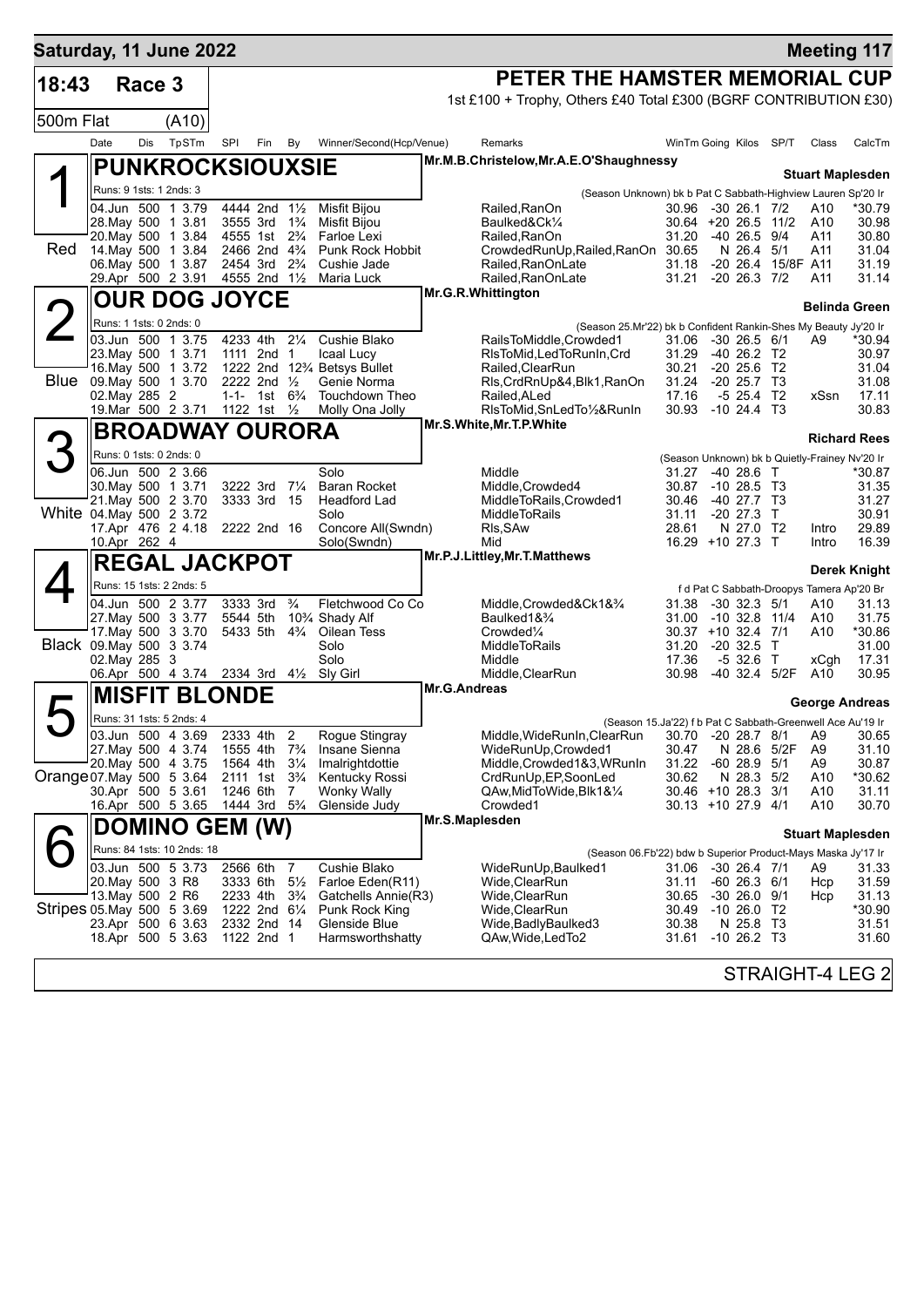|       | Saturday, 11 June 2022                        |           |                                                                  |                                |                                  |                                                  |                     |                                                                          |                |                                                                             |        | <b>Meeting 117</b>       |                      |
|-------|-----------------------------------------------|-----------|------------------------------------------------------------------|--------------------------------|----------------------------------|--------------------------------------------------|---------------------|--------------------------------------------------------------------------|----------------|-----------------------------------------------------------------------------|--------|--------------------------|----------------------|
| 18:58 |                                               |           | <b>ALL AT ENTAIN</b>                                             |                                |                                  |                                                  |                     | <b>GOOD LUCK TO GLOBAL VISION IN THE GREYHOUND DERBY FROM</b>            |                |                                                                             |        |                          |                      |
| 285m  | Race 4                                        |           |                                                                  |                                |                                  |                                                  |                     | 1st £100 + Trophy, Others £40 Total £260 (BGRF CONTRIBUTION £30)         |                |                                                                             |        |                          |                      |
| Flat  |                                               |           |                                                                  |                                |                                  |                                                  |                     |                                                                          |                |                                                                             |        |                          |                      |
|       | (D3)                                          |           |                                                                  |                                |                                  |                                                  |                     |                                                                          |                |                                                                             |        |                          |                      |
|       | Date                                          | Dis TpSTm | SPI                                                              | Fin                            | By                               | Winner/Second(Hcp/Venue)                         |                     | Remarks                                                                  |                | WinTm Going Kilos SP/T                                                      |        | Class                    | CalcTm               |
|       | VACANT                                        |           |                                                                  |                                |                                  |                                                  |                     |                                                                          |                |                                                                             |        |                          |                      |
|       |                                               |           |                                                                  |                                |                                  |                                                  |                     |                                                                          |                |                                                                             |        |                          |                      |
|       |                                               |           |                                                                  |                                |                                  |                                                  |                     |                                                                          |                |                                                                             |        |                          |                      |
| Red   |                                               |           |                                                                  |                                |                                  |                                                  |                     |                                                                          |                |                                                                             |        |                          |                      |
|       |                                               |           |                                                                  |                                |                                  |                                                  |                     |                                                                          |                |                                                                             |        |                          |                      |
|       |                                               |           |                                                                  |                                |                                  |                                                  | <b>Mr.A.Parfitt</b> |                                                                          |                |                                                                             |        |                          |                      |
|       | <b>MILAN SAM</b>                              |           |                                                                  |                                |                                  |                                                  |                     |                                                                          |                |                                                                             |        | <b>Norah McEllistrim</b> |                      |
|       | Runs: 35 1sts: 3 2nds: 6<br>04.Jun 285 2      |           | $5-4-$                                                           | 3<br>4th                       |                                  | <b>Blackmagic Girl</b>                           |                     | RIsToMid, Baulked1                                                       | 16.84          | be d Greenwell Hulk-Last Tango Jy'18 Ir<br>-15 36.9                         | 5/1    | D3                       | *16.92               |
|       | 27. May 285 2                                 |           | 4-6-                                                             | 5th                            | $6\frac{1}{4}$                   | <b>Riverside Heart</b>                           |                     | BadlyBaulked1, RIsToMid                                                  | 16.79          | -5 36.6                                                                     | 8/1    | D3                       | 17.24                |
|       | 20. May 285 2                                 |           | $2 - 4 -$                                                        | 3rd<br>$\frac{1}{2}$           |                                  | Get On Kylie                                     |                     | Railed, Challenged RunIn                                                 | 17.22          | $-30$ 37.3                                                                  | 20/1   | D <sub>3</sub>           | 16.96                |
| Blue  | 13. May 285 2<br>02. May 285 1                |           | 5-6-<br>2-1-                                                     | 6th<br>1st                     | $5\frac{1}{2}$<br>$3\frac{1}{4}$ | <b>Cillians Toast</b><br>Canya Bale              |                     | RIsToMid, Crd1, Mid&CrdRnIn<br>RIsToMid, Led <sup>1</sup> / <sub>2</sub> | 17.04<br>17.02 | $-10$ 37.7<br>$-536.7$ T2                                                   | 7/1    | D3                       | 17.38<br>xLame 16.97 |
|       | 23.Jan 480 1 3.36                             |           | 6444 3rd                                                         |                                | $6\frac{1}{2}$                   | Riverdale Pepe(CPark)                            |                     | SAw, RIs-Mid                                                             | 29.32          | N 37.5                                                                      | 28/1   | 0R                       | 29.84                |
|       | <b>SPORTING CANARY</b>                        |           |                                                                  |                                |                                  |                                                  | Mr.J.Newington      |                                                                          |                |                                                                             |        | <b>Claude Gardiner</b>   |                      |
|       | Runs: 43 1sts: 7 2nds: 14                     |           |                                                                  |                                |                                  |                                                  |                     |                                                                          |                | (Season 25.Jy'21) bkw b Laughil Blake-Silver Charm Ja'19 Ir                 |        |                          |                      |
|       | 06.Jun 285 3                                  |           |                                                                  |                                |                                  | Solo                                             |                     | <b>MiddleToRails</b>                                                     | 17.13          | -20 32.3 T                                                                  |        |                          | *16.93               |
|       | 30. May 285 2                                 |           | 2-1- 1st <sup>3</sup> / <sub>4</sub>                             |                                |                                  | Gemini Rose                                      |                     | Crd&DispLd1To2,LedRunIn                                                  | 17.15          | $-532.6$ T2                                                                 |        |                          | 17.10                |
|       | 23. May 285 4<br>White 16. May 285 3          |           | 1-1- 1st $\frac{1}{2}$                                           |                                |                                  | <b>Punk Rock Mutley</b><br>Solo                  |                     | QAw, Middle, Always Led, Crd1<br>SAw, Rails To Middle                    | 17.31<br>17.48 | $-20, 32.6$<br>$-10$ 32.2 T                                                 | - ТЗ   | xSsn                     | 17.11<br>17.38       |
|       | 05.Mar 500 3 3.63                             |           | 3111 2nd $\frac{1}{2}$                                           |                                |                                  | Chanceme Pancy                                   |                     | EP, Led 1 To Run In                                                      | 30.28          | $-20$ 32.4 $7/2$                                                            |        | A4                       | 30.13                |
|       | 01.Dec 285 4                                  |           | 4-3-                                                             | 1st $\frac{1}{2}$              |                                  | <b>Punk Rock Blitz</b>                           | Mrs.W.E.Short       | Middle, LedNearLine                                                      |                | 16.93 -10 31.7 7/1                                                          |        | D3                       | 16.83                |
|       | <b>FRUITY GIRL</b>                            |           |                                                                  |                                |                                  |                                                  |                     |                                                                          |                |                                                                             |        | <b>Claude Gardiner</b>   |                      |
|       | Runs: 1 1sts: 0 2nds: 0                       |           |                                                                  |                                |                                  |                                                  |                     |                                                                          |                | (Season Unknown) bk b Makeshift-Ballygamboon Pet Jy'20 Ir                   |        |                          |                      |
|       | 04.Jun 285 3<br>30. May 285 3                 |           | 6-6-<br>1-1-                                                     | 6th<br>9<br>1st $4\frac{3}{4}$ |                                  | <b>Blackmagic Girl</b><br><b>Bluestar Dancer</b> |                     | SAw, Badly Baulked 1<br>Middle, ALed                                     | 16.78          | 16.84 -15 27.3 9/2<br>$-5$ 27.1 T3                                          |        | D3                       | 17.41<br>*16.73      |
|       | 23. May 285 2                                 |           | 3-2-                                                             | 3rd<br>3                       |                                  | <b>Sporting Canary</b>                           |                     | RIsToMid,Crd&Ck1,Crd½&2                                                  | 17.31          | $-20, 26.8$                                                                 | - тз   |                          | 17.36                |
|       | Black 02. May 285 2                           |           | $2 - 2 -$                                                        | 2nd $3\frac{3}{4}$             |                                  | Droopys Notable                                  |                     | RIsToMid, Crd&Ck1                                                        | 16.93          | -5 26.1 T2                                                                  |        |                          | 17.18                |
|       | 18.Apr 240 2<br>21.Feb 285 2                  |           | 2-1- 1st 4¼                                                      |                                |                                  | Solo<br>Gemini Shadow                            |                     | <b>RailsToMiddle</b><br>EP, RIs To Mid, SnLd, (x WtVr)                   | 14.75<br>17.21 | -5 26.6<br>N 26.0 T2                                                        | $\top$ |                          | 14.70<br>xLame 17.21 |
|       | <b>SUSSEX ROSE (W)</b>                        |           |                                                                  |                                |                                  |                                                  | The Two Fivers      |                                                                          |                |                                                                             |        |                          |                      |
|       | Runs: 45 1sts: 8 2nds: 10                     |           |                                                                  |                                |                                  |                                                  |                     |                                                                          |                |                                                                             |        | <b>Jamie Kingsley</b>    |                      |
|       | 04.Jun 285 6                                  |           |                                                                  |                                |                                  | Solo                                             |                     | MiddleToWide                                                             |                | (Season Unknown) f b Ballymac Vic-Queen Borneo Oc'19 Ir<br>17.05 -20 27.3 T |        |                          | 16.85                |
|       | 30. May 500 5 3.74                            |           | 2222 3rd                                                         |                                |                                  | 191⁄4 Pilgrim Hill                               |                     | MidToW, ClearRun                                                         | 29.71          | -10 27.4 T3                                                                 |        |                          | 31.16                |
|       | 23. May 285 6                                 |           |                                                                  |                                |                                  | Solo                                             |                     | Wide                                                                     | 17.00          | $-20$ 27.1                                                                  | $\top$ |                          | xLame *16.80         |
|       | Orange 25.Mar 500 6 3.59<br>21.Mar 500 4 3.70 |           | 3122 2nd $\frac{1}{2}$<br>2222 2nd 5 <sup>3</sup> / <sub>4</sub> |                                |                                  | Newinn Beanie<br>Seaglass Smokey                 |                     | EP, Baulked&Led1To2<br>Wide&CrdRnUp,Crd2&4                               | 30.36<br>29.92 | $-20$ 27.0 $6/2$<br>$-20, 26.9, T2$                                         |        | A2                       | 30.20<br>30.18       |
|       | 04. Mar 500 6 3.59                            |           | 2222 6th 61/2                                                    |                                |                                  | <b>Kilgraney Pat</b>                             |                     | EP, Challenged&Awk4                                                      |                | 29.85 -10 26.8 5/2                                                          |        | A2                       | 30.25                |
|       | <b>GET ON KYLIE (W)</b>                       |           |                                                                  |                                |                                  |                                                  | Mrs.T.J.Cahill      |                                                                          |                |                                                                             |        | <b>Seamus Cahill</b>     |                      |
|       | Runs: 96 1sts: 17 2nds: 18                    |           |                                                                  |                                |                                  |                                                  |                     |                                                                          |                | (Ssn Suppressed) be b Forest Con-Banabane Fb'18 Br                          |        |                          |                      |
|       | 04.Jun 285 5                                  |           | 1-1-                                                             | 2nd $\frac{3}{4}$              |                                  | <b>Blackmagic Girl</b>                           |                     | QAw, Wide, Led To Run In                                                 |                | 16.84 -15 26.9 5/1                                                          |        | D3                       | *16.76               |
|       | 26. May 285 6<br>20. May 285 6                |           | 1-1-<br>1-1-                                                     | $3rd \frac{1}{4}$<br>1st SH    |                                  | <b>Final Sauce</b><br>Adachi Diego               |                     | QAw, Wide, Led To 2<br>QAw, Wide, Always Led                             | 17.22          | 17.04 -15 26.9 3/1<br>-30 27.2 11/4                                         |        | D3<br>D3                 | 16.98<br>16.92       |
|       | Stripes 10. May 285 6                         |           | 1-1-                                                             | 2nd SH                         |                                  | Newinn Conrad                                    |                     | QAw,DispLeadToRunIn                                                      | 16.89          | $-5$ 26.7 $4/1$                                                             |        | D3                       | 16.85                |
|       | 03. May 285 6                                 |           | 3-3- 4th                                                         | 4                              |                                  | <b>Tunnelroad Star</b>                           |                     | Wide, Clear Run                                                          | 16.84          | $-5$ 26.7 $3/1$                                                             |        | D3                       | 17.11                |
|       | 19.Apr 285 6                                  |           | $1 - 2 -$                                                        | $3rd \t 2\frac{1}{2}$          |                                  | Dunbolg Gemini                                   |                     | QAw, Wide, Clear Run                                                     | 16.78          | -15 26.6 7/4F                                                               |        | D <sub>3</sub>           | 16.83                |
|       |                                               |           |                                                                  |                                |                                  |                                                  |                     |                                                                          |                |                                                                             |        | STRAIGHT-4 LEG 3         |                      |
|       |                                               |           |                                                                  |                                |                                  |                                                  |                     |                                                                          |                |                                                                             |        |                          |                      |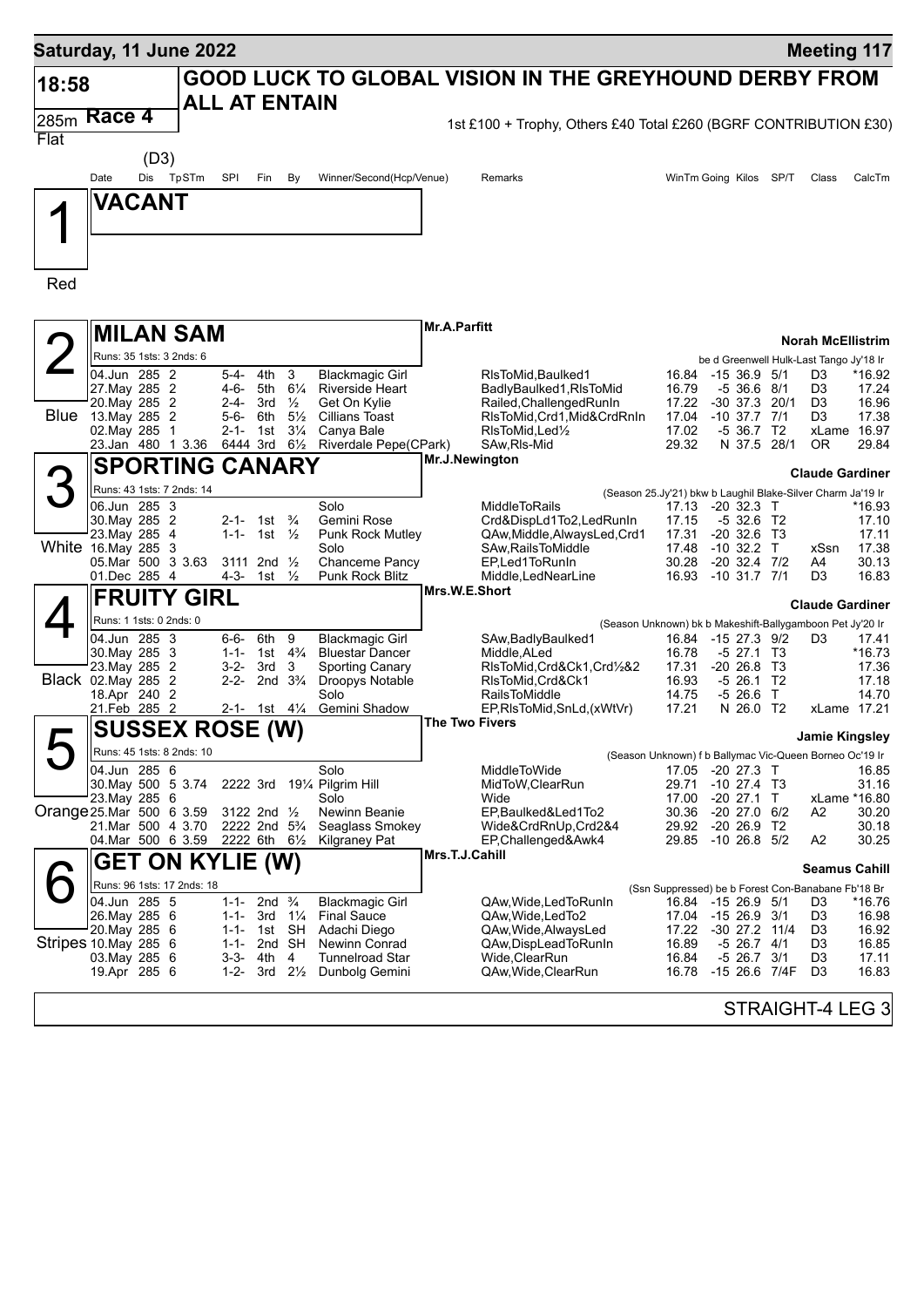| Saturday, 11 June 2022    |                                          |      |                          |                         |                                        |                                  |                                            |                |                                                                                |                                                                 |                                 |                  |                                          | <b>Meeting 117</b>                               |
|---------------------------|------------------------------------------|------|--------------------------|-------------------------|----------------------------------------|----------------------------------|--------------------------------------------|----------------|--------------------------------------------------------------------------------|-----------------------------------------------------------------|---------------------------------|------------------|------------------------------------------|--------------------------------------------------|
| 19:18                     |                                          |      |                          | <b>ALL AT ENTAIN</b>    |                                        |                                  |                                            |                | <b>GOOD LUCK TO FAUGHAN REBEL IN THE GREYHOUND DERBY FROM</b>                  |                                                                 |                                 |                  |                                          |                                                  |
| 500m                      | Race 5                                   |      |                          |                         |                                        |                                  |                                            |                |                                                                                |                                                                 |                                 |                  |                                          |                                                  |
| Flat                      |                                          |      |                          |                         |                                        |                                  |                                            |                | 1st £130 + Trophy, Others £45 Total £355 (BGRF CONTRIBUTION £30)               |                                                                 |                                 |                  |                                          |                                                  |
|                           |                                          | (A6) |                          |                         |                                        |                                  |                                            |                |                                                                                |                                                                 |                                 |                  |                                          |                                                  |
|                           | Date                                     | Dis  | TpSTm                    | SPI                     | Fin                                    | By                               | Winner/Second(Hcp/Venue)                   |                | Remarks                                                                        | WinTm Going Kilos SP/T                                          |                                 |                  | Class                                    | CalcTm                                           |
|                           |                                          |      |                          |                         |                                        |                                  |                                            |                | Mr.B.W.Firkins,Mr.M.J.Firkins,Miss.B.S.Green,Miss.L.S.Hinch                    |                                                                 |                                 |                  |                                          |                                                  |
| ◢                         |                                          |      | <b>ROGUE ANGEL</b>       |                         |                                        |                                  |                                            |                |                                                                                |                                                                 |                                 |                  |                                          | Belinda Green                                    |
|                           |                                          |      | Runs: 46 1sts: 9 2nds: 8 |                         |                                        |                                  |                                            |                | (Ssn Suppressed) bk b Confident Rankin-Swift Sarge Au'19 Br                    |                                                                 |                                 |                  |                                          |                                                  |
|                           | 26. May 500 1 3.93                       |      | 03.Jun 500 2 3.78        | 4666 6th<br>6544 3rd    |                                        | $5\frac{1}{4}$<br>6              | Get On Rosie<br>Oi Oi Ossie                |                | RIsToMid, BIk&CkMid1<br>VSAw, Mid4, RanOnLate                                  | 30.56<br>30.50                                                  | -20 28.9 8/1                    | -50 29.1 10/3    | A6<br>A <sub>5</sub>                     | 30.79<br>30.49                                   |
|                           | 18. May 500 5 R1                         |      |                          | 5666 4th                |                                        | $2\frac{3}{4}$                   | Awordinedgeways(R7)                        |                | CrdStt, RIsToMid, Crowded1                                                     | 30.34                                                           | N 29.6 6/1                      |                  | Hcp                                      | 30.65                                            |
| Red                       | 10. May 500 1 3.77<br>04 May 500 1 3.76  |      |                          | 3365 4th<br>6664 1st    |                                        | $6\frac{1}{2}$<br>$\overline{1}$ | Insane Kiwi<br><b>Birthday Treat</b>       |                | Baulked&CkW1, RIsToMid<br>Crowded2, Finished Well                              | 30.21<br>30.46                                                  | $-10$ 29.7 $7/1$<br>N 29.6 11/4 |                  | A5                                       | 30.63<br>30.46                                   |
|                           |                                          |      | 27.Apr 500 1 3.72        | 5443 2nd $\frac{1}{2}$  |                                        |                                  | <b>Dinner Andreas</b>                      |                | Railed, Challenged RunIn                                                       | 30.24                                                           | N 29.4 9/4                      |                  | A6<br>A6                                 | *30.28                                           |
|                           |                                          |      | <b>MORRISSEYS CROSS</b>  |                         |                                        |                                  |                                            |                | Miss.B.S.Green, Mrs.T.Green                                                    |                                                                 |                                 |                  |                                          |                                                  |
|                           | Runs: 12 1sts: 2 2nds: 3                 |      |                          |                         |                                        |                                  |                                            |                |                                                                                |                                                                 |                                 |                  |                                          | <b>Belinda Green</b>                             |
|                           | 04.Jun 500 2 3.66                        |      |                          | 1111 4th                |                                        | $4\frac{3}{4}$                   | <b>Birthday Treat</b>                      |                | QAw, MidToRIs, LedTo3/4                                                        | (Season 29.Mr'22) be b Zero Ten-Monraud Turbo Fb'20 Ir<br>30.56 | $-30$ 27.3 $8/1$                |                  | A6                                       | *30.63                                           |
|                           | 26. May 500 3 3.76                       |      |                          | 4333 5th                |                                        | 9                                | Oi Oi Ossie                                |                | Middle, Baulked1                                                               | 30.50                                                           | $-50$ 27.3 $6/1$                |                  | A5                                       | 30.72                                            |
|                           | 19. May 500 3 3.62                       |      |                          | 1155 6th                |                                        |                                  | 11 <sup>3</sup> / <sub>4</sub> Bambis Hero |                | LedTo2, Baulked1&2                                                             | 30.26                                                           | $-10$ 27.3 $8/1$                |                  | A5                                       | 31.09                                            |
|                           | Blue 12. May 500 3 3.72<br>02. May 285 2 |      |                          | 2-2- 1st                |                                        | SH                               | Solo<br>Genie Norma                        |                | <b>RailsToMiddle</b><br>RIsToMid, Crd1&RnIn, RanOn                             | 30.82<br>17.22                                                  | $-10$ 27.3<br>$-5$ 27.2 T2      | $\top$           | xSsn                                     | 30.72<br>17.17                                   |
|                           |                                          |      | 19. Mar 500 2 3.65       | 3111 2nd 11/4           |                                        |                                  | Over It Now                                |                | EP,LedRunUpToNearLine                                                          | 30.05                                                           | N 27.1                          | 11/2             | A5                                       | 30.15                                            |
|                           |                                          |      | <b>IMAHAPPYGEEZER</b>    |                         |                                        |                                  |                                            | Mr.D.Goldfinch |                                                                                |                                                                 |                                 |                  |                                          | <b>Claude Gardiner</b>                           |
|                           | Runs: 0 1sts: 0 2nds: 0                  |      |                          |                         |                                        |                                  |                                            |                |                                                                                |                                                                 |                                 |                  | be d Magical Bale-Sidarian Nell Au'20 Ir |                                                  |
|                           | 13.May                                   |      |                          |                         |                                        |                                  | NAME CHANGED from                          |                | <b>Warrior Blue</b>                                                            |                                                                 |                                 |                  |                                          |                                                  |
|                           | 06.Jun 500 3 3.87                        |      |                          |                         | 3333 3rd $7\frac{1}{2}$                |                                  | Macho Camacho                              |                | MidToRIs, CrdRnUp                                                              | 30.09                                                           | -40 38.3 T3                     |                  |                                          | 30.30                                            |
| White 23. May 500 3 3.86  | 30. May 500 3 3.80                       |      |                          |                         | 3333 3rd 8 <sup>3</sup> / <sub>4</sub> |                                  | Solo<br>Clongeel Maple                     |                | <b>MiddleToRails</b><br>Middle, Crowded RunUp                                  | 30.39<br>30.39                                                  | $-10,37.7$ T<br>-40 37.6 T3     |                  |                                          | *30.29<br>30.70                                  |
|                           | 16. May 285 4                            |      |                          |                         |                                        |                                  | Solo                                       |                | StbStart, RIs-Mid, Wide2                                                       | 17.35                                                           | -10 37.5 T                      |                  |                                          | 17.25                                            |
|                           |                                          |      | 09.Apr 525 5 17.10       |                         | 2nd $\frac{1}{2}$                      |                                  | Beat The Drop(Drum)                        | Mr.A.Kerr      | (IrishRace)                                                                    | 29.32 +20 37.6                                                  |                                 | 1/1F             |                                          | 29.55                                            |
|                           |                                          |      | <b>KERRS LUNCH</b>       |                         |                                        |                                  |                                            |                |                                                                                |                                                                 |                                 |                  |                                          | <b>Tony Taylor</b>                               |
|                           |                                          |      | Runs: 28 1sts: 5 2nds: 6 |                         |                                        |                                  |                                            |                |                                                                                |                                                                 |                                 |                  | bk d Over Limit-Saum Jn'20 Ir            |                                                  |
|                           | 04.Jun 500 3 3.77                        |      |                          | 5544 6th                |                                        | 10                               | Yassoo Spike                               |                | Middle.Baulked&Ck <sup>3</sup> /4                                              | 30.68                                                           | $-30$ 32.3 $9/2$                |                  | A6                                       | 31.19                                            |
|                           | 26. May 500 3 R3<br>19. May 500 4 R4     |      |                          | 4445 5th                | 3334 2nd 3 <sup>3</sup> / <sub>4</sub> | 4                                | Kentucky Dream(R14)<br>Ballyphilip Fab(R2) |                | Middle, Crowded 3<br>Baulked2, Crowded Very Wide3                              | 30.67<br>30.71                                                  | $-30$ 32.4 11/4<br>$-20, 32.1$  | 11/4             | Hcp<br>Hcp                               | 30.92<br>31.15                                   |
| Black 13 May 500 5 3.75   |                                          |      |                          | 6333 3rd                |                                        | $6\frac{3}{4}$                   | Luminous Lad                               |                | SAw, CrdRunUp, Baulked1                                                        | 30.58                                                           | $-30$ 32.2 $5/1$                |                  | A6                                       | 30.83                                            |
|                           | 07. May 500 3 R5                         |      |                          | 3222 1st                |                                        | $\frac{1}{2}$                    | Freeky Taepot(R4)                          |                | Middle.Led4                                                                    | 30.41                                                           |                                 | N 33.0 11/4J Hcp |                                          | 30.81                                            |
|                           | 29.Apr 500 3 R4                          |      |                          | 3321 1st                |                                        | <b>SH</b>                        | Freeky Taepot(R3)                          |                | Middle, Crowded & Led 3<br>Miss.M.L.Ansbro,Ms.S.A.M.Blackmore,Mrs.B.J.Gardiner | 30.33                                                           | $-20$ 33.3 $9/4$                |                  | Hcp                                      | *30.45                                           |
|                           | <b>TAKE</b>                              |      | <b>THE</b>               | <b>STEP</b>             |                                        |                                  |                                            |                |                                                                                |                                                                 |                                 |                  |                                          | <b>Derek Knight</b>                              |
|                           | Runs: 16 1sts: 5 2nds: 2                 |      |                          |                         |                                        |                                  |                                            |                | (Season 28.Ja'22) bk b Holdem Spy-Bigmans Daisy Jn'20 Ir                       |                                                                 |                                 |                  |                                          |                                                  |
|                           | 03.Jun 500 3 3.75<br>26. May 500 4 3.83  |      |                          | 3555 3rd<br>6444 6th    |                                        | $3\frac{1}{4}$<br>$2\frac{3}{4}$ | Get On Rosie<br>Killeacle Ava              |                | Mid,Crd&Ck1,Wide2To3<br>PkdStt,Crd1/4,Wide1/2&RunIn                            | 30.56<br>30.58                                                  | $-20$ 28.6 $3/1$                | -20 28.9 7/4F    | A6<br>A6                                 | 30.63<br>30.59                                   |
|                           | 18. May 500 4 3.70                       |      |                          | 5333 3rd                |                                        | $3\frac{1}{4}$                   | Freedom Mustang                            |                | Middle, Wide <sup>1</sup> / <sub>2</sub> , Clear Run                           | 30.12                                                           | N 29.1                          | 5/1              | A6                                       | 30.38                                            |
| Orange 13 May 500 3 3.82  |                                          |      |                          | 2555 6th                |                                        | $7\frac{1}{2}$                   | Kereight Ava                               |                | BlkStt, Mid, W1/2&RnIn, Crd3                                                   | 30.31                                                           | -20 29.3 6/4F                   |                  | A6                                       | 30.69                                            |
|                           | 07. May 500 3 3.64<br>29.Apr 500 4 3.67  |      |                          | 2111 1st<br>3111 2nd Hd |                                        | $\overline{1}$                   | Paige Girl<br><b>Completely Cleo</b>       |                | EP, Middle, Led 1, Wide 1/2<br>EP, Mid, LdRnUpToNrLn, Crd                      | 30.29<br>30.63                                                  | $-20$ 29.6 $9/2$                | N 29.5 6/4F      | A7<br>A7                                 | *30.29<br>30.45                                  |
|                           |                                          |      | <b>OUTA MARKHAM (W)</b>  |                         |                                        |                                  |                                            | Mr.G.S.Price   |                                                                                |                                                                 |                                 |                  |                                          |                                                  |
|                           |                                          |      |                          |                         |                                        |                                  |                                            |                |                                                                                |                                                                 |                                 |                  |                                          | <b>Tony Taylor</b>                               |
|                           | 07.Jun 500 6 3.68                        |      | Runs: 37 1sts: 7 2nds: 5 | 2111 1st                |                                        | $1\frac{1}{2}$                   | <b>Mucky Twitter</b>                       |                | EP, Wide, Led Run Up                                                           | 30.38                                                           | $-10$ 31.6 5/2J                 |                  | A7                                       | bk d Droopys Jet-Ela Sunshine Nv'19 Br<br>*30.28 |
|                           | 01.Jun 500 6 3.67                        |      |                          | 4322 3rd                |                                        | $3\frac{1}{2}$                   | Glenside Bud                               |                | MidToW, ClearRun                                                               | 30.13                                                           | N 31.9 6/1                      |                  | A7                                       | 30.41                                            |
|                           | 27. May 500 6 3.58                       |      |                          | 1224 5th                |                                        | $2\frac{3}{4}$                   | Dave On A Rave                             |                | Wide,SoonLedTo1/4                                                              | 30.41                                                           | N 32.2 7/1                      |                  | A6                                       | 30.63                                            |
| Stripes 20 May 500 5 3.77 | 04. May 500 5 3.66                       |      |                          | 6444 4th<br>3346 6th    |                                        | $8\frac{3}{4}$<br>$5\frac{1}{4}$ | Outdoor Honey<br>Rogue Angel               |                | SAw, Wide, Baulked VW1<br>Crowded1                                             | 30.58<br>30.46                                                  | -50 32.5 7/1<br>N 32.0 6/1      |                  | A6<br>A6                                 | 30.79<br>30.88                                   |
|                           | 26.Apr 500 6 3.63                        |      |                          | 4322 4th                |                                        | $\mathbf{1}$                     | <b>Flyaway Connie</b>                      |                | EP, Challenged <sup>3</sup> / <sub>4</sub> , VW4                               | 30.53                                                           | N 32.1 5/2                      |                  | A6                                       | 30.60                                            |
|                           |                                          |      |                          |                         |                                        |                                  |                                            |                |                                                                                |                                                                 |                                 |                  |                                          |                                                  |
|                           |                                          |      |                          |                         |                                        |                                  |                                            |                |                                                                                |                                                                 |                                 |                  |                                          | STRAIGHT-4 LEG 4                                 |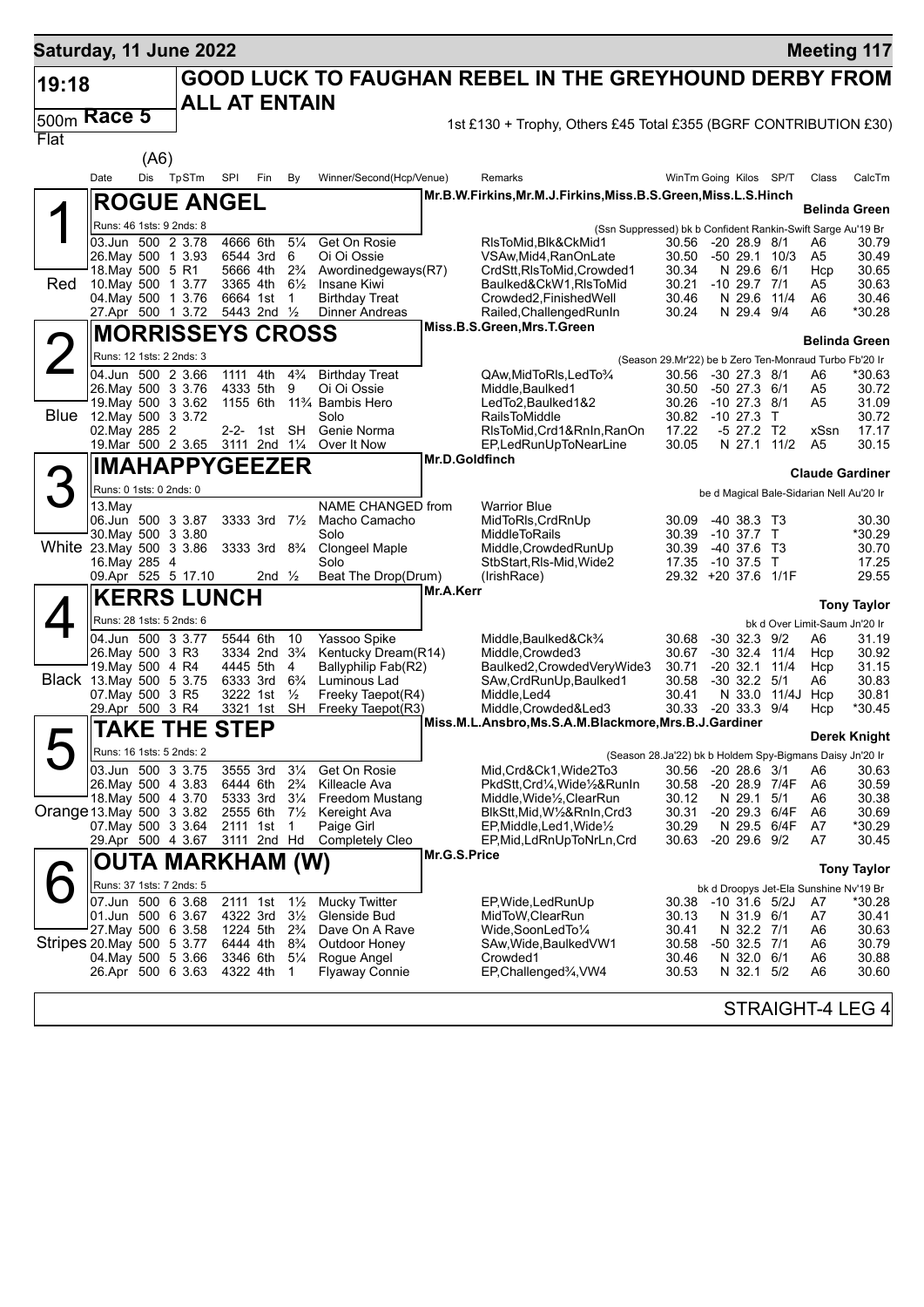| Saturday, 11 June 2022                   |                  |     |                                                            |     |                                        |                       |                                           |                       |                                                                                                           |                |                                                                           |              |                      | <b>Meeting 117</b>     |
|------------------------------------------|------------------|-----|------------------------------------------------------------|-----|----------------------------------------|-----------------------|-------------------------------------------|-----------------------|-----------------------------------------------------------------------------------------------------------|----------------|---------------------------------------------------------------------------|--------------|----------------------|------------------------|
| 19:36                                    |                  |     |                                                            |     |                                        |                       |                                           |                       | <b>GOOD LUCK TO MAKE NOISE &amp; DERRINASAFA BOSS IN THE</b><br><b>GREYHOUND DERBY FROM ALL AT ENTAIN</b> |                |                                                                           |              |                      |                        |
|                                          | Race 6           |     |                                                            |     |                                        |                       |                                           |                       | 1st £150 + Trophy, 2nd £60, Others £55 Total £430 (BGRF CONTRIBUTION £30)                                 |                |                                                                           |              |                      |                        |
| 695m Flat (S3)                           |                  |     |                                                            |     |                                        |                       |                                           |                       |                                                                                                           |                |                                                                           |              |                      |                        |
|                                          | Date             | Dis | TpSTm                                                      | SPI | Fin                                    | By                    | Winner/Second(Hcp/Venue)                  |                       | Remarks                                                                                                   |                | WinTm Going Kilos SP/T                                                    |              | Class                | CalcTm                 |
|                                          |                  |     | <b>BLUE JIG QUEEN</b>                                      |     |                                        |                       |                                           |                       | <b>Bodgit And Reckitt</b>                                                                                 |                |                                                                           |              |                      |                        |
|                                          |                  |     | Runs: 72 1sts: 11 2nds: 10                                 |     |                                        |                       |                                           |                       |                                                                                                           |                |                                                                           |              |                      | <b>Richard Rees</b>    |
|                                          |                  |     | 02.Jun 695 1 14.91 6443 3rd                                |     |                                        | $7\frac{3}{4}$        | Adachi Lil Kim                            |                       | Rails, ClearRun                                                                                           | 42.75          | (Season Unknown) bd b Taylors Sky-Typical Pearl Fb'18 Ir<br>-15 32.3 10/1 |              | S3                   | 43.22                  |
|                                          |                  |     | 26. May 695 2 15.08 4555 4th                               |     |                                        | $2\frac{1}{2}$        | <b>Tornaroy Tillie</b>                    |                       | RIsToMid, Crowded1                                                                                        | 43.24          | $-30$ 32.2 $5/1$                                                          |              | S <sub>3</sub>       | 43.13                  |
|                                          |                  |     | 19. May 695 2 15.13 4554 4th                               |     |                                        | 9                     | <b>Ballymac Quest</b>                     |                       | BadlyBaulked2,Crowded3                                                                                    | 42.80          | N 32.3 8/1                                                                |              | S <sub>3</sub>       | 43.52                  |
| Red                                      |                  |     | 12. May 695 2 14.89 2222 3rd                               |     |                                        | $2\frac{1}{2}$        | Gatchells Storm                           |                       | Led1To2                                                                                                   | 42.94          | N 32.3 9/1                                                                |              | S <sub>3</sub>       | 43.15<br>30.50         |
|                                          |                  |     | 06. May 500 2 3.77 3331 1st<br>24.Mar 695 2 14.63 3222 3rd |     |                                        | $1\frac{1}{2}$<br>- 3 | Talktomenow<br>Kata Calypso               |                       | Railed, Led <sup>3</sup> / <sub>4</sub><br>DisputedLead3To5                                               | 30.70<br>42.95 | $-20$ 32.4 11/4<br>$-15$ 31.7 6/1                                         |              | A7<br>S <sub>3</sub> | *43.04                 |
|                                          |                  |     | <b>KATA STAR</b>                                           |     |                                        |                       |                                           |                       | Miss.T.L.Thomson                                                                                          |                |                                                                           |              |                      |                        |
|                                          |                  |     |                                                            |     |                                        |                       |                                           |                       |                                                                                                           |                |                                                                           |              |                      | Jason Heath            |
|                                          |                  |     | Runs: 24 1sts: 4 2nds: 3<br>03.Jun 500 4 3.66              |     | 2256 6th 8                             |                       |                                           |                       | (Season Unknown) bk b Portmageewiseguy-Garfiney Bolt My'20 Br<br>Middle, DispLead To 2, Blk               |                |                                                                           |              |                      |                        |
|                                          |                  |     | 27. May 500 4 3.68                                         |     | 4335 6th 4 <sup>3</sup> / <sub>4</sub> |                       | Kereight Ava<br><b>Crystal Anton</b>      |                       | Crowded2&3⁄4.MidToRIs                                                                                     | 30.75<br>30.15 | $-30$ 28.1 $7/2$<br>-10 28.3 11/2                                         |              | A5<br>A5             | 31.10<br>30.44         |
|                                          |                  |     | 19. May 500 3 3.65                                         |     | 2111 1st 5                             |                       | Yassoo Perfect                            |                       | EPace, Mid, SnLed, Clear4                                                                                 | 29.91          | N 27.9 8/1                                                                |              | A6                   | 29.91                  |
| Blue                                     |                  |     | 13. May 500 2 3.68                                         |     | 2666 5th                               | - 11                  | Luminous Lad                              |                       | Middle, Baulked1                                                                                          | 30.58          | $-3028.09/2$                                                              |              | A6                   | 31.17                  |
|                                          |                  |     | 07 May 500 4 3.70                                          |     |                                        |                       | Solo<br>Sussex Hurricane                  |                       | <b>MiddleToRails</b><br>Middle, Crowded1                                                                  | 30.46          | -10 27.5 T<br>42.74 +15 27.5 5/1                                          |              | xFall<br>S3          | 30.36<br>*43.31        |
|                                          |                  |     | 16.Apr 695 4 14.84 3333 3rd 51/4                           |     |                                        |                       |                                           | <b>Mr.G.Andreas</b>   |                                                                                                           |                |                                                                           |              |                      |                        |
|                                          |                  |     | <b>INSANE MISTRESS</b>                                     |     |                                        |                       |                                           |                       |                                                                                                           |                |                                                                           |              |                      | George Andreas         |
|                                          |                  |     | Runs: 51 1sts: 10 2nds: 8                                  |     |                                        |                       |                                           |                       |                                                                                                           |                | (Season 08.Sp'21) wbk b Cable Bay-Cactus Spark Ap'19 Ir                   |              |                      |                        |
|                                          |                  |     | 30. May 695 4 14.78                                        |     |                                        |                       | Solo                                      |                       | Middle, WideRunIn                                                                                         | 43.35          | -15 28.6 T                                                                |              |                      | *43.20                 |
|                                          | 25. May 500 4 R4 |     | 20. May 500 4 3.83                                         |     | 4665 4th<br>5543 1st                   | 2<br>$1\frac{3}{4}$   | Harry Kilmore(Scr)<br>Rough Conman        |                       | Middle, Crowded1, RanOnLate<br>Middle, Crowded1, Fin Well                                                 | 31.12          | 30.52 -20 28.4 10/1<br>$-50$ 28.4 $4/1$                                   |              | Hcp<br>A8            | 30.79<br>30.62         |
| White 07 May 500 2 R7                    |                  |     |                                                            |     | 2444 3rd                               | $\frac{3}{4}$         | Kerrs Lunch(R5)                           |                       | Middle, Crowded <sup>1</sup> / <sub>2</sub>                                                               | 30.41          | N 28.1                                                                    |              | 11/4J Hcp            | 31.02                  |
|                                          |                  |     | 29.Apr 500 4 3.81                                          |     | 4544 3rd                               | 6                     | Yassoo Choo Choo                          |                       | Middle, Crd&CkWide1                                                                                       | 30.53          | $-20$ 28.5 $5/1$                                                          |              | A8                   | 30.82                  |
|                                          |                  |     | 23.Apr 500 4 3.67                                          |     | 1343 1st                               | $\frac{3}{4}$         | Lisneal Tornado                           | <b>Mr.M.T.Simmons</b> | Baulked1, Middle, RanOn                                                                                   |                | $30.61 + 10.28.1$ 5/1                                                     |              | A9                   | 30.71                  |
|                                          |                  |     | <b>POCKET PARD</b>                                         |     |                                        |                       |                                           |                       |                                                                                                           |                |                                                                           |              |                      | <b>Seamus Cahill</b>   |
|                                          |                  |     | Runs: 47 1sts: 8 2nds: 8                                   |     |                                        |                       |                                           |                       |                                                                                                           |                | bk d Dorotas Wildcat-Droopys Chimes Nv'19 Ir                              |              |                      |                        |
|                                          |                  |     | 01.Jun 500 5 3.75                                          |     | 6666 3rd                               | $2\frac{1}{2}$        | <b>Slippy Bullet</b>                      |                       | SAw, Mid, CrdRnIn, RanOnLate                                                                              | 30.04          | $-10$ 33.8 $7/2$                                                          |              | A3                   | 30.14                  |
|                                          |                  |     | 27. May 500 4 3.76<br>21. May 500 4 3.80                   |     | 6665 2nd 23/4<br>5665 2nd 21/4         |                       | <b>Typhoid Mary</b><br>Fearsome Poppy     |                       | CrowdedWide1, RanOn, Middle<br>SlowAway,Crowded3,RanOn                                                    | 30.00<br>30.02 | $-10, 33.9$<br>$-20, 33.8$                                                | 11/2<br>12/1 | A3<br>A <sub>3</sub> | 30.12<br>30.00         |
| Black 14 May 500 5 3.77                  |                  |     |                                                            |     | 6544 1st                               | $2\frac{3}{4}$        | Punkrock Rampage                          |                       | SAw, Baulked 1, RanOn                                                                                     | 30.23          | N 33.9                                                                    | 11/2         | A4                   | 30.23                  |
|                                          |                  |     | 07. May 500 5 3.67                                         |     | 5554 3rd                               | $6\frac{1}{4}$        | Fearsome Poppy                            |                       | Middle, ClearRun                                                                                          | 29.85          | N 33.6                                                                    | 11/2         | A4                   | 30.36                  |
|                                          |                  |     | 27.Jan 695 4 15.03 5455 6th                                |     |                                        | $9\frac{1}{4}$        | Over It Now                               |                       | Baulked1                                                                                                  | 43.34          | $-1533.4$ 12/1                                                            |              | S <sub>3</sub>       | 43.94                  |
|                                          |                  |     | <b>SUSSEX HURRICANE</b>                                    |     |                                        |                       |                                           | The Two Fivers        |                                                                                                           |                |                                                                           |              |                      | <b>Jamie Kingsley</b>  |
|                                          |                  |     | Runs: 34 1sts: 4 2nds: 5                                   |     |                                        |                       |                                           |                       |                                                                                                           |                | bd d Chenzhou Boy-Glory Kitty Ap'19 Ir                                    |              |                      |                        |
| ┕                                        |                  |     | 02.Jun 695 4 14.87 5334 6th                                |     |                                        |                       | 10% Adachi Lil Kim                        |                       | Middle, Crowded 5                                                                                         | 42.75          | -15 32.6 6/1                                                              |              | S3                   | 43.43                  |
|                                          |                  |     | 26. May 695 4 14.61 1222 2nd 3/4                           |     |                                        |                       | Tornaroy Tillie                           |                       | Middle, ClearRun                                                                                          | 43.24          | -30 32.8 6/4F                                                             |              | S <sub>3</sub>       | 43.01                  |
|                                          |                  |     | 19. May 695 4 14.51 2111 2nd 3/4                           |     |                                        |                       | <b>Ballymac Quest</b>                     |                       | Led2ToNearLine                                                                                            | 42.80          | N 32.7 4/1                                                                |              | S3                   | 42.86                  |
| Orange 12. May 695 5 14.87 3335 5th 71/2 |                  |     | 05. May 695 4 14.74 6333 6th                               |     |                                        | -12                   | Gatchells Storm<br><b>Dromulton Daisy</b> |                       | Crowded2&3<br>Crowded1&3&RunIn                                                                            | 42.94<br>42.41 | $-1531.96/1$                                                              | N 32.1 10/3  | S <sub>3</sub><br>S2 | 43.55<br>43.20         |
|                                          |                  |     | 30.Apr 695 4 14.49 3111 2nd Nk                             |     |                                        |                       | Slippery Maia                             |                       | Middle, Crd1, Led3ToNrLn                                                                                  |                | 42.49 +15 31.6 10/3                                                       |              | S2                   | *42.67                 |
|                                          |                  |     |                                                            |     |                                        |                       | <b>CLAIRKEITH BONNY (W)</b>               |                       | Mr.R.L.K.Lynn,Ms.G.C.Woodroffe                                                                            |                |                                                                           |              |                      |                        |
|                                          |                  |     | Runs: 94 1sts: 13 2nds: 12                                 |     |                                        |                       |                                           |                       |                                                                                                           |                |                                                                           |              |                      | <b>Claude Gardiner</b> |
|                                          |                  |     | 02.Jun 695 5 15.03 2666 5th                                |     |                                        | - 10                  | Adachi Lil Kim                            |                       | (Season 13.Au'20) bdw b Tyrur Big Mike-Droopys Achieve Nv'17 Ir<br>Crowded2&5                             |                | 42.75 -15 28.4 12/1                                                       |              | S3                   | 43.41                  |
|                                          |                  |     | 26. May 695 5 14.92 5444 3rd                               |     |                                        | $\overline{1}$        | <b>Tornaroy Tillie</b>                    |                       | MidToW, Crd2, RanOn                                                                                       | 43.24          | $-30$ 28.7 $4/1$                                                          |              | S3                   | 43.02                  |
|                                          |                  |     | 17. May 500 6 3.60                                         |     | 1245 3rd                               | $6\frac{1}{2}$        | <b>Forever Memories</b>                   |                       | QAw,Wide,LedTo¼                                                                                           |                | 30.10 +10 29.0 5/2                                                        |              | A6                   | 30.73                  |
| Stripes 10 May 500 6 3.65                |                  |     |                                                            |     | 1222 3rd                               | $5\frac{3}{4}$        | Insane Kiwi                               |                       | QAw,Crowded1/2To3/4                                                                                       | 30.21          | $-10$ 28.6 $12/1$                                                         |              | A5                   | 30.58                  |
|                                          |                  |     | 03. May 500 6 3.62<br>24. Mar 695 5 14.86 1333 2nd 13/4    |     | 1112 3rd                               | $\frac{1}{2}$         | Droopys Prize<br>Kata Calypso             |                       | QuickAway,LedTo3/4<br>Crowded1&3, RanOn                                                                   | 30.41<br>42.95 | N 28.2 9/2<br>$-1528.14/1$                                                |              | A5<br>S3             | 30.45<br>*42.95        |
|                                          |                  |     |                                                            |     |                                        |                       |                                           |                       |                                                                                                           |                |                                                                           |              |                      |                        |
|                                          |                  |     |                                                            |     |                                        |                       |                                           |                       |                                                                                                           |                | PICK-6 JACKPOT LEG 1                                                      |              |                      |                        |
|                                          |                  |     |                                                            |     |                                        |                       |                                           |                       |                                                                                                           |                |                                                                           |              |                      |                        |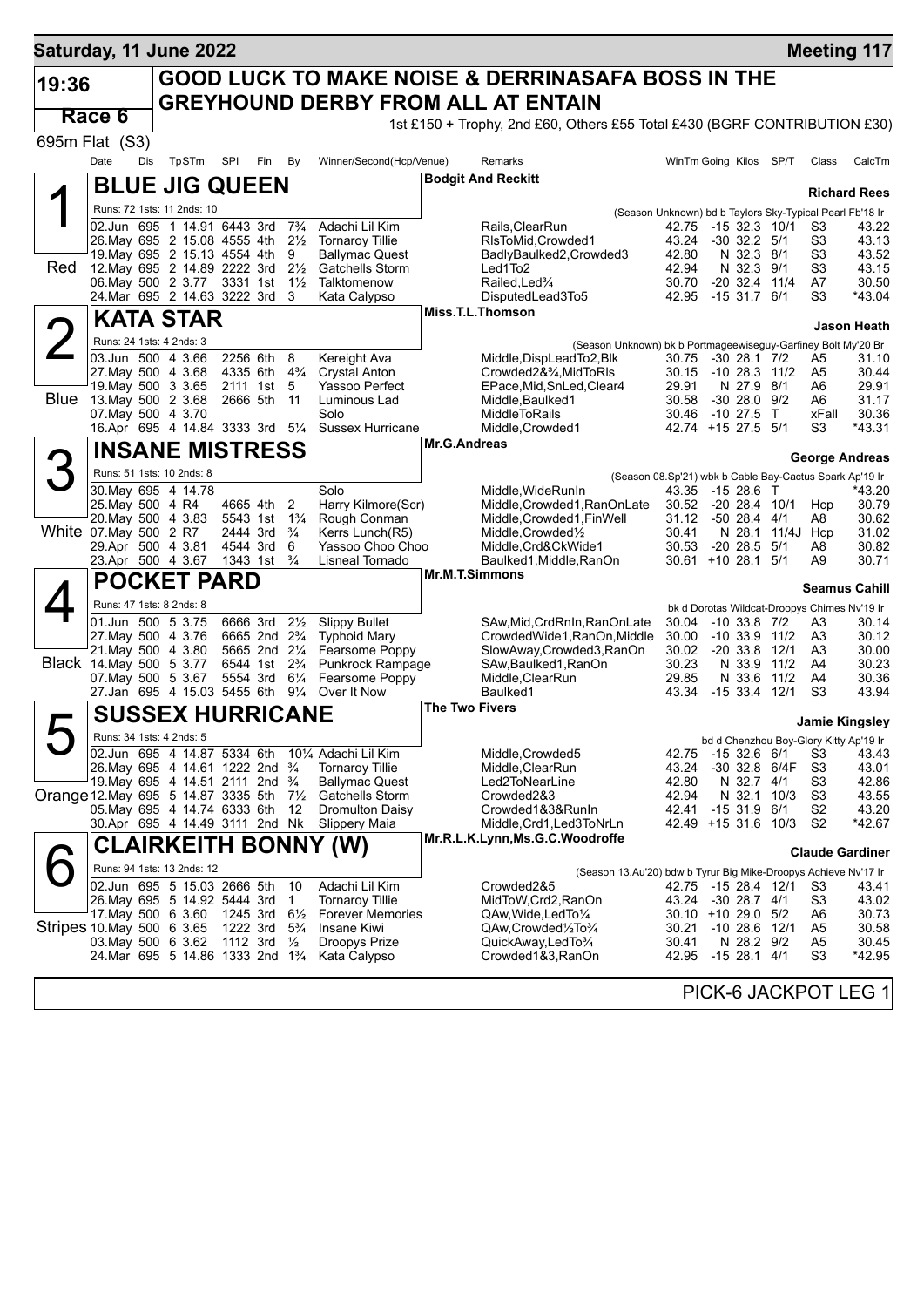| Saturday, 11 June 2022    |                                                |       |           |                             |                                  |                |                                         |                     |                                                                                        |                                                                  |                                       |      |                        | <b>Meeting 117</b>                                |
|---------------------------|------------------------------------------------|-------|-----------|-----------------------------|----------------------------------|----------------|-----------------------------------------|---------------------|----------------------------------------------------------------------------------------|------------------------------------------------------------------|---------------------------------------|------|------------------------|---------------------------------------------------|
| 19:56                     |                                                |       |           |                             |                                  |                |                                         |                     | <b>GOOD LUCK TO KILKENNY SANTY IN THE GREYHOUND DERBY</b>                              |                                                                  |                                       |      |                        |                                                   |
|                           |                                                |       |           |                             |                                  |                | <b>FROM ALL AT ENTAIN</b>               |                     |                                                                                        |                                                                  |                                       |      |                        |                                                   |
| 500m                      | Race 7                                         |       |           |                             |                                  |                |                                         |                     | 1st £100 + Trophy, Others £40 Total £300 (BGRF CONTRIBUTION £30)                       |                                                                  |                                       |      |                        |                                                   |
| Flat                      |                                                | (A10) |           |                             |                                  |                |                                         |                     |                                                                                        |                                                                  |                                       |      |                        |                                                   |
|                           | Date                                           |       | Dis TpSTm | SPI                         | Fin<br>By                        |                | Winner/Second(Hcp/Venue)                |                     | Remarks                                                                                | WinTm Going Kilos                                                |                                       | SP/T | Class                  | CalcTm                                            |
|                           |                                                |       |           |                             |                                  |                |                                         | <b>Mr.G.Andreas</b> |                                                                                        |                                                                  |                                       |      |                        |                                                   |
| А                         |                                                |       |           | <b>INSANE SANDY</b>         |                                  |                |                                         |                     |                                                                                        |                                                                  |                                       |      |                        | George Andreas                                    |
|                           | Runs: 16 1sts: 2 2nds: 3<br>25. May 500 2 3.82 |       |           | 5543 1st                    | <b>SH</b>                        |                | Rahina Nippy                            |                     | RIsToMid, CrdRunIn, RanOn                                                              | (Season 14.Sp'21) bk b Droopys Cain-Nans Lucky Au'19 Ir<br>31.04 | N 28.4 5/2                            |      | A11                    | 31.04                                             |
|                           | 13 May 500 1 3.80                              |       |           | 3566 5th                    | $6\frac{3}{4}$                   |                | Harmsworthshalie                        |                     | Crowded&Middle&Baulked1                                                                | 31.44                                                            | $-30$ 28.2 $10/3$                     |      | A10                    | 31.68                                             |
| Red                       | 04 May 500 1 3.72<br>20.Apr 500 1 3.68         |       |           | 1345 6th<br>1443 2nd        | $4\frac{3}{4}$<br>$1\frac{1}{4}$ |                | White One<br>Misfit Bijou               |                     | Middle&Crd1⁄4, RIsToMid<br>Mid&Crowded2,Chl4                                           | 30.60<br>30.73 +10 28.0 4/1                                      | $-10$ 27.6                            | 9/2  | A10<br>A10             | *30.87<br>30.94                                   |
|                           | 06.Apr 500 1 3.87                              |       |           | 5555 5th                    | $6\frac{1}{4}$                   |                | Sly Girl                                |                     | SAw, RIsToMid, Crd&CkWide4                                                             | 30.98                                                            | -40 27.0 3/1                          |      | A10                    | 31.08                                             |
|                           | 16.Mar 500 1 3.71                              |       |           | 2666 5th                    |                                  | $9\frac{1}{2}$ | <b>Hollyhill Beanie</b>                 |                     | Crowded1, Baulked2                                                                     | 30.43                                                            | N 26.4 7/2                            |      | A9                     | 31.20                                             |
|                           |                                                |       |           | <b>TOUCHDOWN THEO</b>       |                                  |                |                                         |                     | <b>Touchdown Racing</b>                                                                |                                                                  |                                       |      |                        | <b>Belinda Green</b>                              |
|                           | Runs: 2 1sts: 0 2nds: 0                        |       |           |                             |                                  |                |                                         |                     |                                                                                        |                                                                  |                                       |      |                        | bk d Magical Bale-Cronody Sophie Au'20 Ir         |
|                           | 22.Apr<br>04.Jun 500 2 3.76                    |       |           | 5222 3rd 41/4               |                                  |                | NAME CHANGED from<br>Misfit Bijou       |                     | Cronody Theo<br>RIsToMid, ClearRun                                                     | 30.96                                                            | $-30$ 35.3 $7/1$                      |      | A10                    | 31.00                                             |
|                           | 28. May 500 2 3.85                             |       |           |                             | 6666 5th 61/2                    |                | <b>Misfit Bijou</b>                     |                     | SAw, Baulked <sup>1</sup> / <sub>4</sub> , Crd3                                        | $30.64 + 20.35.2$ 6/1                                            |                                       |      | A10                    | 31.37                                             |
| <b>Blue</b>               | 23. May 500 3 3.82<br>16. May 500 4 3.80       |       |           |                             | 1222 2nd 41/2<br>1333 3rd 10     |                | Genie Norma<br><b>Glenduff Savvi</b>    |                     | RailsToMiddle, CrdRnUp<br>CrdRunUp, HitRIs1, MidToRIs                                  | 30.92 -40 35.1 T2<br>30.71                                       | $-20, 34.9, T3$                       |      |                        | *30.89<br>31.32                                   |
|                           | 09. May 500 2 3.82                             |       |           | 3333 3rd 3                  |                                  |                | Genie Norma                             |                     | SAw, Rails To Middle                                                                   | 31.24                                                            | $-2033.8$ T3                          |      |                        | 31.29                                             |
|                           |                                                |       |           | <b>KENTUCKY TIGER</b>       |                                  |                |                                         |                     | Mr.A.Ross, Mr.P.Smith                                                                  |                                                                  |                                       |      |                        | <b>Jason Heath</b>                                |
|                           | Runs: 10 1sts: 1 2nds: 0                       |       |           |                             |                                  |                |                                         |                     | (Season Unknown) bd b Portmageewiseguy-Plaza Roicead Ap'20 Br                          |                                                                  |                                       |      |                        |                                                   |
|                           | 07.Jun 500 3 3.71                              |       |           | 2332 4th                    |                                  | $4\frac{1}{2}$ | <b>Lisneal Twister</b>                  |                     | MidToRails, Handy4                                                                     | 30.88                                                            | $-10$ 26.8 $7/1$                      |      | A10                    | 31.14                                             |
|                           | 01.Jun 500 1 R12<br>25. May 500 1 R12          |       |           | 1111 1st<br>2222 5th        | $6\frac{1}{2}$                   | $3\frac{1}{2}$ | Sweaty Betty(Scr)<br>Harry Kilmore(Scr) |                     | Middle, ALed, WideRunIn<br>Middle, Handy To <sup>1</sup> / <sub>2</sub> , Crowded      | 29.78<br>30.52                                                   | N 26.8 9/4<br>-20 27.1                | 3/1  | Hcp<br>Hcp             | $*30.74$<br>31.55                                 |
| White 20. May 500 3 3.72  |                                                |       |           | 2222 4th                    |                                  | $5\frac{1}{4}$ | Punkrocksiouxsie                        |                     | Middle, CrdRunUp, Chl&Crd4                                                             | 31.20                                                            | $-4026.9$                             | 12/1 | A11                    | 31.22                                             |
|                           | 12. May 500 3 3.79<br>06. May 500 3 3.76       |       |           | 2653 4th<br>4222 4th        | 3<br>3                           |                | Harmsworthshaylo etc<br>Cushie Jade     |                     | Middle, Baulked1, Crowded2<br>Mid, AHandy, WideRunIn                                   | 31.08<br>31.18                                                   | $-1026.7$<br>$-20$ 26.4 6/1           | 10/1 | A11<br>A11             | 31.22<br>31.20                                    |
|                           |                                                |       |           | <b>SLIPPY BUMBLEBEE</b>     |                                  |                |                                         | Mrs.T.J.Cahill      |                                                                                        |                                                                  |                                       |      |                        |                                                   |
|                           | Runs: 21 1sts: 2 2nds: 1                       |       |           |                             |                                  |                |                                         |                     |                                                                                        |                                                                  |                                       |      |                        | <b>Seamus Cahill</b>                              |
|                           | 04.Jun 500 3 3.71                              |       |           | 1555 5th                    | $5\frac{3}{4}$                   |                | <b>Misfit Bijou</b>                     |                     | (Season Unknown) bk b Dorotas Wildcat-Droopys Achieve Fb'20 Ir<br>QuickAway.Crowded1&2 | 30.96                                                            | -30 29.0 4/1                          |      | A10                    | 31.12                                             |
|                           | 28. May 500 2 R7<br>24. May 500 4 3.74         |       |           | 1235 6th<br>1555 4th        | $3\frac{3}{4}$                   | $5\frac{1}{4}$ | Insane Barney(R2)<br>Awordinedgeways    |                     | QAw, Baulked 3<br>BaulkedWide1, RanOnLate                                              | 30.34 +20 28.9 11/2<br>30.79                                     | $-1028.9$                             | 5/1  | Hcp<br>A10             | 31.52<br>30.97                                    |
|                           | Black 18. May 500 4 3.67                       |       |           | 3443 2nd                    | SH                               |                | Text Tom                                |                     | Middle, Blk1, FinWell                                                                  | 31.04                                                            | N 29.1 7/4F                           |      | A10                    | 31.05                                             |
|                           | 13. May 500 4 3.77                             |       |           | 4444 4th<br>4554 3rd        | $6\frac{1}{2}$                   | $3\frac{1}{4}$ | Harmsworthshalie<br>White One           |                     | Middle, Baulked Wide 1, Blk4                                                           | 31.44<br>30.60                                                   | $-30$ 29.0 $3/1$<br>$-10$ 28.8 $11/2$ |      | A10<br>A <sub>10</sub> | 31.66<br>*30.77                                   |
|                           | 04 May 500 3 3.77<br><b>TEXT TOM</b>           |       |           |                             |                                  |                |                                         | Mr.J.W.Cumner       | Crowded¼,RanOn                                                                         |                                                                  |                                       |      |                        |                                                   |
|                           |                                                |       |           |                             |                                  |                |                                         |                     |                                                                                        |                                                                  |                                       |      |                        | Jamie Kingsley                                    |
|                           | Runs: 4 1sts: 1 2nds: 0<br>07.Jun 500 5 3.75   |       |           |                             | 5544 3rd 4                       |                | <b>Lisneal Twister</b>                  |                     | MidToWide, Crowded4&RunIn                                                              | 30.88                                                            | $-10$ 31.8 4/1                        |      | A10                    | bk d Magical Bale-Text A Friend Oc'20 Ir<br>31.11 |
|                           | 01.Jun 500 5 3.81                              |       |           |                             | 4555 4th 61/4                    |                | Yassoo Brother                          |                     | SAw, CrdRnUp, VWide <sup>1</sup> / <sub>4</sub> , Blk4                                 | 30.80                                                            | N 31.7 10/1                           |      | A9                     | 31.29                                             |
| Orange 11 May 500 4 3.81  | 18. May 500 5 3.65                             |       |           |                             | 2222 1st SH<br>5655 5th 7½       |                | Slippy Bumblebee<br>Night Tango         |                     | MidToW, CrdRnIn, LedNrLine<br>CrdWide1, Wide1/4To3                                     | 31.04<br>30.68                                                   | N 30.8 7/1<br>N 31.1 9/1              |      | A10<br>A10             | 31.04<br>31.29                                    |
|                           | 02. May 500 4 3.75                             |       |           |                             |                                  |                | Solo                                    |                     | WideRunUp&RnIn, Middle                                                                 | 30.93                                                            | $-10,30.3$ T                          |      |                        | *30.83                                            |
|                           | 21.Apr 500 4 3.89                              |       |           | 3333 3rd 5                  |                                  |                | <b>Baran Jupiter</b>                    |                     | Wide&CrowdedRunUp<br>Mrs.B.Christelow, Mr.A.E.O'Shaughnessy                            | 30.75 +20 29.5 T3                                                |                                       |      |                        | 31.36                                             |
|                           |                                                |       |           | <b>PUNK ROCK MISFIT (W)</b> |                                  |                |                                         |                     |                                                                                        |                                                                  |                                       |      |                        | <b>Stuart Maplesden</b>                           |
|                           | Runs: 3 1sts: 1 2nds: 1                        |       |           |                             |                                  |                |                                         |                     |                                                                                        | (Season Unknown) wbk b Crash-Montys Ellie Sp'20 Ir               |                                       |      |                        |                                                   |
|                           | 03.Jun 500 5 3.66<br>25. May 500 2 R12         |       |           |                             | 1111 1st 1/2<br>1111 2nd Hd      |                | Insane Pair<br>Harry Kilmore(Scr)       |                     | EP,MidToWide,LedTo3&Fr¾<br>MidToWide,SoonLedToRunIn                                    | 31.24 -30 26.3 11/4<br>30.52 -20 26.5 10/1                       |                                       |      | A11<br>Hcp             | *30.94<br>31.30                                   |
|                           | 20. May 500 5 3.83                             |       |           |                             |                                  |                | 6666 6th 111/2 Punkrocksiouxsie         |                     | Wide, ClearRun                                                                         | 31.20                                                            | -40 26.5 12/1                         |      | A11                    | 31.73                                             |
| Stripes 04 May 500 4 3 70 | 23.Apr 500 4 3.65                              |       |           | 3223 3rd                    |                                  |                | Solo<br>14% Glenside Blue               |                     | Middle<br>Wide, Badly Baulked 3                                                        | 31.44<br>30.38                                                   | $-2026.0$ T<br>N 26.0 T3              |      |                        | 31.24<br>31.57                                    |
|                           | 18.Apr 500 5 3.74                              |       |           |                             |                                  |                | 1112 2nd 41/4 Hasenhuttl                |                     | LedTo3,Middle                                                                          | 31.74 - 10 26.4 T3                                               |                                       |      |                        | 31.99                                             |
|                           |                                                |       |           |                             |                                  |                |                                         |                     |                                                                                        |                                                                  |                                       |      |                        |                                                   |
|                           |                                                |       |           |                             |                                  |                |                                         |                     |                                                                                        |                                                                  |                                       |      |                        | PICK-6 JACKPOT LEG 2                              |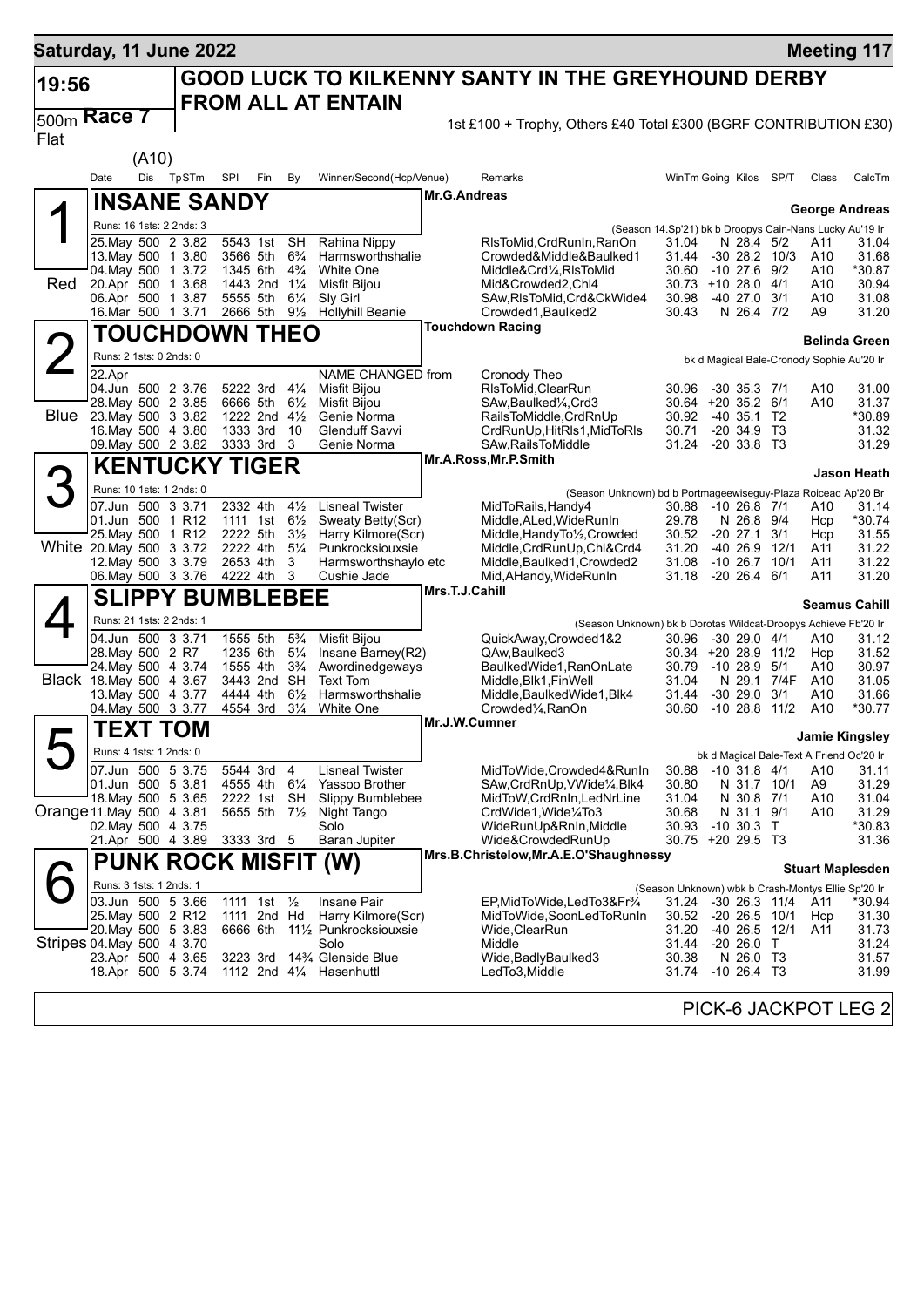| Saturday, 11 June 2022    |                                          |        |                                               |                                                    |                                                    |                                  |                                                                                                               |                |                                                                                      |                                               |                                      |                   |                                  | <b>Meeting 117</b>                                    |
|---------------------------|------------------------------------------|--------|-----------------------------------------------|----------------------------------------------------|----------------------------------------------------|----------------------------------|---------------------------------------------------------------------------------------------------------------|----------------|--------------------------------------------------------------------------------------|-----------------------------------------------|--------------------------------------|-------------------|----------------------------------|-------------------------------------------------------|
| 20:17                     |                                          | Race 8 |                                               |                                                    |                                                    |                                  |                                                                                                               |                | THE PATRICK & PAIGE WEDDING STAKES                                                   |                                               |                                      |                   |                                  |                                                       |
|                           |                                          |        |                                               |                                                    |                                                    |                                  |                                                                                                               |                | 1st £160 + Trophy, Others £55 Total £435 (BGRF CONTRIBUTION £30)                     |                                               |                                      |                   |                                  |                                                       |
| 500m Flat                 |                                          |        | (A2)                                          |                                                    |                                                    |                                  |                                                                                                               |                |                                                                                      |                                               |                                      |                   |                                  |                                                       |
|                           | Date                                     | Dis    | TpSTm                                         | SPI                                                | Fin                                                | By                               | Winner/Second(Hcp/Venue)                                                                                      |                | Remarks                                                                              | WinTm Going Kilos SP/T                        |                                      |                   | Class                            | CalcTm                                                |
|                           |                                          |        | <b>INSANE JOSH</b>                            |                                                    |                                                    |                                  |                                                                                                               |                | <b>The Chip Leaders</b>                                                              |                                               |                                      |                   |                                  | <b>George Andreas</b>                                 |
|                           | Runs: 9 1sts: 0 2nds: 2                  |        |                                               |                                                    |                                                    |                                  |                                                                                                               |                |                                                                                      |                                               |                                      |                   |                                  | wbe d Good News-Woolies Bridie Au'19 Ir               |
|                           |                                          |        | 03.Jun 500 1 3.70                             |                                                    | 5312 2nd 2                                         |                                  | Fine Cut                                                                                                      |                | Railed, Led 2To 3/4                                                                  | 30.12                                         |                                      | -20 33.0 13/8F A2 |                                  | 30.09                                                 |
|                           | 26. May 500 1 3.65                       |        | 18. May 500 2 3.63                            | 1222 3rd                                           | 3333 3rd $4\frac{1}{4}$                            | $5\frac{1}{2}$                   | <b>Sound Structure</b><br>Seomra Svd                                                                          |                | Railed, Baulked1<br>Railed, Challenged 1To2                                          | 29.98<br>29.29                                | $-20$ 32.4 $9/2$<br>N 31.9           | 12/1              | A2<br>A <sub>2</sub>             | 30.13<br>29.74                                        |
| Red                       | 13. May 500 1 3.70                       |        |                                               | 4333 6th                                           |                                                    | $7\frac{1}{4}$                   | <b>Crystal Alice</b>                                                                                          |                | Railed, Crowded 1&4& Run In                                                          | 29.96                                         | $-20$ 31.7 $7/1$                     |                   | A2                               | 30.35                                                 |
|                           | 03. May 500 1 3.74                       |        | 25.Mar 500 2 3.59                             | 4666 6th                                           | 2222 2nd 1                                         |                                  | 11½ Chipping Away<br><b>Bodhis Bullet</b>                                                                     |                | Crowded&Middle1/4&2<br>RailsToMiddle, ClearRun                                       | 29.59<br>29.74                                | N 30.9<br>$-20$ 31.4 $7/1$           | 10/3              | A <sub>2</sub><br>A1             | 30.52<br>*29.63                                       |
|                           |                                          |        | <b>GET ON HILDA</b>                           |                                                    |                                                    |                                  |                                                                                                               | Mrs.T.J.Cahill |                                                                                      |                                               |                                      |                   |                                  |                                                       |
|                           |                                          |        |                                               |                                                    |                                                    |                                  |                                                                                                               |                |                                                                                      |                                               |                                      |                   |                                  | Seamus Cahill                                         |
|                           |                                          |        | Runs: 14 1sts: 4 2nds: 2<br>03.Jun 500 2 3.67 | 4565 5th                                           |                                                    | 6                                | Fine Cut                                                                                                      |                | (Season Unknown) bk b Droopys Buick-Ballinakil Biddy Sp'20 Br<br>Middle, Crowded 1&3 | 30.12                                         | $-20$ 27.1 $4/1$                     |                   | A2                               | 30.40                                                 |
|                           | 26. May 500 3 3.61                       |        |                                               | 1111 1st                                           |                                                    | $\frac{1}{2}$                    | Crossfield Mya                                                                                                |                | QAw, ALed, RIsToMid, WRunIn                                                          | 30.34 -40 26.9 11/2                           |                                      |                   | A3                               | *29.94                                                |
| <b>Blue</b>               | 20. May 500 3 3.70<br>13. May 500 2 3.66 |        |                                               | 4444 5th<br>1211 1st                               |                                                    | $3\frac{1}{4}$<br>$4\frac{1}{4}$ | <b>Forest Mel</b><br>Laravoulta Shot                                                                          |                | Middle, Baulked 1&2<br>MidToRIs, Led2, WideRunIn                                     | 30.60<br>30.24                                | $-40$ 27.3 $3/1$<br>$-20$ 27.2 $5/2$ |                   | A3<br>A4                         | 30.44<br>30.04                                        |
|                           | 03. May 500 2 3.67                       |        |                                               |                                                    | 2222 2nd 11/4                                      |                                  | <b>Bluestar Gold</b>                                                                                          |                | EP.Challenged&Crd2                                                                   | 30.07                                         | N 26.9                               | 15/8F A4          |                                  | 30.18                                                 |
|                           |                                          |        | 23.Apr 500 2 3.65                             | 1111 1st                                           |                                                    | $\overline{2}$                   | Charter Party                                                                                                 |                | QAw, MidToRIs, AlwaysLed                                                             | 30.10 +10 27.1 6/4F                           |                                      |                   | A <sub>5</sub>                   | 30.20                                                 |
|                           |                                          |        | <b>BETSYS BULLET</b>                          |                                                    |                                                    |                                  |                                                                                                               |                | Mr.W.Boyle, Mr.A.J.Ryan                                                              |                                               |                                      |                   |                                  | <b>Belinda Green</b>                                  |
|                           | Runs: 3 1sts: 1 2nds: 1                  |        |                                               |                                                    |                                                    |                                  |                                                                                                               |                | (Season 09.Fb'22) bk b Droopys Sydney-Ballymac Razzler Jn'20 Ir                      |                                               |                                      |                   |                                  |                                                       |
|                           | 18.Jan                                   |        |                                               |                                                    |                                                    |                                  | NAME CHANGED from                                                                                             |                | <b>Betsys Spud</b>                                                                   |                                               |                                      |                   |                                  |                                                       |
|                           |                                          |        | 06.Jun 500 3 4.27<br>25. May 500 3 3.56       | 1111 1st                                           |                                                    | $1\frac{3}{4}$                   | Solo(Towc)<br><b>Punk Rock Ramone</b>                                                                         |                | Mid<br>EP, Middle, AlwaysLed                                                         | 30.19<br>29.93                                | N 30.0 T                             | $-20$ 30.5 15/8   | Intro<br>A4                      | 30.19<br>*29.73                                       |
| White 16.May 500 3 3.61   |                                          |        |                                               | 2111 1st                                           |                                                    |                                  | 12% Our Dog Joyce                                                                                             |                | EP,SoonLed,Middle                                                                    | 30.21                                         | $-20, 30.5, T2$                      |                   |                                  | 30.01                                                 |
|                           | 11. May 285 2<br>06. May 285 2           |        |                                               | $5 - 3 -$<br>$5-2-$                                | 3rd<br>2nd $3\frac{1}{2}$                          | $1\frac{1}{2}$                   | <b>Skyblues Best</b><br>Helsinki Jet                                                                          |                | MidToRIs, Mid2&RnIn, CIrRun<br>SAw, RIsToMid, Blk&CkMid1/2                           | 16.78<br>16.93                                | $-5$ 30.9 3/1<br>$-10, 30.9, 5/2$    |                   | D <sub>2</sub><br>D <sub>2</sub> | 16.84<br>17.12                                        |
|                           |                                          |        | <b>SEASONS REIGNS</b>                         |                                                    |                                                    |                                  |                                                                                                               | Mr.S.J.Eason   |                                                                                      |                                               |                                      |                   |                                  |                                                       |
|                           |                                          |        | Runs: 82 1sts: 10 2nds: 26                    |                                                    |                                                    |                                  |                                                                                                               |                |                                                                                      |                                               |                                      |                   |                                  | Jason Heath                                           |
|                           |                                          |        | 04.Jun 500 3 3.74                             | 6433 4th                                           |                                                    | $6\frac{1}{4}$                   | <b>Icaal Frankie</b>                                                                                          |                | MissedBreak,Crowded1/4                                                               | 30.02                                         | $-30$ 35.5 $9/2$                     |                   | A2                               | bdw d Coolavanny Jap-Droopys Rhiona Jn'18 Ir<br>30.21 |
|                           |                                          |        | 31. May 500 4 3.65                            |                                                    | 3222 2nd 21/4                                      |                                  | Goldies Linekar                                                                                               |                | Middle, Challenged2To4                                                               | 29.87                                         | $-10$ 35.7 $4/1$                     |                   | A2                               | 29.95                                                 |
| Black 17. May 500 4 3.67  |                                          |        | 25. May 500 3 3.66                            |                                                    | 4111 2nd 1<br>4111 3rd <sup>3</sup> / <sub>4</sub> |                                  | <b>Shaneboy Angie</b><br>Killeacle Amelia                                                                     |                | EP, Middle, Led 1 To Run In<br>Crowded&Led1ToRunIn                                   | 29.87<br>$29.77 + 10.35.3$                    | N 35.5                               | 11/4<br>11/2      | A <sub>2</sub><br>A2             | 29.96<br>29.92                                        |
|                           | 11 May 500 3 3.65                        |        |                                               |                                                    | 6111 1st                                           | 2                                | <b>Ballyblack Rebel</b>                                                                                       |                | MsdBrk, EP, Middle, Crd&Led1                                                         | 29.94                                         | $-10, 35.0$                          | 10/3              | A3                               | 29.84                                                 |
|                           |                                          |        | 31.Mar 500 3 3.60                             | 2111 2nd SH                                        |                                                    |                                  | Droopys Skipper                                                                                               |                | EPace,SoonLedToNrLn<br><b>The Chip Leaders</b>                                       | 29.73                                         | N 35.1 9/4                           |                   | A3                               | $*29.74$                                              |
|                           |                                          |        | <b>INSANE TRADER (W)</b>                      |                                                    |                                                    |                                  |                                                                                                               |                |                                                                                      |                                               |                                      |                   |                                  | <b>George Andreas</b>                                 |
|                           | Runs: 6 1sts: 0 2nds: 0                  |        |                                               |                                                    |                                                    |                                  |                                                                                                               |                |                                                                                      | bk d Droopys Sydney-Madam On Theway Jy'19 Ir  |                                      |                   |                                  |                                                       |
|                           | 29. May 450 6 1.12                       |        | 22. May 450 6 1.01                            |                                                    |                                                    |                                  | 6543 4th 7 <sup>3</sup> / <sub>4</sub> Al Capone(CPark)<br>4553 3rd 2 <sup>3</sup> /4 Decisive Giovani(CPark) |                | MidWide, SAw, Crd1&1/4<br>MidWide, EP, Crd2&4                                        | 27.82 -20 33.9 11/1                           |                                      |                   | 0R                               | 27.47 -10 34.7 11/2 OR 27.99<br>27.84                 |
|                           |                                          |        | 15 May 480 6 3.15                             | 1111 2nd <sup>3</sup> / <sub>4</sub>               |                                                    |                                  | Yassoo Pikachu(CPark)                                                                                         |                | QAw, Mid Wide, Led To Rn In                                                          | 29.39                                         | N 33.9 T2                            |                   | Intro                            | 29.46                                                 |
| Orange 10 May 500 4 3.69  |                                          |        | 04. May 500 4 3.65                            | 6433 5th<br>6433 5th 3 <sup>3</sup> / <sub>4</sub> |                                                    | $3\frac{1}{2}$                   | Rathcoole Rocco<br>Movinit                                                                                    |                | SAw,EP,Chl&Crd4,MidToRIs<br>Crowded1                                                 | 29.97<br>30.04                                | $-10$ 33.9 $7/2$                     | -10 33.8 11/4F A2 | A <sub>2</sub>                   | 30.16<br>30.24                                        |
|                           | 14.Apr 500 4 3.68                        |        |                                               |                                                    |                                                    |                                  | Solo                                                                                                          |                | MiddleToRails                                                                        | 29.92 -10 34.2 T                              |                                      |                   |                                  | *29.82                                                |
|                           |                                          |        | OILEAN RONA (W)                               |                                                    |                                                    |                                  |                                                                                                               |                | Mr.G.Dyke,Miss.B.S.Green                                                             |                                               |                                      |                   |                                  | <b>Belinda Green</b>                                  |
|                           |                                          |        | Runs: 16 1sts: 4 2nds: 3                      |                                                    |                                                    |                                  |                                                                                                               |                | (Ssn Suppressed) bk b Droopys Sydney-Rossroe Lady Ap'20 Ir                           |                                               |                                      |                   |                                  |                                                       |
|                           |                                          |        | 07.Jun 500 5 3.69                             | 4456 6th                                           |                                                    | $7\frac{1}{2}$                   | <b>Ballyblack Rebel</b>                                                                                       |                | Crowded1&¾,MidToWide                                                                 | 30.01 -10 32.0 4/1                            |                                      |                   | A2                               | 30.52                                                 |
|                           |                                          |        | 28. May 500 5 3.63<br>24. May 500 5 3.59      | 4233 5th<br>1111 1st 51/4                          |                                                    | $2\frac{3}{4}$                   | Insane Chef<br><b>Final Blake</b>                                                                             |                | MidToW, ClearRun<br>MidToWide, ALed, Clear4                                          | 29.59 +20 32.0 6/1<br>29.92 -10 32.2 15/8F A3 |                                      |                   | A2                               | 30.02<br>*29.82                                       |
| Stripes 18 May 500 5 3.63 |                                          |        |                                               | 4121 4th                                           |                                                    | $1\frac{1}{2}$                   | Cashel Biddy                                                                                                  |                | Crd&Ld¼To2,DispLd2ToRunIn                                                            | 30.21                                         | N 32.3 9/2                           |                   | A3                               | 30.32                                                 |
|                           |                                          |        | 12. May 500 5 3.64                            | 4244 6th                                           |                                                    | $6\frac{1}{2}$                   | Roseville Jane                                                                                                |                | MiddleToWide,ClearRun                                                                | 29.78                                         | N 32.1 8/1                           |                   | A2                               | 30.31                                                 |
|                           |                                          |        | 05. May 500 5 3.55                            | 1122 4th 4 <sup>3</sup> / <sub>4</sub>             |                                                    |                                  | Moanteen Eddie                                                                                                |                | QuickAway,LedTo1/2                                                                   | 29.72 -10 32.2 6/1                            |                                      |                   | A2                               | 30.00                                                 |
|                           |                                          |        |                                               |                                                    |                                                    |                                  |                                                                                                               |                |                                                                                      |                                               |                                      |                   |                                  | PICK-6 JACKPOT LEG 3                                  |
|                           |                                          |        |                                               |                                                    |                                                    |                                  |                                                                                                               |                |                                                                                      |                                               |                                      |                   |                                  |                                                       |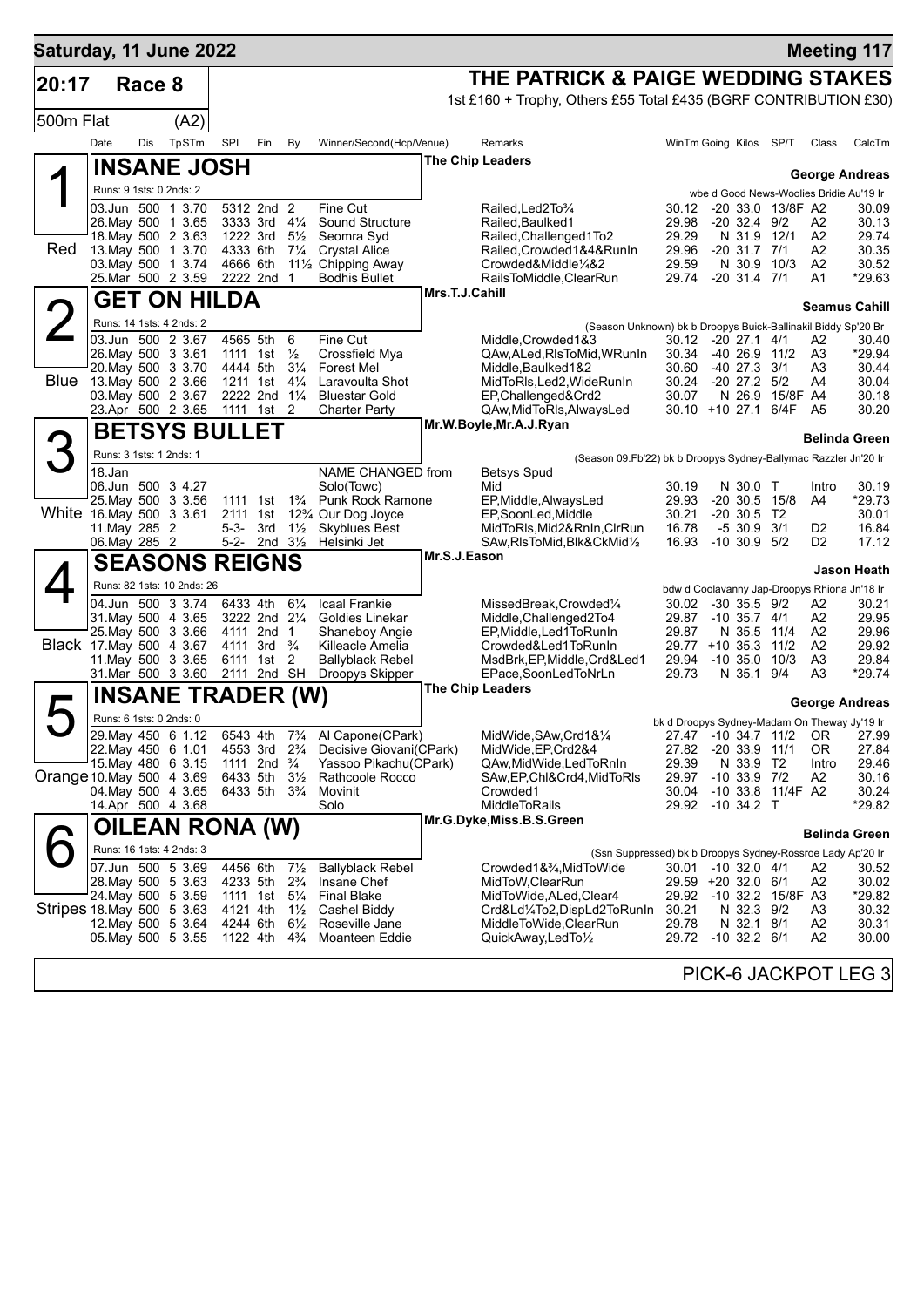| Saturday, 11 June 2022    |               |        |                                                |                       |                                                       |                                  |                                          |                   |                                                                                           |                |                                                           |              | <b>Meeting 117</b>      |                   |
|---------------------------|---------------|--------|------------------------------------------------|-----------------------|-------------------------------------------------------|----------------------------------|------------------------------------------|-------------------|-------------------------------------------------------------------------------------------|----------------|-----------------------------------------------------------|--------------|-------------------------|-------------------|
| 20:38                     |               | Race 9 |                                                |                       |                                                       |                                  |                                          |                   |                                                                                           |                | <b>GARY DONNELLYS 60TH</b>                                |              |                         |                   |
|                           |               |        |                                                |                       |                                                       |                                  |                                          |                   | 1st £150, Others £50 Total £400 (BGRF CONTRIBUTION £30)                                   |                |                                                           |              |                         |                   |
| 500m Flat                 |               |        | (A3)                                           |                       |                                                       |                                  |                                          |                   |                                                                                           |                |                                                           |              |                         |                   |
|                           | Date          | Dis    | TpSTm                                          | SPI                   | Fin                                                   | By                               | Winner/Second(Hcp/Venue)                 |                   | Remarks                                                                                   |                | WinTm Going Kilos                                         | SP/T         | Class                   | CalcTm            |
|                           |               |        | <b>DROOPYS MABEL</b>                           |                       |                                                       |                                  |                                          |                   | Legacy Racing Syndicate                                                                   |                |                                                           |              | <b>Richard Rees</b>     |                   |
|                           |               |        | Runs: 30 1sts: 8 2nds: 3                       |                       |                                                       |                                  |                                          |                   | (Season Unknown) bk b Romeo Recruit-Jaytee China Au'19 Ir                                 |                |                                                           |              |                         |                   |
|                           |               |        | 02.Jun 500 1 3.64<br>21. May 500 1 3.69        |                       | 2113 3rd<br>1222 2nd 2 <sup>3</sup> / <sub>4</sub>    | Nk                               | Rollinontheriver<br>Headford Lad         |                   | QuickAway,LedTo3,Crowded<br>RailsToMiddle,ClearRun                                        | 30.46          | 30.37 -10 28.8 10/1<br>$-4029.0$ T <sub>3</sub>           |              | A3                      | 30.30<br>30.29    |
|                           | 12. May 285 1 |        |                                                |                       |                                                       |                                  | Solo                                     |                   | Railed                                                                                    | 16.87          | -5 29.2 T                                                 |              | xLame 16.82             |                   |
| Red                       |               |        | 29. Mar 500 1 3.56                             | 1356 6th              |                                                       | $6\frac{1}{4}$                   | Lightfoot Brogan                         |                   | QuickAway,Crd&CkMiddle1/4                                                                 | 29.67          | N 28.7 9/1                                                |              | A1                      | *30.16            |
|                           |               |        | 10.Mar 515 1 4.43<br>02.Mar 500 1 3.54         |                       | 3223 3rd<br>1112 3rd                                  | $\mathbf 1$                      | 101/4 Pocket Lulu<br><b>Errill Mile</b>  |                   | Rails, Crowded <sup>1</sup> / <sub>2</sub> &3<br>VQAw, Railed, Led To 3, CmAg             | 30.81<br>30.20 | -50 28.6<br>$-1028.910/1$                                 | 25/1         | 0R<br>A1                | 31.14<br>30.18    |
|                           |               |        | <b>DRUMCROW SPICE</b>                          |                       |                                                       |                                  |                                          |                   | Mr.F.Hale, Mr.T.Hale                                                                      |                |                                                           |              |                         |                   |
|                           |               |        | Runs: 24 1sts: 3 2nds: 2                       |                       |                                                       |                                  |                                          |                   |                                                                                           |                |                                                           |              |                         | Jason Heath       |
|                           |               |        | 03.Jun 500 2 3.77                              | 2645 3rd              |                                                       | $5\frac{1}{2}$                   | Sharp Teddy                              |                   | (Season Unknown) dkbd b Skywalker Puma-Drumcrow Blossom My'19 Ir<br>Railed, Crowded RunIn |                | 30.02 -20 28.7 7/1                                        |              | A3                      | 30.27             |
|                           |               |        | 28. May 500 2 3.70                             | 2555 4th              |                                                       | $2\frac{1}{4}$                   | Punk Rock King                           |                   | Crowded2, RanOn                                                                           |                | 29.89 +20 28.7 11/2                                       |              | A3                      | 30.27             |
| <b>Blue</b>               |               |        | 17. May 500 2 3.65<br>11. May 500 1 3.74       | 1664 3rd<br>3444 1st  |                                                       | $7\frac{1}{2}$<br>SH             | Ragtime Bex<br><b>Billis Bouncer</b>     |                   | Baulked1/ <sub>4</sub> , Crowded4<br>RIs, Crd1, Crd&Mid&LedRunIn                          | 30.28          | 29.75 +10 28.6 9/2<br>N 28.6 7/2                          |              | A3<br>A4                | 30.45<br>30.28    |
|                           |               |        | 03. May 500 1 3.75                             | 6333 3rd              |                                                       | $4\frac{1}{2}$                   | <b>Blastout Tink</b>                     |                   | Railed, Crowded2                                                                          | 29.65          | N 28.2 11/2                                               |              | A4                      | *30.02            |
|                           |               |        | 26.Apr 500 1 3.70                              | 3344 4th              |                                                       | $9\frac{1}{4}$                   | Glengar Bomber                           | <b>Sharp Lads</b> | Crowded1                                                                                  | 29.84          | N 28.1 7/1                                                |              | A4                      | 30.57             |
|                           |               |        | <b>SHARP JOSH</b>                              |                       |                                                       |                                  |                                          |                   |                                                                                           |                |                                                           |              | <b>Seamus Cahill</b>    |                   |
| З                         |               |        | Runs: 17 1sts: 4 2nds: 2                       |                       |                                                       |                                  |                                          |                   |                                                                                           |                | bk d Droopys Buick-Ballinakil Biddy Sp'20 Br              |              |                         |                   |
|                           |               |        | 04.Jun 500 2 3.65<br>25. May 500 2 3.74        | 3222 5th              | 6554 5th                                              | $2\frac{3}{4}$<br>6              | <b>Wellott Tommy</b><br>Zazzeras Turk    |                   | RIsToMid, ClearRun<br>SAw,Crowded&CkWide1,Crd4                                            | 30.38<br>29.91 | $-30$ 30.9 $3/1$<br>$-20$ 31.1 $7/1$                      |              | A3<br>A3                | 30.29<br>30.20    |
|                           |               |        | 17. May 500 2 3.63                             | 3465 6th              |                                                       | 10                               | Fine Cut                                 |                   | RIsToMid, Stb&BBaulked1/4                                                                 |                | 29.91 +10 31.6 2/1F                                       |              | A3                      | 30.82             |
| White 10.May 500 2 3.62   |               |        | 27.Apr 500 2 3.68                              | 3111 1st<br>5544 6th  |                                                       | $3\frac{1}{2}$<br>$6\frac{1}{4}$ | Birdsofafeather<br>Imahappyladdie        |                   | EP, Mid To Rails, Led Run Up<br>Crowded1                                                  | 29.93          | 29.95 -10 31.8<br>N 31.8 7/2                              | 11/8F A5     | A <sub>5</sub>          | *29.85<br>30.41   |
|                           |               |        | 20.Apr 500 2 3.67                              |                       | 4222 3rd                                              | $3\frac{1}{2}$                   | Amaze Me Mel                             |                   | Handy2To3,Chl&Blk3/4                                                                      | 29.79          | N 31.8                                                    | 10/11FA5     |                         | 30.07             |
|                           |               |        | <b>MOYOLA BUSY BEAG</b>                        |                       |                                                       |                                  |                                          |                   | Mr.S.Maplesden, Mr.K. Walton                                                              |                |                                                           |              | <b>Stuart Maplesden</b> |                   |
|                           |               |        | Runs: 12 1sts: 3 2nds: 0                       |                       |                                                       |                                  |                                          |                   |                                                                                           |                | (FalseHt 30.Ja'22) bk b Droopys Jet-Moyola Inion De'19 Ir |              |                         |                   |
|                           |               |        | 07.Jun 500 3 3.83                              |                       | 5663 1st 1                                            |                                  | Punkrock Rampage                         |                   | SAw, CrdW1, RanOn, WonWell                                                                |                | 30.42 -30 28.5 9/2                                        |              | A4                      | *30.12            |
|                           |               |        | 31. May 500 2 3.71<br>21. May 500 3 3.78       | 3222 4th              | 3221 1st 61/4                                         | $7\frac{1}{4}$                   | <b>Insane Mrs</b><br><b>Rising Amber</b> |                   | Crowded&Led3, Clear <sup>3</sup> / <sub>4</sub><br>MiddleToRails, ClearRun                | 30.24<br>30.08 | -10 28.5 5/2F<br>$-10$ 28.3 $10/1$                        |              | A6<br>A6                | 30.14<br>30.56    |
| Black 16. May 500 3 3.69  |               |        |                                                | 2223 3rd              |                                                       | $6\frac{3}{4}$                   | <b>Whitings Ghost</b>                    |                   | RailsToMiddle,Crowded1&3                                                                  | 30.08          | $-20$ 28.7 T <sub>3</sub>                                 |              | xWtVr                   | 30.43             |
|                           | 09. May 285 3 |        | 05.Apr 500 4 3.76                              | $2 - 1 -$<br>5665 5th | 1st                                                   | $\frac{3}{4}$<br>$4\frac{1}{4}$  | Killeacle Naomi<br>Gemini Summer         |                   | RIsToMid, Led <sup>1</sup> / <sub>2</sub><br>CrdRunUp, Baulked1                           | 17.09<br>30.21 | $-1028.8$ T <sub>2</sub><br>N 27.7 12/1                   |              | xLame 16.99<br>A4       | 30.54             |
|                           |               |        |                                                |                       |                                                       |                                  |                                          |                   | The Old School Tie                                                                        |                |                                                           |              |                         |                   |
|                           |               |        | <b>TAYLORS GEMMINI</b>                         |                       |                                                       |                                  | (W)                                      |                   |                                                                                           |                |                                                           |              | <b>Claude Gardiner</b>  |                   |
|                           |               |        | Runs: 35 1sts: 10 2nds: 3<br>02.Jun 500 5 3.73 |                       | 3665 6th                                              | $2\frac{1}{2}$                   | Rollinontheriver                         |                   | (Season 13.Oc'21) bk b Laughil Blake-Go On Taylor Au'19 Ir<br>CrowdedRunUp&2,Baulked1     |                | 30.37 -10 25.9 11/4 A3                                    |              |                         | 30.47             |
|                           |               |        | 27. May 500 5 3.65                             |                       | 3443 3rd                                              | 3                                | <b>Typhoid Mary</b>                      |                   | MiddleToWide,ClearRun                                                                     | 30.00          | $-1026.04/1$                                              |              | A3                      | 30.14             |
| Orange 16. May 500 5 3.58 |               |        | 21. May 500 5 3.62                             |                       | 1446 6th 51/4                                         |                                  | Fearsome Poppy                           |                   | QuickAway, MiddleToWide                                                                   | 30.02          | $-20$ 25.8 $3/1$                                          |              | A3                      | 30.24             |
|                           | 09. May 285 5 |        |                                                |                       | 1111 1st $4\frac{1}{4}$                               |                                  | Dallas Dolly<br>Solo                     |                   | MiddleToWide, AlwaysLed<br>Wide                                                           | 30.03<br>16.75 | $-20$ 25.8 T2<br>$-10, 25.9$ T                            |              | xLame 16.65             | *29.83            |
|                           |               |        | 01.Apr 500 6 3.58                              |                       | 1111 1st 3                                            |                                  | Marys Rocketman                          |                   | QAw, MidToWide, ALed                                                                      | 30.25          | $-20$ 26.3 $7/2$                                          |              | A <sub>3</sub>          | 30.05             |
|                           |               |        | <b>FAST BOWLER (W)</b>                         |                       |                                                       |                                  |                                          |                   | Mr.M.Collins, Mr.A.C. Woods                                                               |                |                                                           |              | <b>Jamie Kingsley</b>   |                   |
|                           |               |        | Runs: 42 1sts: 8 2nds: 9                       |                       |                                                       |                                  |                                          |                   |                                                                                           |                | bk d Skywalker Rory-Corrin Cilla Au'19 Ir                 |              |                         |                   |
|                           |               |        | 04.Jun 500 6 3.78                              |                       | 5555 3rd                                              | -1                               | <b>Wellott Tommy</b>                     |                   | Wide,ClearRun                                                                             | 30.38          | $-30$ 35.5 $5/2$                                          |              | A3                      | 30.15             |
|                           | 23.May 285 6  |        | 30 May 500 6 3.73                              |                       | 1222 2nd 31/4                                         |                                  | Can We Pretend<br>Solo                   |                   | MidToW,ClearRun<br>Wide                                                                   | 29.85<br>16.98 | $-10$ 35.5 T <sub>2</sub><br>$-20$ 35.9 T                 |              | xLame 16.78             | 30.01             |
| Stripes 26 Apr 500 6 3.68 |               |        |                                                |                       | 5332 2nd 1                                            |                                  | Spill The Beans                          |                   | Middle <sup>3</sup> / <sub>4</sub> ,Chl&Crd4                                              | 30.71          |                                                           | N 35.7 11/4J | A2                      | 30.79             |
|                           |               |        | 21.Apr 500 6 3.58<br>30.Mar 500 6 3.62         |                       | 1333 2nd 5 <sup>1</sup> / <sub>4</sub><br>1111 1st Nk |                                  | <b>Bridies Pet</b><br>Clongeel Ozzie     |                   | QAw,Wide,Baulked3,RanOn<br>AlwaysLed, Wide                                                | 29.95          | 29.55 +20 35.2 2/1<br>$-10, 36.0, 3/1$                    |              | A <sub>2</sub><br>A3    | 30.17<br>$*29.85$ |
|                           |               |        |                                                |                       |                                                       |                                  |                                          |                   |                                                                                           |                |                                                           |              |                         |                   |
|                           |               |        |                                                |                       |                                                       |                                  |                                          |                   |                                                                                           |                | PICK-6 JACKPOT LEG 4                                      |              |                         |                   |
|                           |               |        |                                                |                       |                                                       |                                  |                                          |                   |                                                                                           |                |                                                           |              |                         |                   |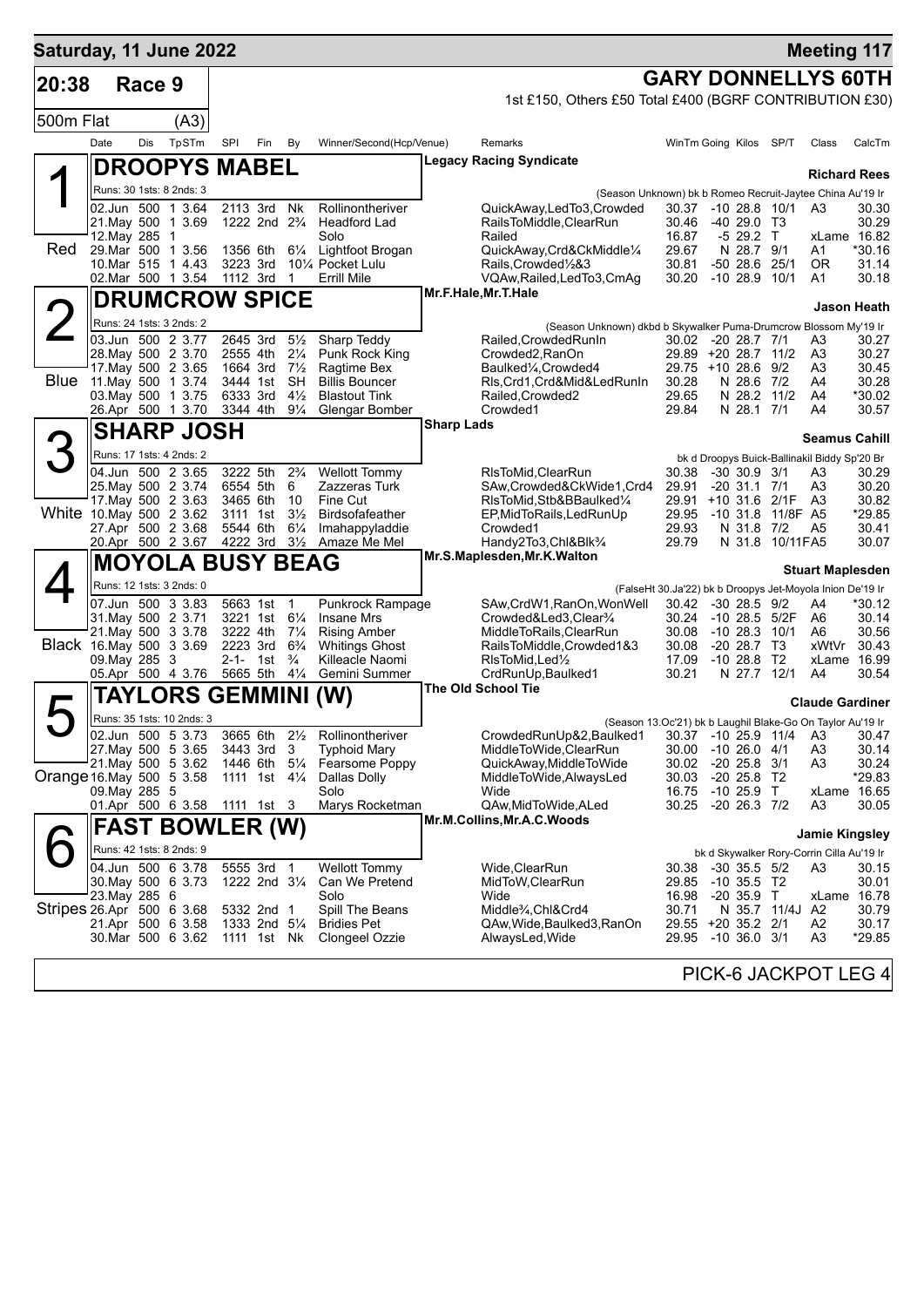| Saturday, 11 June 2022 |                                                                                           |     |                            |                                                                           |                                                                                           |                                                                                        |                                                                                                                      |                     |                                                                                                                                                                               |                                                                   |                                                                                     |             |                                                 |                                                                    | <b>Meeting 117</b>                                        |
|------------------------|-------------------------------------------------------------------------------------------|-----|----------------------------|---------------------------------------------------------------------------|-------------------------------------------------------------------------------------------|----------------------------------------------------------------------------------------|----------------------------------------------------------------------------------------------------------------------|---------------------|-------------------------------------------------------------------------------------------------------------------------------------------------------------------------------|-------------------------------------------------------------------|-------------------------------------------------------------------------------------|-------------|-------------------------------------------------|--------------------------------------------------------------------|-----------------------------------------------------------|
| 20:54 Race 10          |                                                                                           |     |                            |                                                                           |                                                                                           |                                                                                        |                                                                                                                      |                     | 1st £100, Others £40 Total £300 (BGRF CONTRIBUTION £30)                                                                                                                       |                                                                   |                                                                                     |             |                                                 |                                                                    |                                                           |
| 285m Flat              |                                                                                           |     | (D4)                       |                                                                           |                                                                                           |                                                                                        |                                                                                                                      |                     |                                                                                                                                                                               |                                                                   |                                                                                     |             |                                                 |                                                                    |                                                           |
|                        | Date                                                                                      | Dis | TpSTm                      | SPI                                                                       | Fin                                                                                       | By                                                                                     | Winner/Second(Hcp/Venue)                                                                                             |                     | Remarks                                                                                                                                                                       | WinTm Going Kilos SP/T                                            |                                                                                     |             |                                                 | Class                                                              | CalcTm                                                    |
|                        |                                                                                           |     | <b>KILLEACLE NAOMI</b>     |                                                                           |                                                                                           |                                                                                        |                                                                                                                      | <b>Mr.N.Friar</b>   |                                                                                                                                                                               |                                                                   |                                                                                     |             |                                                 |                                                                    | <b>Tony Taylor</b>                                        |
|                        | Runs: 29 1sts: 5 2nds: 5                                                                  |     |                            |                                                                           |                                                                                           |                                                                                        |                                                                                                                      |                     | (WhelpdLttrJn'21) be b Ballymac Bolger-Ballymac Breeze Jy'19 Ir                                                                                                               |                                                                   |                                                                                     |             |                                                 |                                                                    |                                                           |
| Red                    | 07.Jun 285 1<br>28. May 285 1<br>21. May 285 1<br>16. May 285 1<br>09. May 285 1          |     |                            | $1 - 5 -$<br>4-4-<br>$1 - 1 -$<br>$1 - 2 -$                               | 5th<br>2-2- 2nd $3\frac{1}{4}$<br>4th<br>1st $2\frac{3}{4}$<br>2nd                        | $5\frac{1}{2}$<br>7<br>$\frac{3}{4}$                                                   | His Lordship<br>Road To Success<br><b>Punkrock Mystery</b><br>Harmsworthshunch<br>Moyola Busy Beag                   |                     | Railed, Baulked 1<br>Railed.ClearRun<br>Railed.Baulked1<br>RailsToMiddle, AlwaysLed<br>Railed, Led To 1/2                                                                     | 16.84 -10 27.7 3/1<br>$16.59 + 1027.8$<br>16.82<br>16.93<br>17.09 | $-1027.8$<br>$-1027.8$                                                              | $-5$ 27.9   | - 5/1<br>5/1<br>T2<br>T <sub>2</sub>            | D4<br>D4<br>D4                                                     | 17.18<br>17.00<br>17.33<br>*16.83<br>17.05                |
|                        | 30.Apr 500 1 3.64                                                                         |     |                            | 1112 2nd $1\frac{1}{4}$                                                   |                                                                                           |                                                                                        | <b>Quarterland Zara</b>                                                                                              |                     | QAw, RIs, Ld-3, Crd&Ld3/4-RnIn                                                                                                                                                | 30.98 +20 27.3 T2                                                 |                                                                                     |             |                                                 |                                                                    | 31.28                                                     |
|                        |                                                                                           |     | <b>WONKY WILL</b>          |                                                                           |                                                                                           |                                                                                        |                                                                                                                      | Mr.J.Muller         |                                                                                                                                                                               |                                                                   |                                                                                     |             |                                                 | <b>Norah McEllistrim</b>                                           |                                                           |
|                        | Runs: 31 1sts: 4 2nds: 7                                                                  |     |                            |                                                                           |                                                                                           |                                                                                        |                                                                                                                      |                     |                                                                                                                                                                               |                                                                   |                                                                                     |             |                                                 | bk d Ballymac Eske-Mustang Evita Jn'19 Ir                          |                                                           |
| Blue                   | 31. May 285 2<br>23. May 285 2<br>06.Apr 500 2 3.72<br>31.Mar 500 2 3.64<br>25. Mar 285 2 |     |                            | $1 - 1 -$                                                                 | 2-2- 2nd $4\frac{1}{2}$<br>2222 2nd 71/4<br>1111 1st 5 <sup>1</sup> / <sub>4</sub><br>1st | $\frac{1}{2}$                                                                          | Glengarlightning<br>Solo<br><b>Wonky Wally</b><br><b>Elusive Champion</b><br><b>Beach Diggers</b>                    |                     | RIsToMid, ClearRun<br>SAw, Railed, Mid Run In<br>Railed, ClearRun<br>MiddleToRails, AlwaysLed<br>AlwaysLed, Middle To Rails                                                   | 16.99<br>17.20<br>31.24<br>31.31<br>17.15                         | $-20, 34.3$ T<br>$-40, 34.4$ T <sub>3</sub><br>$-20, 34.4, 73$                      | -5 34.2     | -5 34.2 10/1<br>ТЗ                              | D4                                                                 | 17.31<br>xLame *17.00<br>31.43<br>31.11<br>xLame 17.10    |
|                        | 23.Feb 500 2 3.76                                                                         |     |                            | 4555 6th                                                                  |                                                                                           | $9\frac{1}{2}$                                                                         | Coonough Nora                                                                                                        |                     | RailsToMiddle, Crowded1To1/4                                                                                                                                                  | 30.27                                                             | $-10$ 34.4 $11/4$                                                                   |             |                                                 | A <sub>5</sub>                                                     | 30.92                                                     |
|                        |                                                                                           |     | <b>ADACHI BOLT</b>         |                                                                           |                                                                                           |                                                                                        |                                                                                                                      |                     | Mrs.J.L.Browne                                                                                                                                                                |                                                                   |                                                                                     |             |                                                 | <b>Patrick Browne</b>                                              |                                                           |
|                        |                                                                                           |     | Runs: 66 1sts: 6 2nds: 12  |                                                                           |                                                                                           |                                                                                        |                                                                                                                      |                     |                                                                                                                                                                               |                                                                   |                                                                                     |             |                                                 | bk d Scolari Me Daddy-Slippery Louise Oc'18 Br                     |                                                           |
| White 20.May 285 3     | 07.Jun 285 2<br>31. May 285 3<br>24. May 285 3<br>13. May 285 2<br>28.Apr 285 3           |     |                            | 4-4-<br>4-4-<br>$5 - 3 -$<br>$4 - 3 -$<br>$5 - 5 -$<br>$1 - 2 -$          | 4th<br>4th<br>2nd $\frac{1}{2}$<br>2nd $\frac{3}{4}$<br>5th<br>2nd <sub>2</sub>           | 5<br>$5\frac{1}{4}$<br>$6\frac{1}{4}$                                                  | His Lordship<br>Glengarlightning<br>Ri Honcho<br>Riverside Sammy<br>Insane Luke<br><b>Slippery Lilly</b>             |                     | Crowded1, Baulked <sup>1</sup> / <sub>2</sub><br>Crowded1&RunIn, MidToRIs<br>Crowded1&NearLine,RanOn<br>RIsToMid, Crowded RunUp&1<br>RIsToMid, Crowded1<br>QuickAway,Crowded1 | 16.84<br>16.99<br>17.13<br>17.14<br>16.81                         | $-2532.8$<br>$-10$ 32.9 $4/1$<br>16.64 +10 33.5 11/4                                | -5 33.1     | $-10$ 33.1 $10/1$<br>5/1<br>$-533.010/3$<br>4/1 | D4<br>D4<br>D <sub>4</sub><br>D4<br>D4<br>D4                       | 17.15<br>17.35<br>17.12<br>16.95<br>17.21<br>*16.90       |
|                        |                                                                                           |     | <b>INSANE TILT</b>         |                                                                           |                                                                                           |                                                                                        |                                                                                                                      | <b>Mr.G.Andreas</b> |                                                                                                                                                                               |                                                                   |                                                                                     |             |                                                 |                                                                    |                                                           |
|                        | Runs: 56 1sts: 6 2nds: 9                                                                  |     |                            |                                                                           |                                                                                           |                                                                                        |                                                                                                                      |                     |                                                                                                                                                                               |                                                                   |                                                                                     |             |                                                 | <b>George Andreas</b><br>bk d Forest Master-Forest Tivoli Au'17 Ir |                                                           |
| Black 13. May 285 4    | 04.Jun 285 4<br>25. May 285 4<br>20. May 285 5<br>02. May 285 5<br>14.Feb 285 3           |     |                            | $1 - 2 -$<br>$1 - 2 -$<br>3-5- 5th<br>$2 - 6 -$<br>$1 - 1 -$<br>$1 - 2 -$ | 2nd $\frac{1}{2}$<br>3rd<br>4th<br>1st<br>3rd                                             | $1\frac{1}{2}$<br>$2\frac{3}{4}$<br>4<br>$4\frac{1}{2}$<br>$4\frac{1}{4}$              | Nissels Tornado<br><b>Hunters Rosie</b><br>Riverside Sammy<br>Beach Diggers<br>Insane Pharaoh<br>Insane Louie        |                     | QAw, Middle, Crowded1<br>SAw, Middle, Crowded1<br>Middle, ClearRun<br>Middle, Crowded&Wide1/2<br>QAw, Middle, ALed<br>LedTo1, Crowded                                         | 17.24<br>17.10<br>17.14<br>16.88<br>17.08<br>17.09                | $-1536.07/1$<br>$-10, 36.5, 5/1$<br>$-2536.710/1$<br>$-10, 36.1$<br>$-10, 36.7, 73$ | $-536.6$ T2 | 25/1                                            | D4<br>D4<br>D4<br>D <sub>4</sub>                                   | 17.13<br>17.11<br>17.12<br>17.10<br>xLame *17.03<br>17.33 |
|                        |                                                                                           |     | <b>YASSOO ANDRICO</b>      |                                                                           |                                                                                           |                                                                                        |                                                                                                                      | <b>Mr.G.Andreas</b> |                                                                                                                                                                               |                                                                   |                                                                                     |             |                                                 | <b>George Andreas</b>                                              |                                                           |
|                        |                                                                                           |     | Runs: 107 1sts: 8 2nds: 20 |                                                                           |                                                                                           |                                                                                        |                                                                                                                      |                     |                                                                                                                                                                               |                                                                   |                                                                                     |             |                                                 | bef d Ballymac Vic-Cornflower Sal Mr'18 Ir                         |                                                           |
| Orange 30.Apr 285 4    | 07.Jun 285 5<br>25. May 285 6<br>13. May 285 5<br>23.Apr 285 5<br>16.Apr 285 5            |     |                            | $5 - 3 -$<br>3-3-<br>3-3-<br>6-6-<br>5-5-<br>4-5-                         | 3rd<br>2nd 1¼<br>4th<br>5th<br>6th<br>5th                                                 | $\overline{2}$<br>$4\frac{3}{4}$<br>$3\frac{1}{2}$<br>$7\frac{1}{4}$<br>$3\frac{3}{4}$ | His Lordship<br><b>Hunters Rosie</b><br>Insane Luke<br>Turna Tina<br>Road To Success<br>Cloheena Scaff               |                     | Crowded1, RanOn<br>Middle, Crowded RunIn<br>Middle, ClearRun<br>Middle, Crowded Run In<br>SAw, Baulked Wide Run In<br>MidToWide, Crowded Run In                               | 16.81<br>16.90<br>16.74<br>16.80                                  | 17.10 -10 35.0 7/1<br>$-10$ 35.2 33/1<br>+5 34.7                                    |             | 14/1<br>+5 34.5 16/1<br>+5 34.6 12/1            | 16.84 -10 34.7 25/1 D4<br>D4<br>D4<br>D4<br>D4<br>D4               | *16.91<br>17.10<br>17.09<br>17.22<br>17.37<br>17.15       |
|                        |                                                                                           |     | YASSOO JOHN                |                                                                           |                                                                                           |                                                                                        |                                                                                                                      | Mr.P.G.Andreas      |                                                                                                                                                                               |                                                                   |                                                                                     |             |                                                 | <b>George Andreas</b>                                              |                                                           |
|                        |                                                                                           |     | Runs: 58 1sts: 6 2nds: 10  |                                                                           |                                                                                           |                                                                                        |                                                                                                                      |                     |                                                                                                                                                                               |                                                                   |                                                                                     |             |                                                 | dkbd d Pat C Sabbath-Jetty Tom Sp'18 Ir                            |                                                           |
| Stripes 23.Apr 285 4   | 25. May 285 5<br>21. May 285 4<br>04. May 285 4<br>16.Apr 285 4<br>01.Apr 285 4           |     |                            | 2-4-<br>6-5- 6th<br>4-6-                                                  | 5th<br>3-6- 6th<br>5th<br>5-6- 6th<br>$3-5$ - 2nd $6\frac{1}{4}$                          | $4\frac{3}{4}$<br>$8\frac{1}{4}$<br>$4\frac{1}{4}$<br>$5\frac{1}{2}$<br>4              | <b>Hunters Rosie</b><br><b>Punkrock Mystery</b><br>Insane Rocky<br>Road To Success<br>Cloheena Scaff<br>Get On Rosie |                     | Middle,Crowded½,WRunIn<br>SlowAway,Crowded1/2<br>CrowdedRunUp&1<br>Wide, Baulked Run In<br>Middle, ClearRun<br>Middle,Crowded1&RunIn                                          | 17.10<br>16.82<br>16.87<br>16.74<br>16.80<br>16.88                | -10 31.0 16/1<br>$+5$ 31.6<br>$-1531.920/1$                                         | N 31.4      | $-530.828/1$<br>20/1<br>+5 31.9 20/1<br>14/1    | D4<br>D4<br>D4<br>D4<br>D4<br>D4                                   | 17.36<br>17.42<br>17.21<br>17.24<br>$*17.16$<br>17.24     |
|                        |                                                                                           |     |                            |                                                                           |                                                                                           |                                                                                        |                                                                                                                      |                     |                                                                                                                                                                               |                                                                   |                                                                                     |             |                                                 |                                                                    | PICK-6 JACKPOT LEG 5                                      |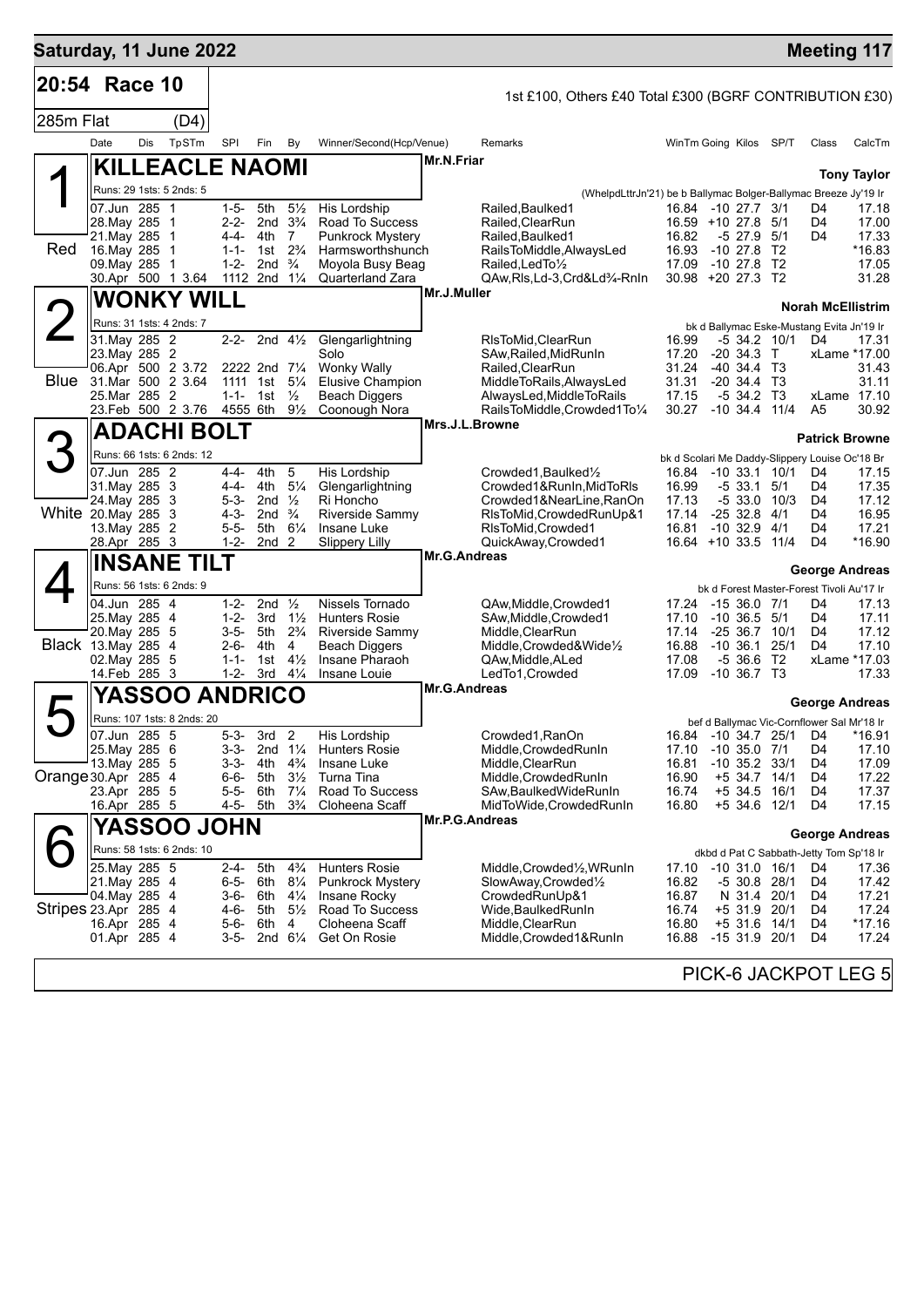| Saturday, 11 June 2022             |                                                                |     |                            |                              |     |                                  |                                                                           |               |                                                                                         |                              |                                            |                                           |                   | <b>Meeting 117</b>                           |
|------------------------------------|----------------------------------------------------------------|-----|----------------------------|------------------------------|-----|----------------------------------|---------------------------------------------------------------------------|---------------|-----------------------------------------------------------------------------------------|------------------------------|--------------------------------------------|-------------------------------------------|-------------------|----------------------------------------------|
| 21:12                              | Race 11                                                        |     |                            |                              |     |                                  |                                                                           |               | 1st £200, Others £55 Total £475 (BGRF CONTRIBUTION £30)                                 |                              |                                            |                                           |                   |                                              |
| 500m Flat                          |                                                                |     | (A1)                       |                              |     |                                  |                                                                           |               |                                                                                         |                              |                                            |                                           |                   |                                              |
|                                    | Date                                                           | Dis | TpSTm                      | <b>SPI</b>                   | Fin | By                               | Winner/Second(Hcp/Venue)                                                  |               | Remarks                                                                                 | WinTm Going Kilos            |                                            | SP/T                                      | Class             | CalcTm                                       |
|                                    | <b>NEWINN CRYPTO</b>                                           |     |                            |                              |     |                                  |                                                                           |               | Mr.A.Alford, Ms.L.Williams                                                              |                              |                                            |                                           |                   | <b>Patrick Browne</b>                        |
|                                    | Runs: 13 1sts: 4 2nds: 4                                       |     |                            |                              |     |                                  |                                                                           |               |                                                                                         |                              |                                            |                                           |                   | bk d Droopys Buick-Newinn Expert My'20 Ir    |
|                                    | 02.Jun 500 1 3.65<br>27. May 500 2 3.63                        |     |                            | 3111 2nd SH<br>2111 1st 11/4 |     |                                  | Crystal Impact<br>Churchtown Tyson                                        |               | EP,Crd&Led1ToNearLine<br>EP,LedRunUp,RIsToMid                                           | 30.30<br>29.91               |                                            | -10 32.8 2/1F<br>-10 33.2 11/8F A2        | - A1              | 30.21<br>*29.81                              |
| Red                                | 20. May 500 2 3.64<br>08. May 500 1 4.25<br>03. May 500 2 3.69 |     |                            | 3222 4th<br>5444 5th         |     | 3<br>$7\frac{1}{4}$              | Gatchells Davey<br>Solo(Towc)<br>Springside Annie                         |               | RIsToMid, Crd1&3&4&RunIn<br><b>MidTRIS</b><br>CrowdedMiddle1&4                          | 30.57<br>30.18<br>29.92      | $-50$ 32.8 $9/4$<br>N 32.6 T<br>N 33.0 7/4 |                                           | A2<br>Intro<br>A1 | 30.30<br>30.18<br>30.50                      |
|                                    | 28.Apr 500 2 3.62                                              |     |                            | 3323 5th 21/4                |     |                                  | Sovereign Boy                                                             |               | EarlyPace, Crowded4                                                                     | 29.68 +20 32.9 6/1           |                                            |                                           | A1                | 30.05                                        |
|                                    |                                                                |     | <b>GLENGAR MAGPIE</b>      |                              |     |                                  |                                                                           | Mr.C.Boles    |                                                                                         |                              |                                            |                                           |                   | <b>Jamie Kingsley</b>                        |
| $\angle$                           | Runs: 8 1sts: 1 2nds: 1                                        |     |                            |                              |     |                                  |                                                                           |               |                                                                                         |                              |                                            |                                           |                   | bk d Pat C Sabbath-Glengarbadminton Au'19 Ir |
|                                    | 02.Jun 500 2 3.56<br>26. May 500 2 3.52                        |     |                            | 1222 6th<br>1111 1st         |     | $9\frac{1}{2}$<br>1              | <b>Bockos Newman</b><br>Thunder Black                                     |               | Crowded1&1⁄4, Baulked4<br>QAw, Railed, ALed                                             | 29.97<br>30.09               | $-30$ 33.2 $9/2$                           | $-20$ 32.9 11/4                           | A1<br>A1          | 30.53<br>*29.79                              |
|                                    | 19. May 500 2 3.53                                             |     |                            | 1112 3rd                     |     | $1\frac{3}{4}$                   | <b>Bridies Pet</b>                                                        |               | QuickAway,LedTo3/4                                                                      | 29.93                        | $-20$ 33.6 $5/2J$                          |                                           | A1                | 29.88                                        |
| Blue                               | 15.May 265 2<br>08. May 500 3 4.27                             |     |                            | 3-5- 5th<br>3444 6th         |     | 11                               | 101/ <sub>2</sub> Waste House Oz(CPark)<br>Headford Mike(Towc)            |               | SAw, Blk1, Blk&Stb1/2<br>RIsTMid, Crd1                                                  | 16.14<br>29.86 +15 33.2 16/1 | N 33.6 10/3                                |                                           | OR.<br>0R         | 16.98<br>30.90                               |
|                                    | 03. May 500 2 4.18 1111 1st 21/4                               |     |                            |                              |     |                                  | Le Clerc(Towc)                                                            |               | RIsTMid, QAw, ALed                                                                      | $30.04$ +10 33.0 T2          |                                            |                                           | Intro             | 30.14                                        |
|                                    |                                                                |     | <b>BODHIS BULLET</b>       |                              |     |                                  |                                                                           | Mr.A.Kerr     |                                                                                         |                              |                                            |                                           |                   | <b>Tony Taylor</b>                           |
|                                    |                                                                |     | Runs: 69 1sts: 18 2nds: 16 |                              |     |                                  |                                                                           |               |                                                                                         |                              |                                            |                                           |                   | bk d Droopys Cain-Kingdom Flash Sp'18 Ir     |
|                                    | 06.Jun 500 3 3.65<br>21. May 500 3 3.60                        |     |                            | 1556 6th                     |     | $6\frac{1}{4}$                   | Solo<br>Crystal Knight                                                    |               | <b>RailsToMiddle</b>                                                                    | 30.51<br>29.98               | $-40$ 33.1 T<br>$-40$ 33.1 8/1             |                                           | A1                | xLame 30.11<br>30.09                         |
|                                    | 12. May 500 3 3.63                                             |     |                            | 1554 4th                     |     | $7\frac{1}{4}$                   | Doorus Jet                                                                |               | BadlyBaulked1,Crowded3/4<br>QuickAway,Crowded2&3                                        | 29.40                        | $-10$ 33.6 $9/2$                           |                                           | A1                | 29.89                                        |
| White 07 May 500 4 3.56            | 01. May 500 5 4.37                                             |     |                            | 2111 1st<br>3365 4th         |     | $\frac{3}{4}$                    | No Go Zone<br>10 <sup>1</sup> / <sub>2</sub> Goldies Perryman(Towc)       |               | EP,SoonLedTo¼,CmAg<br>MidTRIs,SAw,Crd3&4                                                | 29.66<br>29.50               | N 33.6<br>N 33.5 7/1                       | 2/1J                                      | A1<br>0R          | 29.66<br>30.35                               |
|                                    |                                                                |     | 25.Mar 500 3 3.52          | 1111 1st 1                   |     |                                  | Insane Josh                                                               |               | QAw,Middle,AlwaysLed                                                                    | 29.74                        | -20 33.2 7/4F                              |                                           | A1                | *29.54                                       |
|                                    |                                                                |     | <b>CAROLS LEGACY</b>       |                              |     |                                  |                                                                           |               | Mr.A.P.Corbett, Mr.K.Lax, Mr.D.A.Nolan                                                  |                              |                                            |                                           |                   | <b>Seamus Cahill</b>                         |
|                                    | Runs: 4 1sts: 0 2nds: 1                                        |     |                            |                              |     |                                  |                                                                           |               |                                                                                         |                              |                                            |                                           |                   | bk d Confident Rankin-Emers Diva Au'20 Ir    |
|                                    | 02.Jun 500 3 3.71                                              |     |                            |                              |     |                                  | Solo                                                                      |               | Middle                                                                                  | 29.86                        | $-10,31.6$ T                               |                                           |                   | *29.76                                       |
|                                    | 29. May 450 4 1.06<br>22. May 450 3 1.07                       |     |                            | 4666 3rd<br>2235 5th         |     | 4                                | 7 <sup>1</sup> / <sub>2</sub> Al Capone(CPark)<br>Decisive Giovani(CPark) |               | BCrd1/ <sub>4</sub> , RanOnLate<br>MidRIs, Bmp4                                         | 27.47<br>27.82               |                                            | $-10$ 31.4 $6/4F$<br>-20 32.0 5/6F        | OR.<br>OR.        | 27.97<br>27.94                               |
| Black 15. May 450 1 1.14           |                                                                |     |                            | 3323 4th                     |     | $7\frac{1}{2}$                   | Valentino(CPark)                                                          |               | SAw, Blk1, BBlk3&4                                                                      | 27.68                        |                                            | N 32.0 4/11F OR3                          |                   | 28.28                                        |
|                                    | 06. May 450 2 1.19<br>01. May 270 3                            |     |                            | 4-2- 2nd Hd                  |     |                                  | Solo(CPark)<br>Swift Iconic(Towc)                                         |               | StbStt, Mid<br>Middle, EPace                                                            | 27.42<br>15.91               | N 31.8 T<br>N 31.8 7/1                     |                                           | Intro<br>OR.      | 27.42<br>15.93                               |
|                                    |                                                                |     |                            |                              |     |                                  | <b>BEAMING DUCHESS (W)</b>                                                | Mr.S.D.Talbot |                                                                                         |                              |                                            |                                           |                   |                                              |
|                                    | Runs: 15 1sts: 3 2nds: 3                                       |     |                            |                              |     |                                  |                                                                           |               | (Season Unknown) bk b Garryvoe Bobby-Beaming Shiraz Nv'19 Ir                            |                              |                                            |                                           |                   | <b>Patrick Browne</b>                        |
|                                    | 07.Jun 500 5 3.58                                              |     |                            | 2333 5th 3                   |     |                                  | Seomra Svd                                                                |               | Middle.ClearRun                                                                         |                              |                                            |                                           |                   | 29.75 -20 26.9 7/1 A1 29.78                  |
|                                    | 02.Jun 500 5 3.63<br>26. May 500 5 3.61                        |     |                            | 4444 2nd 61⁄4<br>3455 5th    |     | $4\frac{1}{2}$                   | Bockos Newman<br>Sharp Butch                                              |               | Baulked1, Crowded4<br>Crowded¼&2                                                        | 29.97<br>29.69               | $-20$ 26.9 $4/1$<br>$-2026.98/1$           |                                           | A1<br>A1          | 30.28<br>29.84                               |
| Orange 18 May 575 6 14.28 1222 1st |                                                                |     |                            |                              |     | $4\frac{1}{4}$                   | Rathcoole Rocco(Rom)                                                      |               | QAway, Wide, Bmp1, LdTo 2& Fr6 36.69                                                    |                              | N 26.7 T2                                  |                                           |                   | 36.69                                        |
|                                    | 14. May 500 6 3.56<br>23.Apr 500 6 3.59 2111 1st               |     |                            | 1344 3rd                     |     | $6\frac{1}{4}$<br>$6\frac{1}{2}$ | Galaxy On Fire<br><b>Dromulton Daisy</b>                                  |               | QAw,Wide,ClearRun<br>EP, MidToWide, SnLed, Clr2                                         | 29.66                        |                                            | N 26.9 13/8F A1<br>29.34 +10 26.9 4/6F A2 |                   | 30.16<br>*29.44                              |
|                                    |                                                                |     | <b>SADIE GIRL (W)</b>      |                              |     |                                  |                                                                           | Mr.N.Bunn     |                                                                                         |                              |                                            |                                           |                   |                                              |
|                                    | Runs: 33 1sts: 8 2nds: 7                                       |     |                            |                              |     |                                  |                                                                           |               |                                                                                         |                              |                                            |                                           |                   | <b>Seamus Cahill</b>                         |
|                                    | 07.Jun 500 6 3.63                                              |     |                            | 1344 5th                     |     | 5                                | Soul Intention                                                            |               | (FalseHt 20.Ap'22) bk b Ballymac Best-Droopys Smasher Ap'20 Ir<br>MiddleToWide,ClearRun | 29.78 -10 27.9 9/2           |                                            |                                           | A1                | 30.08                                        |
|                                    | 31. May 500 6 3.50                                             |     |                            | 1112 2nd 31/2                |     |                                  | Springside Annie                                                          |               | QAw,Wide,LedTo3                                                                         | 29.88                        | -10 27.8 6/1                               |                                           | A1                | 30.06                                        |
| Stripes 18 May 500 5 3.60          | 24. May 500 5 3.54                                             |     |                            | 1111 1st<br>3336 6th         |     | $2\frac{1}{4}$<br>10             | Nandad<br>Seomra Syd                                                      |               | QAw,MidToWide,AlwaysLed<br>MidToW,SoonLedTo¼                                            | 29.94<br>29.29               | $-10$ 27.2 $8/1$<br>N 27.3 12/1            |                                           | A2<br>A2          | 29.84<br>30.09                               |
|                                    | 10 May 500 5 3.59                                              |     |                            | 1245 6th                     |     | $4\frac{1}{2}$                   | Moanteen Evie                                                             |               | QAw,Wide,ClearRun                                                                       | 29.99                        | $-10$ 27.1 $3/1$                           |                                           | A2                | 30.23                                        |
|                                    | 31.Mar 500 5 3.57                                              |     |                            | 1111 1st                     |     | $2\frac{3}{4}$                   | <b>Billis Bouncer</b>                                                     |               | VeryQAw,MidToWide,ALed                                                                  | 29.81                        | N 27.7 2/1J                                |                                           | A <sub>3</sub>    | *29.81                                       |
|                                    |                                                                |     |                            |                              |     |                                  |                                                                           |               |                                                                                         |                              |                                            |                                           |                   | PICK-6 JACKPOT LEG 6                         |
|                                    |                                                                |     |                            |                              |     |                                  |                                                                           |               |                                                                                         |                              |                                            |                                           |                   |                                              |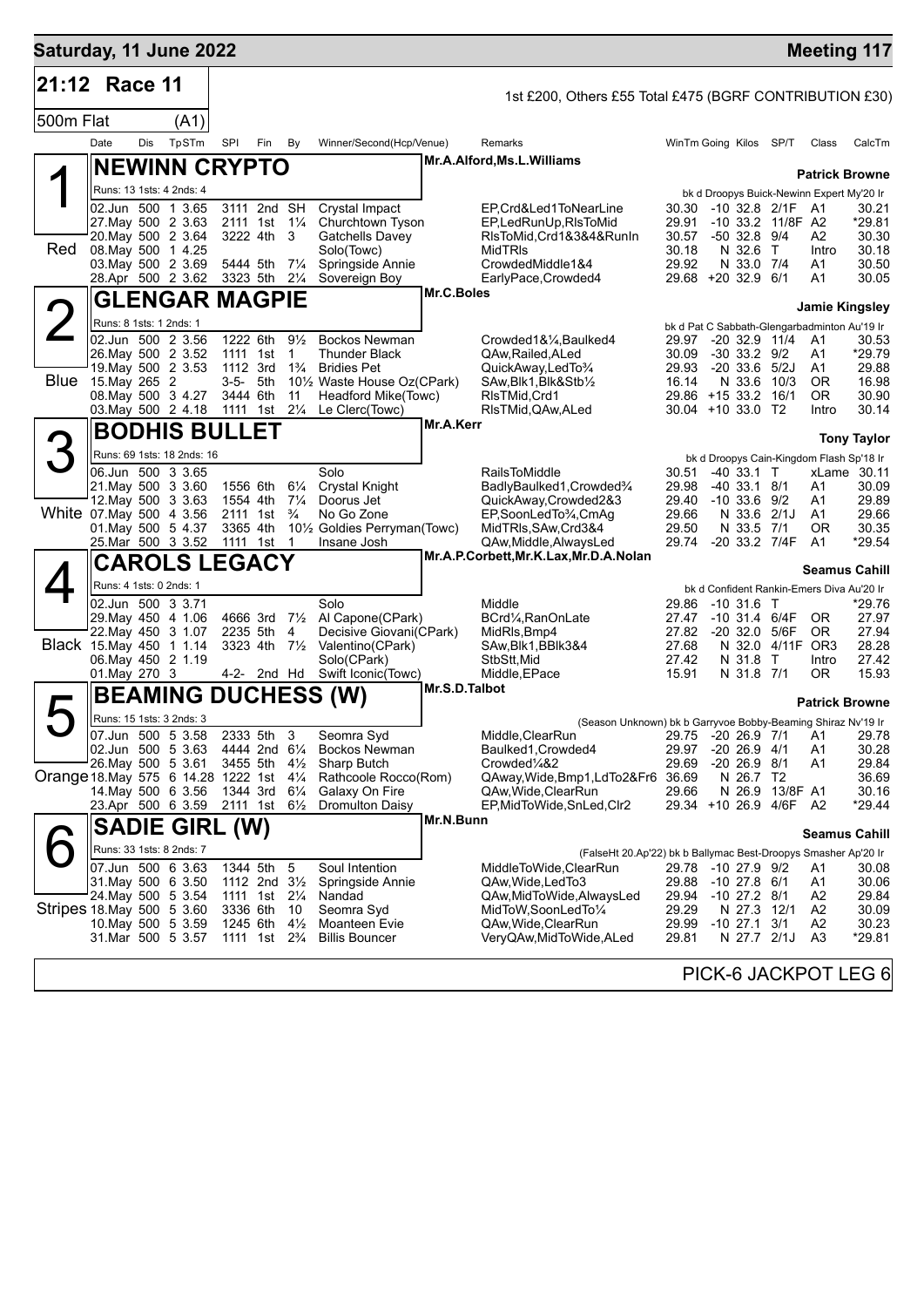| Saturday, 11 June 2022    |                         |            |                                                              |            |                                                         |                                  |                                                                      |              |                                                                                   |                                                           |                                      |                         |                                  | <b>Meeting 117</b>      |
|---------------------------|-------------------------|------------|--------------------------------------------------------------|------------|---------------------------------------------------------|----------------------------------|----------------------------------------------------------------------|--------------|-----------------------------------------------------------------------------------|-----------------------------------------------------------|--------------------------------------|-------------------------|----------------------------------|-------------------------|
| 21:28 Race 12             |                         |            |                                                              |            |                                                         |                                  |                                                                      |              | 1st £125, Others £45 Total £350 (BGRF CONTRIBUTION £30)                           |                                                           |                                      |                         |                                  |                         |
| 500m Flat                 |                         |            | (A7)                                                         |            |                                                         |                                  |                                                                      |              |                                                                                   |                                                           |                                      |                         |                                  |                         |
|                           | Date                    | <b>Dis</b> | TpSTm                                                        | <b>SPI</b> | Fin                                                     | By                               | Winner/Second(Hcp/Venue)                                             |              | Remarks                                                                           | WinTm Going Kilos SP/T                                    |                                      |                         | Class                            | CalcTm                  |
|                           |                         |            | TALKTOMENOW                                                  |            |                                                         |                                  |                                                                      |              | Mr.M.R.Wickens                                                                    |                                                           |                                      |                         |                                  |                         |
|                           |                         |            | Runs: 65 1sts: 11 2nds: 13                                   |            |                                                         |                                  |                                                                      |              |                                                                                   |                                                           |                                      |                         |                                  | <b>Jason Heath</b>      |
|                           |                         |            | 07.Jun 500 1 3.93                                            | 6655 6th   |                                                         | $7\frac{3}{4}$                   | Outa Markham                                                         |              | (Season Unknown) bk b Skywalker Puma-Galway Fancy Fb'19 Ir<br>SlowAway, Railed    | 30.38 -10 26.8 7/1                                        |                                      |                         | A7                               | 30.91                   |
|                           |                         |            | 01.Jun 500 1 3.83                                            | 5556 6th   |                                                         | 6                                | Glenside Bud                                                         |              | SAw, Railed                                                                       | 30.13                                                     | N 26.5 9/1                           |                         | A7                               | 30.61                   |
| Red                       |                         |            | 26. May 695 1 15.24 3666 5th<br>19. May 695 1 15.08 3445 5th |            |                                                         | 4<br>$9\frac{1}{2}$              | <b>Tornaroy Tillie</b><br><b>Ballymac Quest</b>                      |              | Railed, Crowded 1&2<br>BadlyBaulked2,Crowded3&5                                   | 43.24<br>42.80                                            | $-30$ 26.4 11/1<br>N 26.2 18/1       |                         | S <sub>3</sub><br>S <sub>3</sub> | 43.25<br>43.56          |
|                           |                         |            | 12. May 695 1 15.02 1456 6th                                 |            |                                                         |                                  | 12½ Gatchells Storm                                                  |              | Crowded <sup>1</sup> / <sub>4</sub> , Baulked <sup>3</sup>                        | 42.94                                                     | N 25.7                               | 14/1                    | S <sub>3</sub>                   | 43.94                   |
|                           |                         |            |                                                              |            |                                                         |                                  | 02. May 500 3 3.84 2222 2nd 11/4 Seasons Boom                        | Mr.N.Friar   | Railed, RanOn                                                                     | 30.56                                                     | $-10$ 25.5 T2                        |                         | xFall                            | *30.56                  |
|                           |                         |            | <b>PAIGE GIRL</b>                                            |            |                                                         |                                  |                                                                      |              |                                                                                   |                                                           |                                      |                         |                                  | <b>Tony Taylor</b>      |
| $\angle$                  |                         |            | Runs: 24 1sts: 3 2nds: 4                                     |            |                                                         |                                  |                                                                      |              |                                                                                   | (Season Unknown) bd b Eden The Kid-Swift Ali Ap'20 Ir     |                                      |                         |                                  |                         |
|                           |                         |            | 07.Jun 500 2 3.83<br>25. May 500 2 3.75                      |            | 5444 4th<br>5664 5th                                    | $5\frac{3}{4}$<br>2              | Outa Markham<br><b>Grandsons Spirit</b>                              |              | CrowdedWide1, RIsToMid<br>Crd&Mid1,Crowded2,Wide1/2                               | 30.38<br>30.59                                            | $-10$ 27.8 $5/2J$                    | $-20$ 27.8 $11/2$       | A7<br>A7                         | 30.74<br>30.55          |
|                           |                         |            | 18. May 500 3 3.82                                           |            | 5666 3rd                                                | $2\frac{3}{4}$                   | <b>Ballybough Rory</b>                                               |              | CrdStt&2,Middle                                                                   | 30.55                                                     | N 27.7                               | 5/1                     | A7                               | 30.78                   |
| Blue                      | 13. May 500 2 3.76      |            | 07. May 500 2 3.72                                           |            | 4222 3rd<br>3333 2nd 1                                  | 3                                | <b>Brannock Tiger</b><br>Take The Step                               |              | Middle, Crowded1<br>Middle, RanOn                                                 | 30.54<br>30.29                                            | N 27.6                               | -20 27.8 2/1F<br>7/2    | A7<br>A7                         | 30.57<br>30.37          |
|                           |                         |            | 12.Apr 500 3 3.66                                            | 1111       | 2nd $\frac{3}{4}$                                       |                                  | <b>Ballybough Rory</b>                                               |              | EP.LedToRunIn                                                                     | 30.13 +10 27.3 5/2                                        |                                      |                         | A8                               | *30.30                  |
|                           |                         |            | <b>SWIFT VOLT</b>                                            |            |                                                         |                                  |                                                                      |              | Mr.M.A.Crabtree, Mr.M.D.Crabtree                                                  |                                                           |                                      |                         |                                  |                         |
| З                         |                         |            | Runs: 20 1sts: 3 2nds: 4                                     |            |                                                         |                                  |                                                                      |              |                                                                                   | (Season Unknown) bk b Rio Quattro-Swift Linscott Jn'20 Ir |                                      |                         |                                  | <b>Stuart Maplesden</b> |
|                           |                         |            | 04.Jun 500 2 3.77                                            |            | 6665 4th                                                | $2\frac{3}{4}$                   | Sesh Poets Angel                                                     |              | Crowded2, WideRunIn, RanOn                                                        | 30.61                                                     | $-30$ 24.9 11/4                      |                         | A7                               | 30.53                   |
|                           |                         |            | 31 May 500 3 3 74                                            |            | 4666 6th                                                | $6\frac{3}{4}$                   | <b>Punk Rock Stella</b>                                              |              | Crowded1&3,Blk1/4,MidToRIs                                                        | 30.34                                                     |                                      | $-10$ 25.3 $10/3$       | A7                               | 30.78                   |
| White 20. May 500 4 R4    |                         |            | 25. May 500 3 3.74                                           |            | 4555 2nd SH<br>5655 4th                                 | $3\frac{1}{4}$                   | <b>Grandsons Spirit</b><br>Farloe Eden(R11)                          |              | CrdStart, Mid, Chl&CrdRnIn<br>BaulkedRunUp, Crowded1/4                            | 30.59<br>31.11                                            | $-20$ 25.1 $9/2$<br>-60 25.1         | 9/4                     | A7<br>Hcp                        | *30.40<br>31.09         |
|                           |                         |            | 14. May 500 3 3.77                                           |            | 3433 1st Hd                                             |                                  | <b>Justin Time</b>                                                   |              | Baulked1&3, Led4                                                                  | 30.86                                                     | N 25.1                               | 5/4                     | A9                               | 30.86                   |
|                           |                         |            | 07 May 500 3 3.73                                            |            | 4433 2nd SH                                             |                                  | <b>Ballyblack Queen</b>                                              | Mr.G.Andreas | Middle, WideRunIn, RanOn                                                          | 30.39                                                     |                                      | N 25.5 13/8F A9         |                                  | 30.40                   |
|                           |                         |            | <b>YASSOO MUM</b>                                            |            |                                                         |                                  |                                                                      |              |                                                                                   |                                                           |                                      |                         |                                  | George Andreas          |
|                           | Runs: 8 1sts: 2 2nds: 0 |            |                                                              |            |                                                         |                                  |                                                                      |              | (Season Unknown) bd b Dorotas Wildcat-Cornflower Sal Oc'20 Ir                     |                                                           |                                      |                         |                                  |                         |
|                           |                         |            | 04.Jun 500 3 3.74<br>27. May 500 4 3.69                      | 5454 5th   | 4221 1st                                                | $3\frac{1}{4}$<br>$\frac{3}{4}$  | Sesh Poets Angel<br>Insane Virus                                     |              | Crowded <sup>1</sup> / <sub>4</sub> , Baulked <sub>2</sub><br>ChallengedFr2, Led% | 30.61<br>30.42 -10 23.8 5/1                               | $-30$ 23.7 $5/1$                     |                         | A7<br>A8                         | 30.56<br>*30.32         |
|                           |                         |            | 19. May 500 4 3.77                                           |            | 6543 4th                                                | 8                                | Killeacle Ava                                                        |              | Crowded <sup>1</sup> / <sub>4</sub> , BadlyBlk2, Blk4                             | 30.53                                                     | N 23.2 7/1                           |                         | A7                               | 31.18                   |
| Black 07 May 500 4 3.77   | 30.Apr 500 1 R7         |            |                                                              |            | 5666 6th<br>1112 3rd                                    | $6\frac{1}{4}$<br>2              | Take The Step<br>Salvo Strange(R2)                                   |              | Baulked1&1/4<br>Middle, LedTo3, WideRunIn                                         | 30.29<br>29.93 +10 23.1 11/4                              | N 22.9                               | 10/1                    | A7<br>Hcp                        | 30.80<br>30.74          |
|                           | 15.Apr 500 2 R8         |            |                                                              |            | 2222 1st 1 <sup>3</sup> / <sub>4</sub>                  |                                  | Offyourhighorse(R1)                                                  |              | Wide&LedRun                                                                       | 30.41                                                     | $-2023.3$                            | 9/4F                    | Hcp                              | 30.85                   |
|                           |                         |            | <b>SEANS SPENDY (W)</b>                                      |            |                                                         |                                  |                                                                      |              | Mr.R.P.Crockford, Mr.A.J.Taylor                                                   |                                                           |                                      |                         |                                  | <b>Tony Taylor</b>      |
|                           |                         |            | Runs: 35 1sts: 5 2nds: 4                                     |            |                                                         |                                  |                                                                      |              | (Season 10.Jn'21) bk b Confident Rankin-Lindas Supreme Jn'19 Ir                   |                                                           |                                      |                         |                                  |                         |
|                           |                         |            | 04.Jun 500 6 3.68                                            |            | 3533 3rd 2                                              |                                  | Sesh Poets Angel                                                     |              | Wide.Crowded2                                                                     |                                                           |                                      | 30.61 -30 28.3 3/1 A7   |                                  | *30.47                  |
|                           |                         |            | 28. May 500 6 3.65<br>17 May 500 6 3.61                      |            | 2221 1st                                                | 3                                | 1111 1st 9 <sup>1</sup> / <sub>2</sub> Jonaleens Pal<br>Insane Julie |              | QAw, Wide, ALed, Crowded1<br>Wide,Led4                                            | 30.33 +20 28.3 9/4F                                       |                                      | 30.43 +10 28.3 11/8F A9 | A8                               | 30.53<br>30.53          |
| Orange 12 May 500 6 3.65  |                         |            |                                                              | 3234 5th   |                                                         | $1\frac{1}{2}$                   | Drive Me Nuts                                                        |              | Crowded1                                                                          | 30.47                                                     | N 28.3 4/1                           |                         | A8                               | 30.58                   |
|                           |                         |            | 04. May 500 6 3.69                                           | 4334 5th   |                                                         | 3                                | Pocket Baba                                                          |              | Wide, Baulked4                                                                    | 30.60                                                     | N 28.4 9/2                           |                         | A8                               | 30.84                   |
|                           |                         |            | 29.Apr 500 5 3.69                                            |            | 4111 2nd $\frac{1}{2}$                                  |                                  | Paige Girl                                                           |              | MidToWide,Blk1,DispLead4<br>Mr.R.L.K.Lynn,Ms.G.C.Woodroffe                        | 30.97                                                     | $-20$ 28.4 $7/2$                     |                         | A8                               | 30.82                   |
|                           |                         |            |                                                              |            |                                                         |                                  | CLAIRKEITH KAYLA (W)                                                 |              |                                                                                   |                                                           |                                      |                         |                                  | <b>Claude Gardiner</b>  |
|                           |                         |            | Runs: 39 1sts: 8 2nds: 4                                     |            |                                                         |                                  |                                                                      |              | (Season Unknown) bk b Laughil Blake-Go On Taylor Au'19 Ir                         |                                                           |                                      |                         |                                  |                         |
|                           |                         |            | 04.Jun 500 6 3.63<br>25. May 500 5 3.64                      | 1333 5th   | 1344 6th                                                | $7\frac{1}{4}$<br>$7\frac{3}{4}$ | Yassoo Spike<br>Usetheforce Luke                                     |              | QAw, Wide, Crowded 3/4<br>Wide,Crowded4                                           | 30.68<br>29.96                                            | $-30$ 26.5 6/1<br>N 26.7 12/1        |                         | A6<br>A6                         | 30.96<br>30.59          |
|                           |                         |            | 19. May 500 6 3.64                                           |            | 1335 6th                                                | $5\frac{3}{4}$                   | <b>Slippery Lilly</b>                                                |              | Wide,ClearRun                                                                     | 30.24                                                     | N 26.7 11/2                          |                         | A6                               | 30.69                   |
| Stripes 13 May 500 6 3.64 |                         |            | 06. May 500 5 3.71                                           |            | 1222 2nd 21/4<br>1556 6th 6 <sup>3</sup> / <sub>4</sub> |                                  | Luminous Lad<br><b>Bluestar Master</b>                               |              | QAw, Wide, Handy To 1/2<br>Wide,Crowded2                                          | 30.58<br>30.53                                            | $-30$ 26.7 $6/1$<br>$-20$ 26.9 $8/1$ |                         | A6<br>A6                         | 30.46<br>30.86          |
|                           |                         |            | 29.Mar 500 6 3.60                                            |            | 1333 3rd 4                                              |                                  | <b>Wheres Speedy</b>                                                 |              | Wide, ClearRun                                                                    | 30.05                                                     | N 26.9 3/1                           |                         | A7                               | *30.38                  |
|                           |                         |            |                                                              |            |                                                         |                                  |                                                                      |              |                                                                                   |                                                           |                                      |                         |                                  |                         |
|                           |                         |            |                                                              |            |                                                         |                                  |                                                                      |              |                                                                                   |                                                           |                                      |                         |                                  |                         |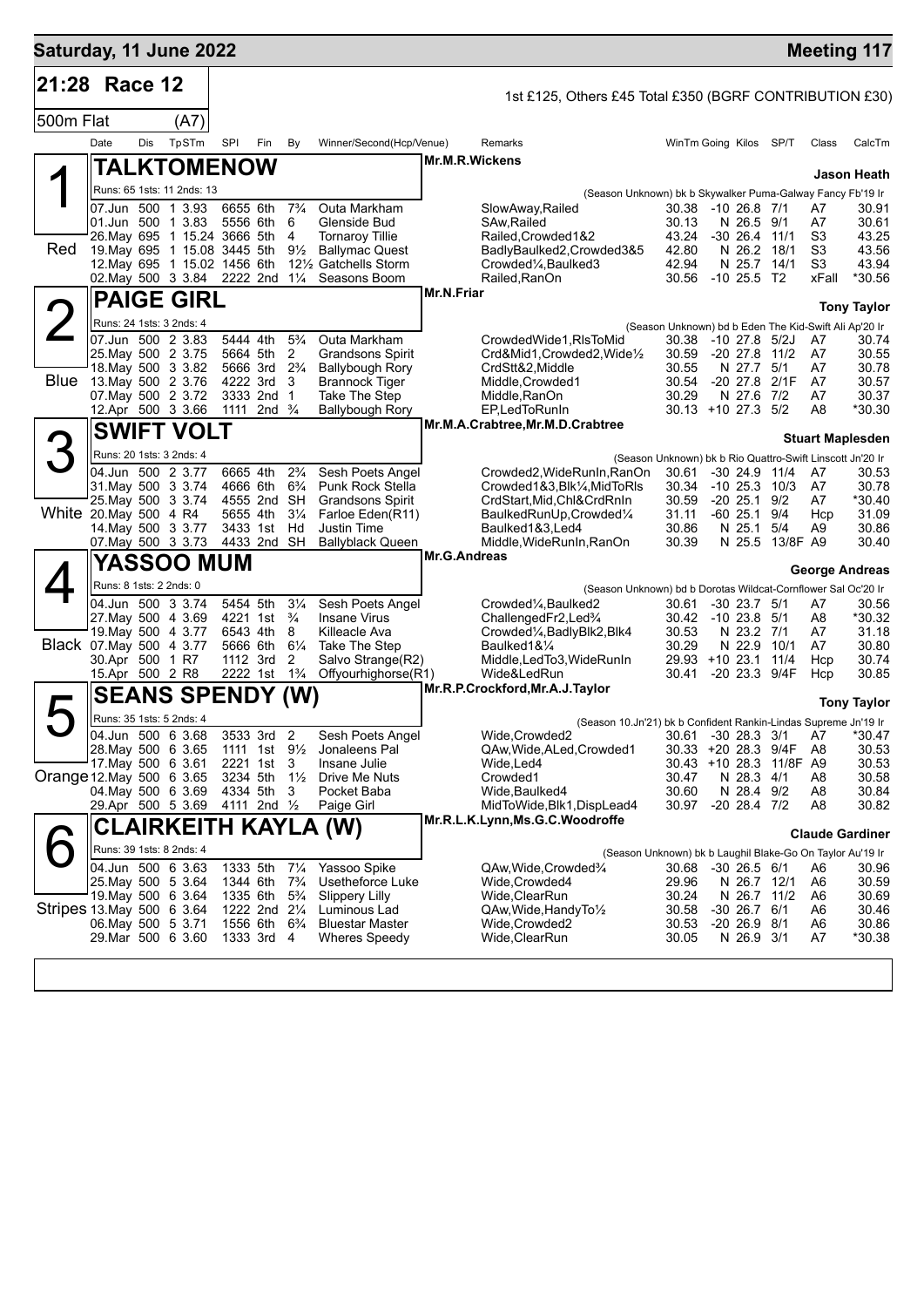| Saturday, 11 June 2022    |                                |     |                                          |                                        |                                                                                  |                |                                                                |                             |                                                                               |                                                                  |                                      |  |             |                                                   | <b>Meeting 117</b>   |
|---------------------------|--------------------------------|-----|------------------------------------------|----------------------------------------|----------------------------------------------------------------------------------|----------------|----------------------------------------------------------------|-----------------------------|-------------------------------------------------------------------------------|------------------------------------------------------------------|--------------------------------------|--|-------------|---------------------------------------------------|----------------------|
| 21:43 Race 13             |                                |     |                                          |                                        |                                                                                  |                |                                                                |                             | 1st £120, Others £45 Total £345 (BGRF CONTRIBUTION £30)                       |                                                                  |                                      |  |             |                                                   |                      |
| 500m Flat                 |                                |     | (A8)                                     |                                        |                                                                                  |                |                                                                |                             |                                                                               |                                                                  |                                      |  |             |                                                   |                      |
|                           | Date                           | Dis | TpSTm                                    | SPI                                    | Fin                                                                              | By             | Winner/Second(Hcp/Venue)                                       |                             | Remarks                                                                       |                                                                  | WinTm Going Kilos SP/T               |  |             | Class                                             | CalcTm               |
|                           |                                |     | <b>BOYNESIDE BAILEY</b>                  |                                        |                                                                                  |                |                                                                |                             | Wotsforuwillnotgobyu                                                          |                                                                  |                                      |  |             |                                                   |                      |
|                           |                                |     | Runs: 24 1sts: 3 2nds: 7                 |                                        |                                                                                  |                |                                                                |                             |                                                                               |                                                                  |                                      |  |             | <b>Patrick Browne</b>                             |                      |
|                           |                                |     | 03.Jun 500 1 3.76                        | 6433 4th                               |                                                                                  | $1\frac{3}{4}$ | Sportmans Best                                                 |                             | Railed, Handy4                                                                | 30.63                                                            | $-20$ 32.2 $2/1F$                    |  |             | bkw d Laughil Blake-Slippy Maska My'20 Ir<br>- A8 | 30.57                |
|                           |                                |     | 26. May 500 1 3.72                       | 3222 3rd                               |                                                                                  | $1\frac{1}{4}$ | Fooling Boy                                                    |                             | Crowded2,Chl&Crd3/4                                                           | 30.96                                                            | -50 32.7 6/4F                        |  |             | A7                                                | 30.55                |
|                           |                                |     | 19. May 500 2 3.74                       |                                        | 4222 2nd $\frac{1}{2}$                                                           |                | Killeacle Ava                                                  |                             | Baulked2,ChlNearLine                                                          | 30.53                                                            | N 32.2 3/1                           |  |             | A7                                                | 30.57                |
| Red                       |                                |     | 13. May 500 1 3.80<br>07. May 500 1 3.81 |                                        | 5554 4th 8 <sup>3</sup> / <sub>4</sub><br>6555 5th 5 <sup>3</sup> / <sub>4</sub> |                | <b>Brannock Tiger</b><br>Take The Step                         |                             | SAw,Crowded&CkWide&Blk1<br>SlowAway,Crowded1&1/4                              | 30.54<br>30.29                                                   | $-20$ 32.5 11/4<br>N 32.3 5/2        |  |             | A7<br>A7                                          | 31.02<br>30.75       |
|                           |                                |     | 04.Apr 500 3 3.82                        |                                        | 1111 1st 9                                                                       |                | <b>Ballydoyle Aoife</b>                                        |                             | RIsToMid, ALed, Crowded1                                                      | 30.68                                                            | $-30$ 32.6 T3                        |  |             |                                                   | *30.38               |
|                           | <b>SEAMLESS MOVE</b>           |     |                                          |                                        |                                                                                  |                |                                                                | Mr.J.J.Heath<br>Jason Heath |                                                                               |                                                                  |                                      |  |             |                                                   |                      |
|                           |                                |     | Runs: 23 1sts: 3 2nds: 2                 |                                        |                                                                                  |                |                                                                |                             | (Season Unknown) bkw b Droopys Jet-Riverside Honey Mr'20 Ir                   |                                                                  |                                      |  |             |                                                   |                      |
|                           |                                |     | 04.Jun 500 2 3.66<br>31. May 500 1 3.83  | 2155 4th<br>4433 3rd 8                 |                                                                                  | $2\frac{1}{4}$ | Sheriff Mac<br>Chunky But Funky                                |                             | EP, MidToRIs, Baulked2<br>MidRunUp, CIrRun, RIsToMid                          | 31.20<br>30.40                                                   | $-30$ 28.4 $8/1$<br>$-10$ 28.8 $6/1$ |  |             | A8<br>A8                                          | 31.08<br>30.95       |
|                           |                                |     | 25. May 500 1 3.72                       | 2555 6th 9 <sup>3</sup> / <sub>4</sub> |                                                                                  |                | <b>Ballyblack Queen</b>                                        |                             | MidRunUp, Crowded1                                                            | 30.31                                                            | N 28.7 7/1                           |  |             | A8                                                | 31.09                |
| Blue                      |                                |     | 20. May 500 1 3.73                       | 2335 4th                               |                                                                                  | 6              | <b>Insane Mistress</b>                                         |                             | RIsToMid, Crowded RnUp&1&3                                                    | 31.12                                                            | $-50$ 28.4 $3/1$                     |  |             | A8                                                | 31.10                |
|                           | 14. May 500 2 R7               |     | 25.Mar 500 1 3.69                        |                                        | 2221 1st 3 <sup>3</sup> / <sub>4</sub><br>2111 1st $\frac{1}{2}$                 |                | Insane World(R1)<br><b>Insane Mistress</b>                     |                             | RailsToMiddle, Led3<br>EP, Rails To Middle, Led1                              | 30.05                                                            | N 28.1<br>30.54 -10 28.3 5/4F        |  | 5/2F        | Hcp<br>A9                                         | 30.61<br>*30.44      |
|                           |                                |     |                                          |                                        |                                                                                  |                |                                                                |                             | Mr.T.J.Rickeard, Mr.G.R. Whittington                                          |                                                                  |                                      |  |             |                                                   |                      |
|                           |                                |     |                                          | <b>HOLLYHILL BEANIE</b>                |                                                                                  |                |                                                                |                             | Belinda Green                                                                 |                                                                  |                                      |  |             |                                                   |                      |
|                           | Runs: 7 1sts: 2 2nds: 2        |     | 03.Jun 500 4 3.67                        |                                        | 2222 2nd SH                                                                      |                | <b>Sportmans Best</b>                                          |                             | Middle, Challenged RunIn                                                      | 30.63                                                            | $-20$ 32.4 3/1                       |  |             | bk d Dorotas Wildcat-Nellies Flyer Ap'20 Ir<br>A8 | *30.44               |
|                           |                                |     | 27. May 500 3 3.62                       |                                        | 1112 5th                                                                         | $4\frac{1}{4}$ | Yassoo Mum                                                     |                             | QAw,SoonLed%,CrdRunIn                                                         | 30.42                                                            | $-10$ 32.6 7/4F                      |  |             | A8                                                | 30.65                |
|                           |                                |     | 19. May 500 4 3.71                       |                                        | 2222 2nd 8 <sup>3</sup> / <sub>4</sub>                                           |                | Icaal Eddie                                                    |                             | Middle, ClearRun                                                              | 30.36                                                            | $-20$ 32.4 T2                        |  |             |                                                   | 30.86                |
| White 14. May 285 3       |                                |     | 22.Mar 500 3 3.70                        |                                        | 3111 2nd 21/4                                                                    |                | Solo<br>Get On Willow                                          |                             | Middle<br>Mid, Crd&Led1ToRunIn, Blk                                           | 16.91<br>30.39                                                   | N 31.7 T<br>$-10$ 31.8 $5/4F$        |  |             | A8                                                | xLame 16.91<br>30.47 |
|                           |                                |     |                                          |                                        |                                                                                  |                | 16. Mar 500 3 3.68 3222 1st 2 <sup>3</sup> /4 Walkaway Charlie |                             | Middle, RanOn                                                                 | 30.43                                                            |                                      |  | N 30.8 9/4F | A9                                                | 30.43                |
|                           |                                |     | <b>BLINKANDYOUMISIT</b>                  |                                        |                                                                                  |                |                                                                | Mr.A.J.Taylor               |                                                                               |                                                                  |                                      |  |             |                                                   | <b>Tony Taylor</b>   |
|                           |                                |     | Runs: 16 1sts: 4 2nds: 3                 |                                        |                                                                                  |                |                                                                |                             | (Season Unknown) bk b Confident Rankin-Droopys Noble Nv'19 Br                 |                                                                  |                                      |  |             |                                                   |                      |
|                           |                                |     | 30. May 500 4 30.71 1222 2nd 21/2        |                                        |                                                                                  |                | Dream To Night                                                 |                             | Middle, DispLdTo1/4, Crd1                                                     |                                                                  | 30.46 -10 27.4 T2                    |  |             |                                                   | *30.57               |
|                           | 23. May 285 4<br>16. May 240 4 |     |                                          |                                        |                                                                                  |                | Solo<br>Solo                                                   |                             | Middle<br>Middle                                                              | 17.08<br>14.58                                                   | -20 27.7 T<br>-10 27.4 T             |  |             |                                                   | 16.88<br>14.48       |
| Black 09. May 240 4       |                                |     |                                          |                                        |                                                                                  |                | Solo                                                           |                             | (Handslip)                                                                    |                                                                  | N 27.7 T                             |  |             | xLame                                             |                      |
|                           |                                |     | 11. Mar 500 4 3.76                       | 5466 6th                               |                                                                                  | 12             | <b>Everton Mais</b>                                            |                             | Baulked1, Bumped1/4                                                           | 30.91                                                            | $-10$ 26.8 $11/4$                    |  |             | A7                                                | 31.77                |
|                           |                                |     | 05.Mar 500 5 3.66                        | 2111 1st                               |                                                                                  | 10             | Farloe Delta                                                   |                             | EP, Middle, Led1, MsdTbl<br>Mr.G.R.Whittington                                |                                                                  | 30.34 -20 26.9 15/8F A10             |  |             |                                                   | 30.14                |
|                           | <b>MUCKY TWITTER</b>           |     |                                          |                                        |                                                                                  |                |                                                                |                             |                                                                               |                                                                  |                                      |  |             | <b>Belinda Green</b>                              |                      |
|                           | Runs: 6 1sts: 0 2nds: 2        |     |                                          |                                        |                                                                                  |                |                                                                |                             |                                                                               |                                                                  |                                      |  |             | bk d Kinloch Brae-Mucky Maid Au'20 Ir             |                      |
|                           | 01.Jun 500 5 3.78              |     | 07.Jun 500 5 3.72                        |                                        | 2665 4th 5                                                                       |                | 1233 2nd 11/2 Outa Markham<br>Glenside Bud                     |                             | Crowded1/ <sub>4</sub> , RanOn, MidToWide 30.38<br>SAw, Middle, RIs& CrdRunIn | 30.13                                                            | -10 30.3 7/2 A7<br>N 30.3 6/1        |  |             | A7                                                | 30.41<br>30.54       |
|                           | 26. May 500 6 3.71             |     |                                          |                                        | 2444 2nd 1                                                                       |                | <b>Fooling Boy</b>                                             |                             | CrdVWide1, Crd4, RanOn                                                        | 30.96                                                            | $-50$ 30.0 $9/2$                     |  |             | A7                                                | 30.54                |
| Orange 20 May 500 5 3.76  |                                |     |                                          |                                        | 2566 6th 9%                                                                      |                | Glenside Major                                                 |                             | Middle, Crowded Wide1To2                                                      | 30.79                                                            | $-5029.96/1$                         |  |             | A7                                                | 31.07                |
|                           |                                |     | 07. May 500 5 3.72<br>24.Mar 500 4 3.73  | 4444 3rd 21/2                          | 3333 3rd $6\frac{1}{2}$                                                          |                | Take The Step<br>Freeky Nala                                   |                             | Middle, ClearRun<br>Middle, ClearRun                                          | 30.29<br>29.87                                                   | N 30.0 8/1<br>N 28.2 T3              |  |             | A7                                                | 30.50<br>*30.39      |
|                           |                                |     | TYRAP BOBBI (W)                          |                                        |                                                                                  |                |                                                                | Mr.M.J.Hughes               |                                                                               |                                                                  |                                      |  |             |                                                   |                      |
|                           |                                |     | Runs: 71 1sts: 9 2nds: 10                |                                        |                                                                                  |                |                                                                |                             |                                                                               |                                                                  |                                      |  |             |                                                   | Jason Heath          |
|                           |                                |     | 04.Jun 500 5 3.66                        | 1544 3rd                               |                                                                                  | $\overline{1}$ | Sheriff Mac                                                    |                             | QuickAway,Wide,RanOn                                                          | (Season 15.Jy'20) bk b Droopys Cain-Varra Bawn Jy'18 Ir<br>31.20 | -30 28.9 12/1                        |  |             | A8                                                | 30.98                |
|                           |                                |     | 25. May 500 6 3.80                       | 6666 4th                               |                                                                                  | $7\frac{3}{4}$ | <b>Ballyblack Queen</b>                                        |                             | SAw, Middle To Wide, Crowded 1                                                | 30.31                                                            |                                      |  | N 28.6 12/1 | A8                                                | 30.93                |
| Stripes 13 May 500 6 3.73 |                                |     | 19. May 500 6 3.78                       | 5665 3rd                               |                                                                                  | 6              | Killeacle Ava                                                  |                             | SAw,CrdVeryWide2,Crd4                                                         | 30.53                                                            | N 28.8 8/1                           |  |             | A7                                                | 31.02                |
|                           | 07. May 500 2 R7               |     |                                          | 3445 6th                               |                                                                                  |                | 10½ Brannock Tiger                                             |                             | MidToWide,CrdRunUp&RunIn<br>(NoRace)                                          | 30.54                                                            | $-20$ 28.9 $12/1$<br>N 28.7          |  |             | A7<br>Hcp                                         | 31.16                |
|                           |                                |     | 22.Mar 500 6 3.66                        |                                        | 2365 3rd 3                                                                       |                | Get On Willow                                                  |                             | Wide, Crowded 1& RunIn                                                        | 30.39                                                            | $-10$ 28.3 8/1                       |  |             | A8                                                | *30.54               |
|                           |                                |     |                                          |                                        |                                                                                  |                |                                                                |                             |                                                                               |                                                                  |                                      |  |             |                                                   |                      |
|                           |                                |     |                                          |                                        |                                                                                  |                |                                                                |                             |                                                                               |                                                                  |                                      |  |             |                                                   |                      |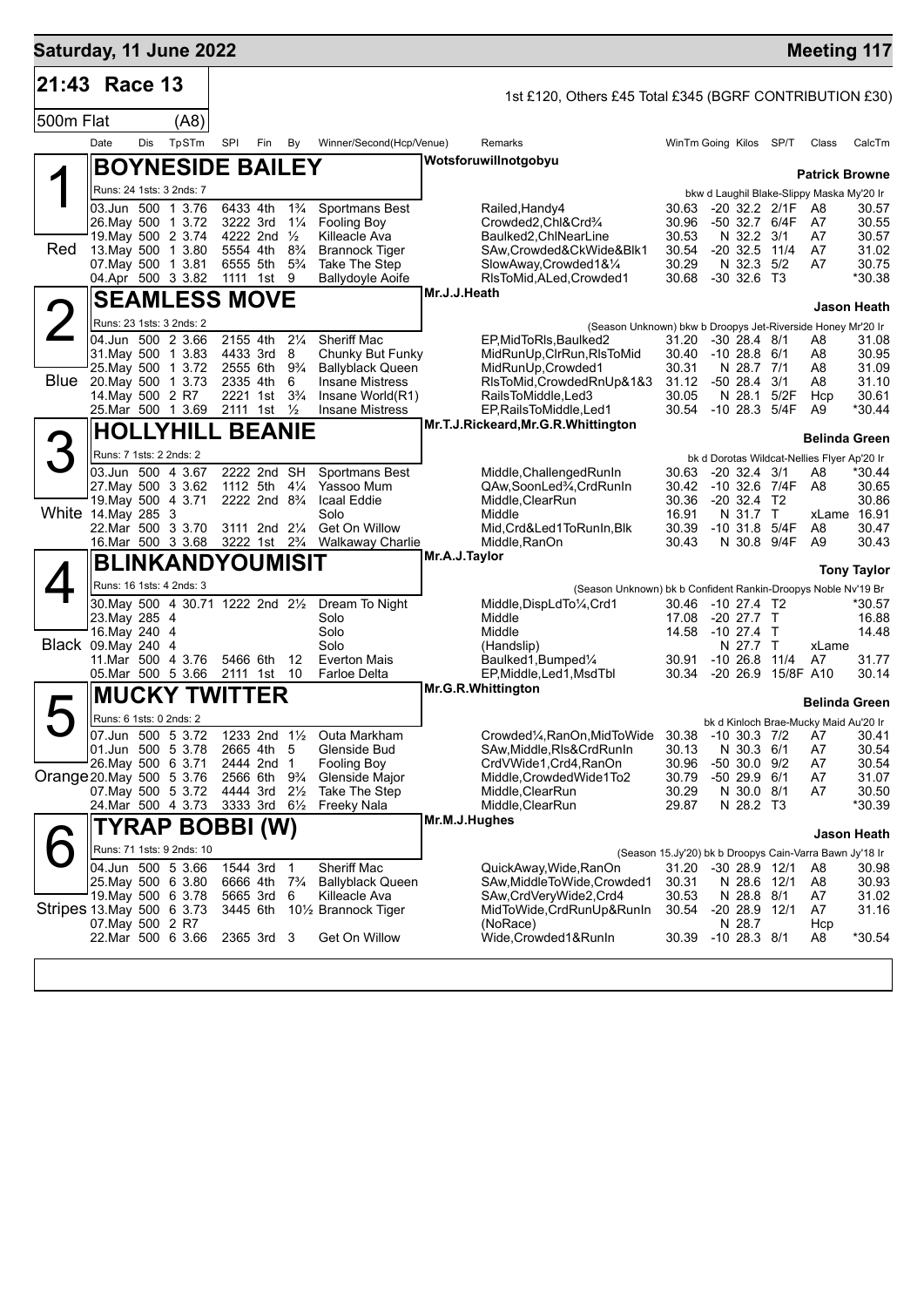## **Saturday, 11 June 2022 Meeting 117**

| <b>Reserves</b> |                                                                         |                                                    |                                                                     |                                                                             |                                                                                   |                                             |                        |  |  |  |
|-----------------|-------------------------------------------------------------------------|----------------------------------------------------|---------------------------------------------------------------------|-----------------------------------------------------------------------------|-----------------------------------------------------------------------------------|---------------------------------------------|------------------------|--|--|--|
|                 | Date<br>Dis<br>TpSTm                                                    | SPI<br>Fin                                         | Winner/Second<br>By                                                 | Remarks                                                                     | WinTm Going Kilos SP/T                                                            | Class                                       | CalcTm                 |  |  |  |
|                 | <b>ANVIC LIVELY</b>                                                     |                                                    |                                                                     | Mr.J.J.Heath                                                                |                                                                                   |                                             | Jason Heath            |  |  |  |
|                 | Runs: 42 1sts: 10 2nds: 2<br>07.Jun 500 4 3.65                          |                                                    |                                                                     |                                                                             |                                                                                   | bk d Confident Rankin-April Lively Ap'19 Ir |                        |  |  |  |
|                 | 31 May 500 3 3.67                                                       | 2111 1st 2<br>2222 1st <sup>3</sup> / <sub>4</sub> | <b>Blue Rock Aero</b><br>Imahappychappie                            | EP, Middle, LedRunUp<br>Crowded1/ <sub>4</sub> ,Chl3To4,LedRunIn            | 30.24<br>-20 34.3 3/1<br>30.69<br>$-10$ 34.2 $9/2$                                | A4<br>A <sub>5</sub>                        | 30.04<br>30.59         |  |  |  |
|                 | 24.May 500 4 3.69                                                       | 3654 4th                                           | 4<br><b>Slippery Lilly</b>                                          | CrowdedRunUp, Baulked1/4                                                    | 30.38                                                                             | -10 34.3 15/8F A5                           | 30.59                  |  |  |  |
|                 | <b>BIRTHDAY</b>                                                         | <b>TREAT</b>                                       |                                                                     | Mr.P.D.Whelan                                                               |                                                                                   |                                             |                        |  |  |  |
|                 |                                                                         |                                                    |                                                                     |                                                                             |                                                                                   |                                             | <b>Tony Taylor</b>     |  |  |  |
|                 | Runs: 16 1sts: 3 2nds: 3                                                |                                                    |                                                                     |                                                                             |                                                                                   | be d Over Limit-Cabra Scarlet Sp'19 Ir      |                        |  |  |  |
|                 | 04.Jun 500 4 3.72<br>28. May 500 3 3.72                                 | 3222 1st<br>5666 3rd                               | $2\frac{3}{4}$<br>Crouchs Diva<br>$1\frac{1}{2}$<br>Completely Cleo | Crowded1, Middle, Led <sup>3</sup> / <sub>4</sub><br>Middle, CrdRnUp, RanOn | 30.56 -30 31.2 7/2<br>$30.17 + 10.31.1$ 10/3                                      | A6<br>A6                                    | 30.26<br>30.39         |  |  |  |
|                 | 21. May 500 4 3.80                                                      | 5433 3rd                                           | $6\frac{3}{4}$<br><b>Rising Amber</b>                               | Middle, Crowded <sup>1</sup> / <sub>2</sub>                                 | 30.08 -10 31.4 5/1                                                                | A6                                          | 30.52                  |  |  |  |
|                 | <b>BLU GIFT</b>                                                         |                                                    |                                                                     | Mr.S.G.Collins, Mr.S.Maplesden                                              |                                                                                   |                                             |                        |  |  |  |
|                 |                                                                         |                                                    |                                                                     |                                                                             |                                                                                   | <b>Stuart Maplesden</b>                     |                        |  |  |  |
|                 | Runs: 14 1sts: 3 2nds: 2                                                |                                                    |                                                                     |                                                                             | (Season Unknown) be b Rio Quattro-Swift Linscott Jn'20 Ir                         |                                             |                        |  |  |  |
|                 | 03.Jun 500 3 3.79                                                       | 5655 5th<br>3333 3rd                               | Cushie Blako<br>4                                                   | RIsToMid, Crd&CkMid1                                                        | 31.06 -30 24.4 6/1                                                                | A9                                          | 31.09                  |  |  |  |
|                 | 23. May 500 2 3.80<br>16. May 285 2                                     | $1 - 1 - 1$ st                                     | 12<br>Punk Rock Hippy<br>Hd<br><b>Punkrock Chaos</b>                | RIsToMid, MidRunIn, CIrRun<br>RIsToMid, ALed, W&CrdRnIn                     | 30.38 -40 24.2 T3<br>17.43 -10 23.8 T2                                            |                                             | 30.94<br>xLame 17.33   |  |  |  |
|                 |                                                                         |                                                    |                                                                     | Mr.A.C.Dunnage, Mrs.C.A.Dunnage                                             |                                                                                   |                                             |                        |  |  |  |
|                 | <b>BRIDIES PET (W)</b>                                                  |                                                    |                                                                     |                                                                             |                                                                                   |                                             | <b>Richard Rees</b>    |  |  |  |
|                 | Runs: 11 1sts: 3 2nds: 5                                                |                                                    |                                                                     |                                                                             |                                                                                   | bk d Droopys Jet-Tommys Pride Sp'19 Ir      |                        |  |  |  |
|                 | 07.Jun 480 5 4.50                                                       | 2222 2nd                                           | $\frac{3}{4}$<br>Lenson On Ice(Monm)                                | Wide, EvCh                                                                  | 28.89 -20 34.2 T3                                                                 | Intro                                       | 28.76                  |  |  |  |
|                 | 01.Jun 500 6 3.62                                                       | 6444 4th                                           | $3\frac{1}{2}$<br>Quickdraw                                         | Wide, Baulked1                                                              | 29.61 -10 34.5 7/1                                                                | A1                                          | 29.79                  |  |  |  |
|                 | 19. May 500 6 3.62                                                      | 5221 1st                                           | Ragtime Arthur<br>$\overline{1}$                                    | Wide, Led <sup>3</sup> / <sub>4</sub>                                       | 29.93 -20 34.2 11/4                                                               | A1                                          | 29.73                  |  |  |  |
|                 | <b>CAIN MAN</b>                                                         |                                                    |                                                                     | Miss.J.L.Nicholson, Mr.A.Nicholson, Mr.B.E.Nicholson                        |                                                                                   |                                             | <b>Claude Gardiner</b> |  |  |  |
|                 | Runs: 21 1sts: 4 2nds: 4                                                |                                                    |                                                                     |                                                                             | bk d Droopys Cain-Aughaboy Annie Mr'19 Ir                                         |                                             |                        |  |  |  |
|                 | 06.Jun 500 5 3.76                                                       | 1222 2nd 4                                         | Macho Camacho                                                       | MidToRIs, ClearRun                                                          | 30.09<br>$-40$ 37.2 T3                                                            |                                             | 30.02                  |  |  |  |
|                 | 28. May 500 4 3.70                                                      | 2111 1st $\frac{1}{2}$                             | <b>Rockmount Paul</b>                                               | Middle, SoonLed                                                             | N 36.6 T3<br>30.50                                                                |                                             | 30.50                  |  |  |  |
|                 | 23. May 285 4                                                           |                                                    | Solo                                                                | <b>MiddleToRails</b>                                                        | 17.08 -20 37.2 T                                                                  |                                             | xLame 16.88            |  |  |  |
|                 | <b>CUSHIE JADE (W)</b>                                                  |                                                    |                                                                     | Mr.M.J.Hughes                                                               |                                                                                   |                                             |                        |  |  |  |
|                 | Runs: 7 1sts: 1 2nds: 1                                                 |                                                    |                                                                     |                                                                             | Jason Heath                                                                       |                                             |                        |  |  |  |
|                 | 07.Jun 500 6 3.84                                                       | 6656 6th                                           | 111/ <sub>2</sub> Lisneal Twister                                   | SAw, Crowded <sup>1</sup> / <sub>4</sub> , Chl <sup>1</sup> / <sub>2</sub>  | (Season Unknown) dkbd b Barcelona Boss-Timberoe Oc'20 Ir<br>30.88 -10 27.8 3/1    | A10                                         | 31.69                  |  |  |  |
|                 | 01.Jun 500 6 3.69                                                       | 1446 6th                                           | 11<br>Yassoo Jet                                                    | MidToW, Crowded RunUp                                                       | 30.35<br>-10 27.9 6/1                                                             | A10                                         | 31.13                  |  |  |  |
|                 | 24. May 500 6 3.69                                                      | 3111 2nd 21/4                                      | Awordinedgeways                                                     | EP,SoonLedToRunIn                                                           | 30.79<br>$-10$ 27.6 6/1                                                           | A10                                         | 30.87                  |  |  |  |
|                 | <b>DALLAS D</b>                                                         |                                                    |                                                                     | Mr.D.G.Mannings                                                             |                                                                                   |                                             |                        |  |  |  |
|                 |                                                                         |                                                    |                                                                     | <b>Claude Gardiner</b>                                                      |                                                                                   |                                             |                        |  |  |  |
|                 | Runs: 12 1sts: 3 2nds: 3                                                |                                                    |                                                                     |                                                                             | (Season 04.Mr'22) bk b Droopys Jet-Rathronan Honey Au'19 Ir                       |                                             |                        |  |  |  |
|                 | 04.Jun 500 1 3.73<br>25. May 500 1 3.70                                 | 3333 2nd 4<br>5334 4th 61/ <sub>2</sub>            | <b>Indian Sunset</b><br><b>Betsys Bullet</b>                        | Railed, ClearRun<br>Railed, Baulked1                                        | 30.19 -30 27.4 9/4<br>-20 27.6 7/1<br>29.93                                       | A4<br>A4                                    | 30.22<br>30.26         |  |  |  |
|                 | 16.May 500 1 3.66                                                       |                                                    | 2222 2nd 4 <sup>1</sup> / <sub>4</sub> Taylors Gemmini              | Railed, ClearRun                                                            | 30.03 -20 27.6 T2                                                                 |                                             | 30.17                  |  |  |  |
|                 | <b>FOOTFIELD RUBY</b>                                                   |                                                    |                                                                     | Mr.F.J.Prince, Mr.L.Prince                                                  |                                                                                   |                                             |                        |  |  |  |
|                 |                                                                         |                                                    |                                                                     |                                                                             | <b>Claude Gardiner</b>                                                            |                                             |                        |  |  |  |
|                 | Runs: 16 1sts: 5 2nds: 1                                                |                                                    |                                                                     |                                                                             | (Season Unknown) bk b Droopys Jet-Sheelin Dancer Ap'20 Ir                         |                                             |                        |  |  |  |
|                 | 02.Jun 500 2 3.71                                                       |                                                    | 5566 6th 81/4 Crystal Impact                                        | CrdRunUp, Mid&Bmp1, BBlk3                                                   | 30.30 -10 28.5 4/1                                                                | A1                                          | 30.87                  |  |  |  |
|                 | 27.May 500 2 3.64<br>21. May 500 2 3.73 5533 5th 5                      |                                                    | 4323 4th 1 <sup>3</sup> / <sub>4</sub> Brutus Bullet<br>Quickdraw   | RIsToMid.CrowdedRunIn<br>CrowdedRunUp                                       | 29.74 -10 28.6 10/1<br>29.74 -10 28.4 7/1                                         | A1<br>A1                                    | 29.78<br>30.04         |  |  |  |
|                 |                                                                         |                                                    |                                                                     | <b>New Forest Lads</b>                                                      |                                                                                   |                                             |                        |  |  |  |
|                 | <b>FOREST MEL (W)</b>                                                   |                                                    |                                                                     |                                                                             | <b>Seamus Cahill</b>                                                              |                                             |                        |  |  |  |
|                 | Runs: 79 1sts: 15 2nds: 10                                              |                                                    |                                                                     |                                                                             | (Season 30.Ap'20) dkbd b Forest Con-Droopys Elite My'18 Ir                        |                                             |                        |  |  |  |
|                 | 03.Jun 500 6 3.67 4454 6th 81/4 Sharp Teddy                             |                                                    |                                                                     | MidToWide.Crowded%                                                          | 30.02 -20 29.4 7/1                                                                | A3                                          | 30.49                  |  |  |  |
|                 | 27. May 500 5 3.76                                                      |                                                    | 5666 6th 91/4 Newinn Crypto                                         | Middle&Baulked1                                                             | 29.91 -10 29.1 10/1                                                               | A2                                          | 30.54                  |  |  |  |
|                 | 20. May 500 6 3.70 5111 1st 1 <sup>3</sup> / <sub>4</sub> Wellott Tommy |                                                    |                                                                     | Wide, Crowded VW1, Led <sup>1/4</sup>                                       | 30.60 -40 28.9 7/2                                                                | A3                                          | 30.20                  |  |  |  |
|                 | <b>HARMSWORTHSHAYLO</b>                                                 |                                                    |                                                                     | Mr.T.J.Harmsworth<br><b>Tony Taylor</b>                                     |                                                                                   |                                             |                        |  |  |  |
|                 | Runs: 4 1sts: 1 2nds: 0                                                 |                                                    |                                                                     |                                                                             |                                                                                   |                                             |                        |  |  |  |
|                 | 07.Jun 500 1 3.75                                                       | 3465 5th                                           | 5 <sup>1</sup> / <sub>2</sub> Lisneal Twister                       | Baulked¼&2,RIsToMid                                                         | (Season Unknown) bk b Rio Quattro-Harmsworthshound Oc'20 Br<br>30.88 -10 24.2 6/1 | A10                                         | 31.22                  |  |  |  |
|                 | 01.Jun 500 2 R10                                                        |                                                    | 2222 6th 8 <sup>1</sup> / <sub>2</sub> Kentucky Tiger(R12)          | Railed, Crowded2                                                            | 29.78                                                                             | N 24.1 2/1F<br>Hcp                          | 31.25                  |  |  |  |
|                 | 18. May 500 1 3.71                                                      | 5334 6th 8                                         | Text Tom                                                            | Railed, Badly Baulked 1                                                     | N 24.2 11/4<br>31.04                                                              | A10                                         | 31.68                  |  |  |  |
|                 | <b>HIS LORDSHIP (W)</b>                                                 |                                                    |                                                                     | Mr.C.Mumford                                                                |                                                                                   |                                             |                        |  |  |  |
|                 |                                                                         |                                                    |                                                                     |                                                                             |                                                                                   |                                             | <b>Jamie Kingsley</b>  |  |  |  |
|                 | Runs: 10 1sts: 2 2nds: 0                                                |                                                    |                                                                     |                                                                             |                                                                                   | bd d Mottos Moon-Ace Queen Jn'20 Br         |                        |  |  |  |
|                 | 07.Jun 285 6<br>31. May 285 5                                           | $2 - 1 - 1$ st<br>5-5- 5th 71/4                    | $\frac{1}{2}$<br>Chadwell Havana<br>Glengarlightning                | EP, Wide, Led 1<br>MidToWide, Badly Baulked1                                | 16.84 -10 33.0 3/1<br>16.99                                                       | D4<br>-5 32.4 15/8F D4                      | 16.74<br>17.50         |  |  |  |
|                 | 26.May 285 4                                                            |                                                    | $3-3$ - 4th $1\frac{1}{2}$ Final Sauce                              | MidToW, ClearRun                                                            | -15 32.9 8/1<br>17.04                                                             | D3                                          | 17.01                  |  |  |  |
|                 |                                                                         |                                                    |                                                                     |                                                                             |                                                                                   |                                             |                        |  |  |  |
|                 |                                                                         |                                                    |                                                                     |                                                                             |                                                                                   |                                             |                        |  |  |  |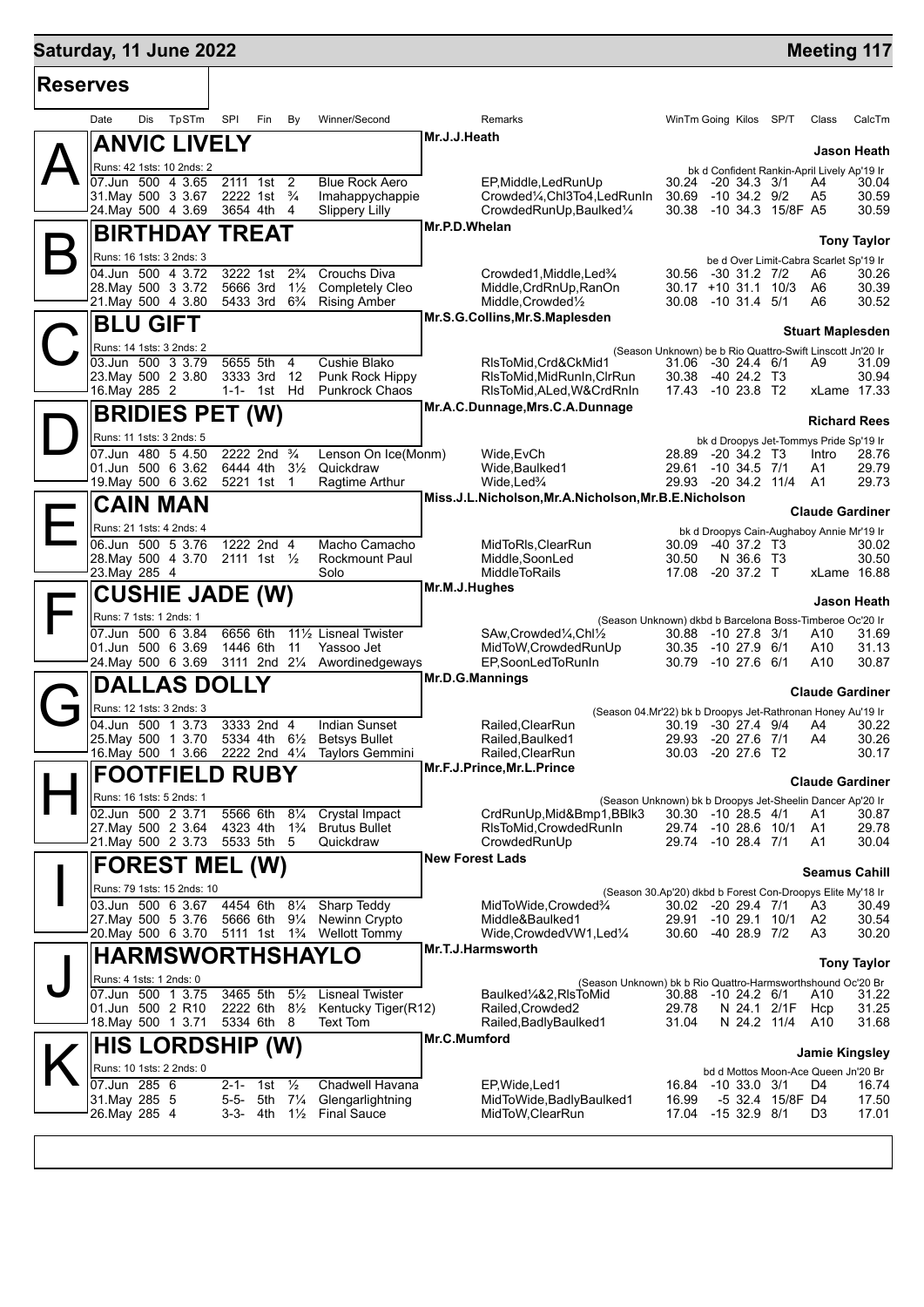## **Saturday, 11 June 2022 Meeting 117 Reserves** Date Dis TpSTm SPI Fin By Winner/Second Remarks WinTm Going Kilos SP/T Class CalcTm L **INSANE ANN** Runs: 55 1sts: 9 2nds: 8 **George Andreas** (Season 28.Ap'22) bk b Dorotas Wildcat-Courts Ad Laney Mr'19 Ir **Mr.G.Andreas** 03.Jun 500 2 3.72 3566 6th 12<sup>3</sup>/4 Russmur Mountain MidToRls,Crowded¼,Blk2 30.48 -30 28.7 6/1 A6 31.20<br>23.May 500 2 3.69 2111 1st 2¼ Insane Pam Mid-Rls,DispLd-¾,Led4 30.91 -40 29.0 T2 xSsn 30.51 23.May 500 2 3.69 2111 1st 2¼ Insane Pam Mid-Rls,DispLd-¾,Led4 30.91 -40 29.0 T2 xSsn 30.51 EarlyPace,Middle,Led1  $\mathbf{M}^{\parallel}_{\frac{8}{28}}$ **INSANE LENA** Runs: 19 1sts: 2 2nds: 4 **George Andreas** (Season 20.Ap'22) be b Skywalker Farloe-Ballyphilip Ace Jn'19 Ir **Mr.G.Andreas** 28.May 285 3 3-6- 6th 6¼ Road To Success MidToRls,Crowded1 16.59 +10 28.5 20/1 D4 17.18 23.May 285 2 1-1- 1st 2¼ Insane Laura MiddleToRails,AlwaysLed 17.23 -20 28.5 T2 xSsn 17.03<br>08.Mar 285 2 2-2- 2nd 2 Misfit Game Middle.ClearRun 17.06 -5 29.5 T2 17.17 Middle,ClearRun N **MINSTRELS TWELVE** Runs: 0 1sts: 0 2nds: 0 **Jason Heath** (Season Unknown) wbd b Droopys Sydney-Ballymac Razzler Jn'20 Ir **Bassett Boys** 24.Feb NAME CHANGED from Seomra Bo 07.Jun 500 1 3.82 Solo SlowAway,Railed 31.10 -50 25.0 T 30.60 02.Jun 500 1 3.70 2111 1st 2½ Ellie Choice Rails,Led1 30.57 -10 24.4 T3 30.47  $\bigcirc$ **PUNKROCK RAMPAGE (W)** Runs: 18 1sts: 3 2nds: 10 **Stuart Maplesden** bk d Pat C Sabbath-Highview Idol Jy'19 Ir<br>I2 -30 37.8 11/8F A4 30.20 **Mr.M.B.Christelow,Mrs.L.M.N.Macleod** 07.Jun 500 5 3.63 2111 2nd 1 Moyola Busy Beag LedRunUpToRunIn,MidToWide 30.42 -30 37.8 11/8F A4 30.20 01.Jun 500 5 3.58 1112 2nd 1½ Touchdown Cammy QAw,MidToWide,LedTo¾ 30.12 -10 38.4 10/3 A4 30.15 24.May 500 5 3.59 2111 2nd SH Kerrs Bruno EP,SoonLedToRunIn 30.23 -10 38.0 7/1 A4 30.14  $\mathsf{P}\Vert$ **QUARTERLAND ZARA** Runs: 22 1sts: 3 2nds: 3 **Tony Taylor** (Ssn Suppressed) bk b Laughil Blake-Quarterland Abby Jn'19 Ir<br>GAw,SoonLedToRunIn 30.69 -10 29.0 5/1 A5 30.7( **Ms.S.A.Ford,Mr.D.B.Harris,Miss.M.Turk** 31.May 500 2 3.65 1111 3rd 1¼ Anvic Lively QAw,SoonLedToRunIn 30.69 -10 29.0 5/1 A5 30.70 25.May 500 2 3.74 3111 1st 1¼ Get On Rosie MiddleToRails,SoonLed 30.59 -20 29.0 7/2<br>17.May 500 2 3.65 3112 2nd 4¼ Forever Memories EP,Led¼To¾,RlsToMid 30.10 +10 28.4 5/2 17.May 500 2 3.65 3112 2nd 4¼ Forever Memories EP,Led¼To¾,RlsToMid 30.10 +10 28.4 5/2 A6 30.55  $\mathbf{Q}$ **SLIPPY BULLET** Runs: 20 1sts: 6 2nds: 6 **Seamus Cahill** (Season Unknown) bk b Dorotas Wildcat-Droopys Achieve Fb'20 Ir **Mrs.T.J.Cahill** 07.Jun 500 4 3.70 3665 4th 5 Ballyblack Rebel Baulked¼ 30.01 -10 28.5 11/2 A2 30.31 01.Jun 500 4 3.64 3332 1st ½ Roll On Ruby Middle,RanOn 30.04 -10 28.1 2/1F A3 29.94<br>1.27.May 500 6 Scr 6541 1st 4¾ Brannock Tiger(R4) Led¾,DrewClear 30.21 -10 28.5 3/1 Hcp 30.11 27.May 500 6 Scr 6541 1st 4¾ Brannock Tiger(R4) Led¾,DrewClear 30.21 -10 28.5 3/1 Hcp 30.11 R **SOUND STRUCTURE** Runs: 6 1sts: 3 2nds: 1 **Belinda Green** bk d Pat C Sabbath-Coolemount Bally Jn'20 Ir **Mr.T.O'Donnell** 31.May 500 2 3.63 4455 5th 8½ Springside Annie Crowded1&¼,Baulked2 29.88 -10 36.4 6/4F A1 30.46 26.May 500 2 3.63 2111 1st 2½ Gatchells Davey RlsToMid,EP,LedRunUp 29.98 -20 35.9 5/2 A2 29.78 Flemish Lynda EP,RlsToMid,Led1 30.28 -40 35.8 9/4F S **TOUCHDOWN TAYLOR** Runs: 5 1sts: 0 2nds: 0 **Belinda Green** (Season Unknown) bk b Droopys Sydney-Boom Time Fb'20 Ir **Touchdown Racing** 22.Apr **NAME CHANGED** from Mygirlsydney<br>
23.Jun 500 3 3.79 5655 5th 6<sup>1/</sup><sub>2</sub> Russmur Mountain SAw.Crowded<sup>1</sup>/4828<sup>3</sup>/<sub>4</sub> 03.Jun 500 3 3.79 5655 5th 6½ Russmur Mountain SAw,Crowded¼&2&¾ 30.48 -30 29.4 6/4F A6 30.70 21.May 500 3 3.66 3322 3rd 1¼ Crystal Anton Crowded1,Chl&Crd4 30.29 -10 29.5 14/1 A6 30.30  $\mathsf{T}\vert$ **TUNNELROAD STAR** Runs: 50 1sts: 8 2nds: 11 **Derek Knight** bk d Rio Quattro-Joyford Castle Jn'19 Ir **Miss.M.L.Ansbro** 07.Jun 285 3 5-4- 6th 5½ Glengar Belle BadlyBaulked1, Middle 16.66 -5 35.8 11/2 D2<br>01.Jun 285 3 4-5- 3rd 3 Punkrock Pistol Mid, DispLd RnUp To 1/2, Blk 1/2 42 16.90 -5 35.8 10/3 D2 01.Jun 285 3 4-5- 3rd 3 Punkrock Pistol Mid,DispLdRnUpTo½,Blk½&2 16.90 -5 35.8 10/3 D2 17.09 27.May 285 2 3-3- 4th 5 Mineola Lion RlsToMid,ClearRun 16.56 N 36.2 10/3 D2 16.95  $\bigcup \left\lbrack \cdot \right\rbrack$ **WATSONS AVENUE** Runs: 4 1sts: 2 2nds: 0 **Derek Knight** wbk d Magical Bale-Maireads Shauna Sp'20 Ir **Mr.J.P.Garner,Mr.J.T.Garner,Mr.S.J.Porter,Mrs.J.K.Porter** 03.Jun 500 1 3.75 5333 4th 6 Sharp Teddy SAw,Railed,ClearRun 30.02 -20 29.7 3/1 A3 30.31 24.May 500 1 3.68 5111 1st ¾ Brewery Time EarlyPace,Led1,Clear2 30.23 -10 29.6 7/4F A4 30.13 14.May 500 1 3.76 5222 3rd 3¼ Pocket Pard Railed,ClearRun 30.23 N 29.7 11/4 A4 30.50  $\bm{\nabla} \|$ **WOODMANCOTE JESS** Runs: 118 1sts: 25 2nds: 19 **Claude Gardiner** (Season Unknown) bk b Sparta Maestro-Brinkleys Stella Sp'17 Ir **Mr.T.J.Warren** 01.Jun 500 4 3.62 3666 6th 6½ Quickdraw Middle,Baulked1&2 29.61 -10 25.9 6/1 A1 30.04 24.May 500 4 3.58 1111 1st 4¼ Springside Annie EarlyPace,Crowded¼,Clear2 29.69 -10 25.8 4/1 A1 29.59 18.May 500 4 3.54 1221 1st Hd Crokers Moon EP,Mid,DispLd,StayedBest 29.87 N 26.2 11/4 A2 29.87